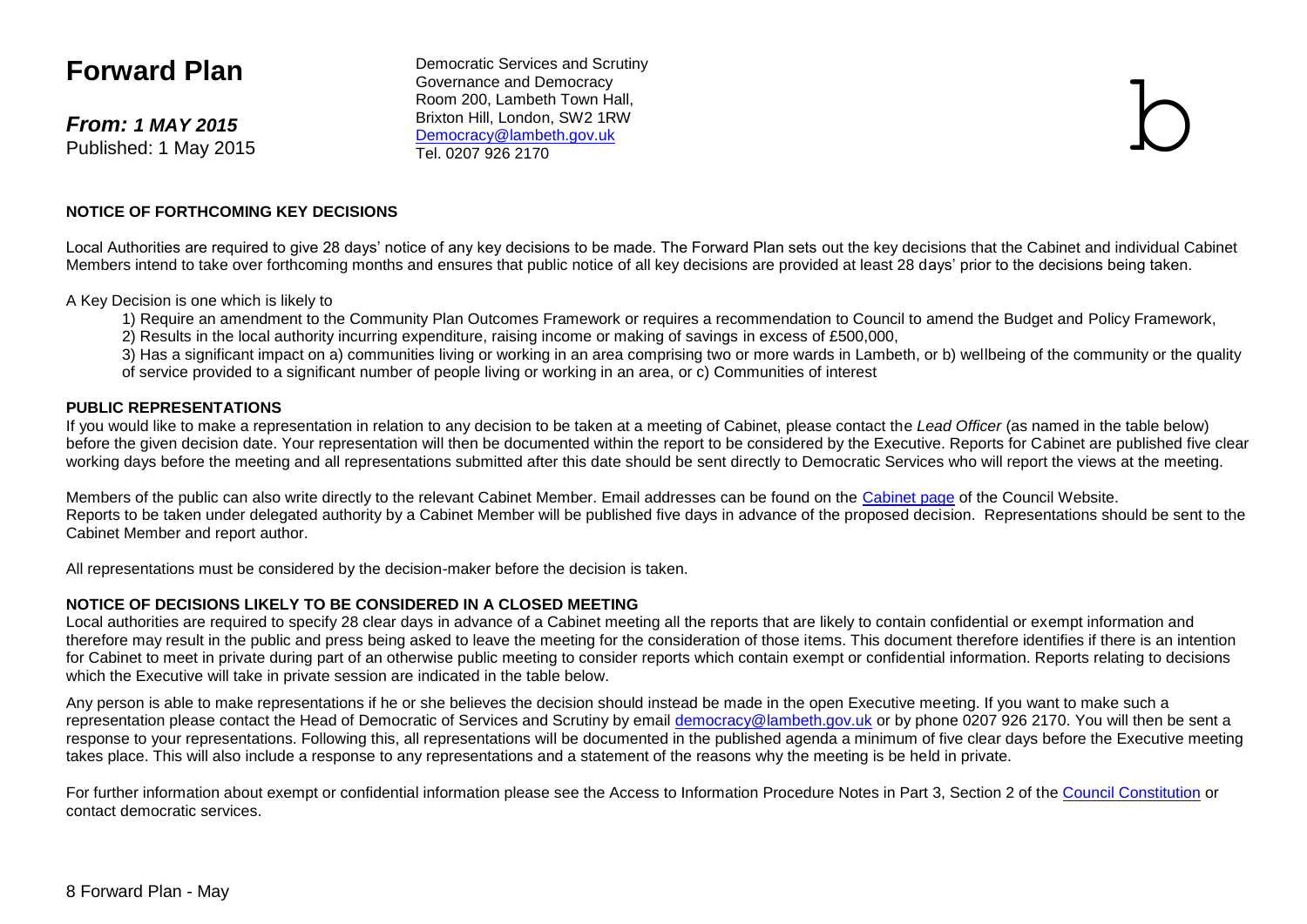# **Reports to be considered by Cabinet**

| Investment and Opportunity Strategy<br>The Investment and Opportunity<br>Strategy will set out how the council<br>and partners will harness the benefits<br>of economic growth for local residents<br>and businesses. It will guide the<br>economic development activities that<br>the council delivers and direct our<br>efforts for attracting external<br>investment in the borough. | Cabinet<br>19.02.15 | 8 Jun 2015 | The strategy is being<br>produced through<br>extensive<br>engagement in<br>workshops, surveys,<br>focus groups and<br>individual discussions<br>with a range of<br>partners. This<br>includes job seekers<br>and young people;<br>employment and<br>training providers;<br>local businesses;<br><b>Business</b><br>Improvement<br>Districts; Lambeth<br>College; Jobcentre<br>Plus; enterprise<br>support providers;<br>local funding<br>organisations; health<br>and housing<br>providers; and Higher<br>Education<br>institutions. | Investment and<br><b>Opportunity Strategy</b> | John Bennett, Senior PEP<br>Officer<br>JBennett7@lambeth.gov.uk<br>Room 113, Lambeth Town<br>Hall<br>Tel: 020 7926 6452 |
|-----------------------------------------------------------------------------------------------------------------------------------------------------------------------------------------------------------------------------------------------------------------------------------------------------------------------------------------------------------------------------------------|---------------------|------------|--------------------------------------------------------------------------------------------------------------------------------------------------------------------------------------------------------------------------------------------------------------------------------------------------------------------------------------------------------------------------------------------------------------------------------------------------------------------------------------------------------------------------------------|-----------------------------------------------|-------------------------------------------------------------------------------------------------------------------------|
|-----------------------------------------------------------------------------------------------------------------------------------------------------------------------------------------------------------------------------------------------------------------------------------------------------------------------------------------------------------------------------------------|---------------------|------------|--------------------------------------------------------------------------------------------------------------------------------------------------------------------------------------------------------------------------------------------------------------------------------------------------------------------------------------------------------------------------------------------------------------------------------------------------------------------------------------------------------------------------------------|-----------------------------------------------|-------------------------------------------------------------------------------------------------------------------------|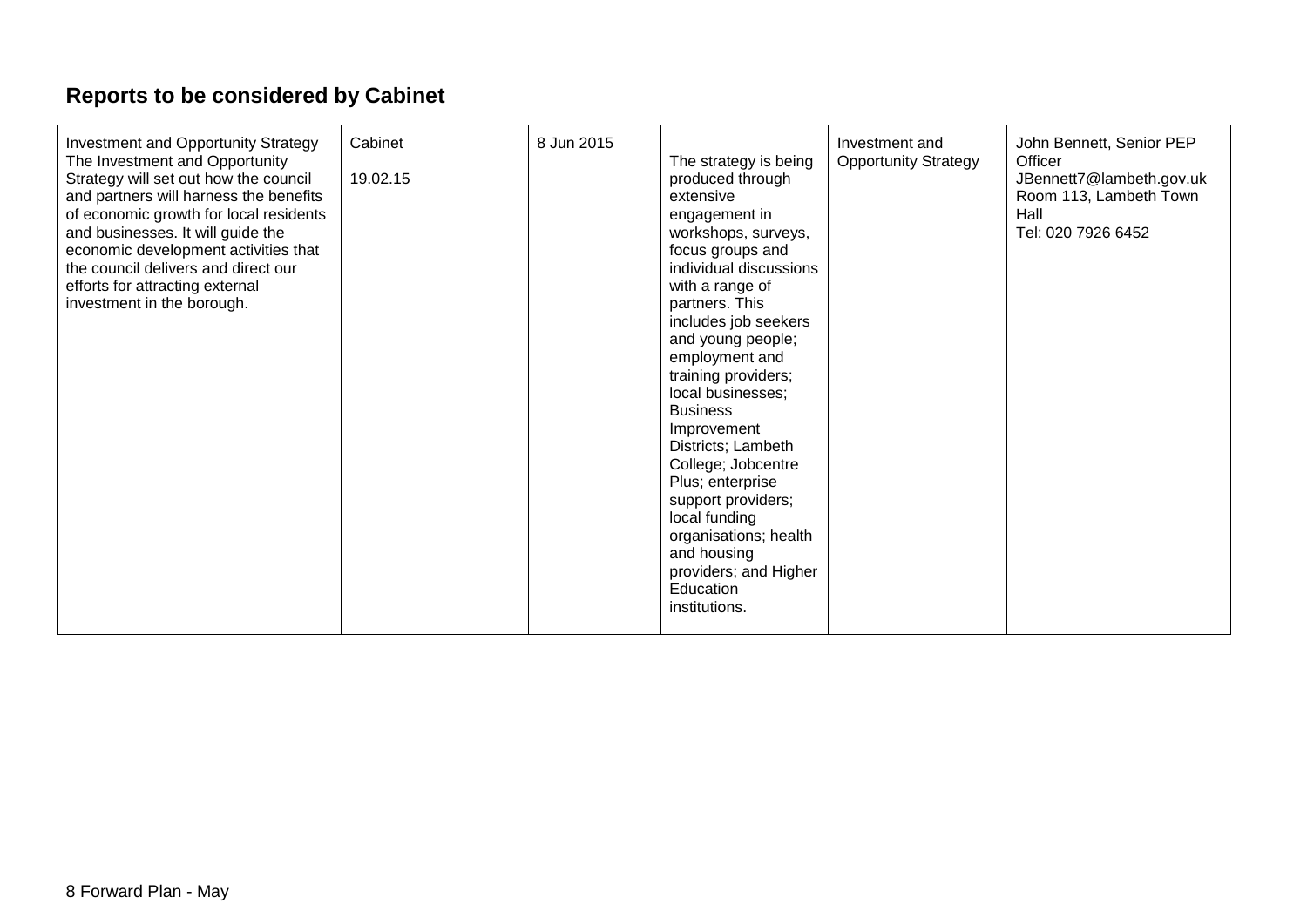| <b>Key Decision (Including Brief</b><br><b>Summary &amp; Expected Outcome)</b><br>(including ward) {1}                                                                                                                                                                                                                                                                                                                                                                      | Decision-maker,<br><b>Edition of Forward</b><br><b>Plan when first</b><br>appeared and whether<br>any confidential or<br>exempt Information is<br>to be considered {2} | Date decision<br>to be taken $\{3\}$ | <b>External</b><br><b>Consultation:</b><br><b>Who</b><br><b>How</b><br>Closing date $\{4\}$ | <b>Relevant documents</b><br>${5}$                                                                                       | Lead Officer (to whom<br>representations should be<br>made, and holder of<br>documents) {6}                                       |
|-----------------------------------------------------------------------------------------------------------------------------------------------------------------------------------------------------------------------------------------------------------------------------------------------------------------------------------------------------------------------------------------------------------------------------------------------------------------------------|------------------------------------------------------------------------------------------------------------------------------------------------------------------------|--------------------------------------|---------------------------------------------------------------------------------------------|--------------------------------------------------------------------------------------------------------------------------|-----------------------------------------------------------------------------------------------------------------------------------|
| Future Brixton: Somerleyton Road<br>Project - Procuring a Contractor and<br>Agreeing the Financial Model<br>This further report therefore provides<br>Cabinet with a detailed update on the<br>project including the outline design,<br>procurement strategy, delivery<br>strategy and financial model.<br>Cabinet will be asked to approve the<br>financial package required to deliver<br>the project and to authorise the<br>procurement of a contractor.<br>Coldharbour | Cabinet<br>29 August 2014                                                                                                                                              | 8 Jun 2015                           | There will be<br>extensive<br>consultation and<br>coproduction.                             | <b>Future Brixton:</b><br>Somerleyton Road<br>Project - Procuring a<br>Contractor and<br>Agreeing the Financial<br>Model | Neil Vokes, Regeneration<br>Project Manager (Housing)<br>nvokes@lambeth.gov.uk<br>1st floor, Phoenix House                        |
| <b>Aspirational Lambeth Families</b><br>Programme<br>An update on progress with the<br>national troubled families programme<br>and to endorse Phase 2 of the<br>programme<br>All Wards                                                                                                                                                                                                                                                                                      | Cabinet<br>Open                                                                                                                                                        | 8 Jun 2015                           | <b>Troubled Families</b><br><b>Steering Group</b>                                           | Aspirational Lambeth<br><b>Families Programme</b>                                                                        | Alima Qureshi, Head of<br><b>Troubled Families</b><br>AQureshi@lambeth.gov.uk<br><b>International Houae</b><br>Tel: 020 7926 9942 |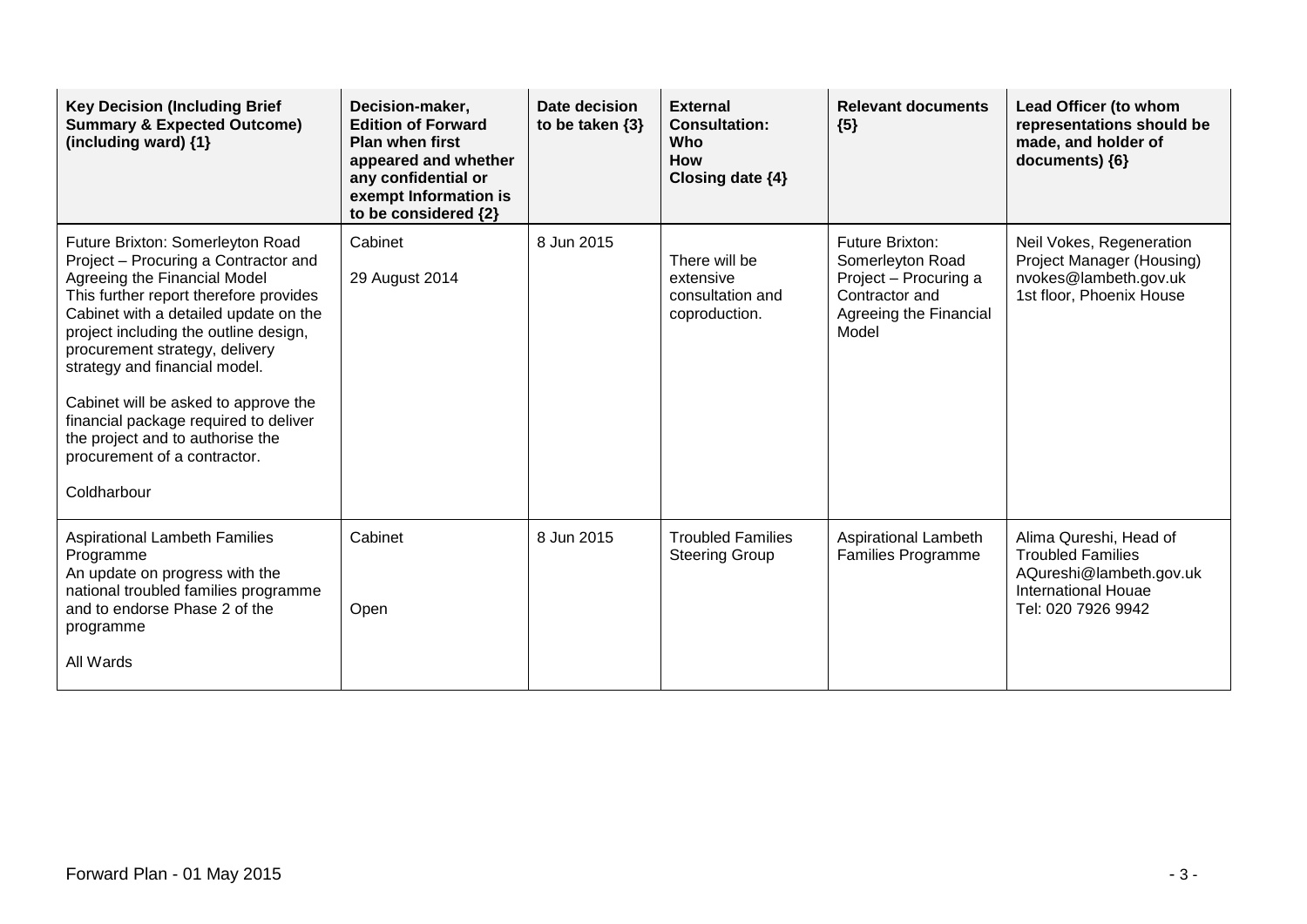| <b>Key Decision (Including Brief</b><br><b>Summary &amp; Expected Outcome)</b><br>(including ward) $\{1\}$                                                                                                                                                                                                                                                                                                                                                                                                    | Decision-maker,<br><b>Edition of Forward</b><br><b>Plan when first</b><br>appeared and whether<br>any confidential or<br>exempt Information is<br>to be considered {2} | Date decision<br>to be taken $\{3\}$ | <b>External</b><br><b>Consultation:</b><br><b>Who</b><br><b>How</b><br>Closing date {4}                                    | <b>Relevant documents</b><br>${5}$                         | Lead Officer (to whom<br>representations should be<br>made, and holder of<br>documents) {6}                                               |
|---------------------------------------------------------------------------------------------------------------------------------------------------------------------------------------------------------------------------------------------------------------------------------------------------------------------------------------------------------------------------------------------------------------------------------------------------------------------------------------------------------------|------------------------------------------------------------------------------------------------------------------------------------------------------------------------|--------------------------------------|----------------------------------------------------------------------------------------------------------------------------|------------------------------------------------------------|-------------------------------------------------------------------------------------------------------------------------------------------|
| Estate Regeneration - Cressingham<br>Gardens<br>To report back on further consultation<br>on options for significant regeneration<br>of the Cressingham Gardens Estate<br>and to discuss a viable regeneration<br>proposal.<br><b>Tulse Hill</b>                                                                                                                                                                                                                                                              | Cabinet<br>Open                                                                                                                                                        | 8 Jun 2015                           | Residents of<br>Cressingham<br>Gardens                                                                                     | <b>Estate Regeneration -</b><br><b>Cressingham Gardens</b> | Neil Vokes, Regeneration<br>Project Manager (Housing)<br>nvokes@lambeth.gov.uk<br>1st floor, Phoenix House                                |
| Sheltered Housing Service and<br>Charges<br>Further to Cabinet recommendation of<br>November 2013<br>(a) Co produce with tenants and other<br>stakeholders a revised sheltered<br>housing service, funded through<br>service charges.<br>Proposed changes to the sheltered<br>service following co production and<br>further consultation with sheltered<br>tenants and staff. Introduction of a<br>sheltered housing service charge of<br>£16 per week to replace current<br>support charges of same amount. | Cabinet                                                                                                                                                                | 8 Jun 2015                           | Co-production<br>undertaken<br>September to<br>November 2014.<br>Consultation on<br>proposals undertaken<br>March-May 2015 | Sheltered Housing<br>Service and Charges                   | David Worrall, Senior<br>Commissioning Manager,<br>Health and Wellbeing<br>dworrall@lambeth.gov.uk<br>Phoenix House<br>Tel: 020 7926 9978 |
| All Wards                                                                                                                                                                                                                                                                                                                                                                                                                                                                                                     |                                                                                                                                                                        |                                      |                                                                                                                            |                                                            |                                                                                                                                           |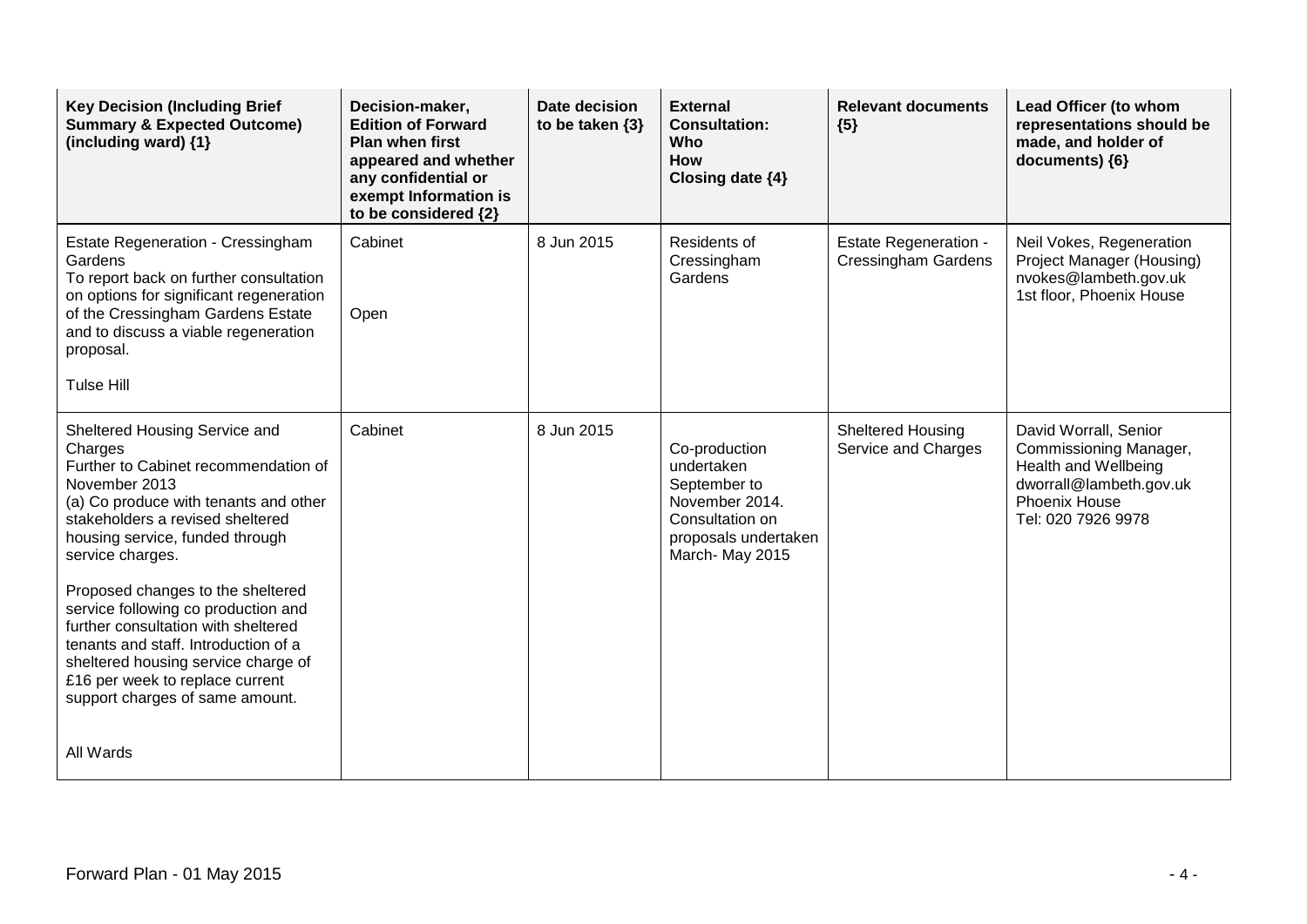| <b>Key Decision (Including Brief</b><br><b>Summary &amp; Expected Outcome)</b><br>(including ward) {1}                                                                                             | Decision-maker,<br><b>Edition of Forward</b><br><b>Plan when first</b><br>appeared and whether<br>any confidential or<br>exempt Information is<br>to be considered {2} | Date decision<br>to be taken $\{3\}$ | <b>External</b><br><b>Consultation:</b><br><b>Who</b><br>How<br>Closing date {4}                                                                                                                                                                                                                                                                                                                                  | <b>Relevant documents</b><br>${5}$                                             | Lead Officer (to whom<br>representations should be<br>made, and holder of<br>documents) {6}                                        |
|----------------------------------------------------------------------------------------------------------------------------------------------------------------------------------------------------|------------------------------------------------------------------------------------------------------------------------------------------------------------------------|--------------------------------------|-------------------------------------------------------------------------------------------------------------------------------------------------------------------------------------------------------------------------------------------------------------------------------------------------------------------------------------------------------------------------------------------------------------------|--------------------------------------------------------------------------------|------------------------------------------------------------------------------------------------------------------------------------|
| New Alterations and Extensions<br><b>Supplementary Planning Document</b><br>To approve the content of the<br>guidance as a Supplemetary Planning<br>Document for public consultation.<br>All Wards | Cabinet<br>Council<br>5 December 2014<br>5 December 2014                                                                                                               | 13 Jul 2015<br>22 Jul 2015           | Specific<br>individuals<br>with a stated<br>interest in the<br>subject, local<br>amenity<br>societys,<br>other<br>community<br>groups and<br>stakeholders<br>identified on<br>the planning<br>policy<br>consultation<br>database.<br>Publicity in<br>Lambeth<br>Life, press<br>release and<br>Council<br>online<br>consultation<br>diary.<br>The 28 day process<br>will take place in<br>February/ March<br>2015. | New Alterations and<br>Extensions<br>Supplementary<br><b>Planning Document</b> | Doug Black, Team Leader<br>Conservation & Urban Design<br>DBlack1@lambeth.gov.uk<br>1st floor, Phoenix House<br>Tel: 020 7926 4065 |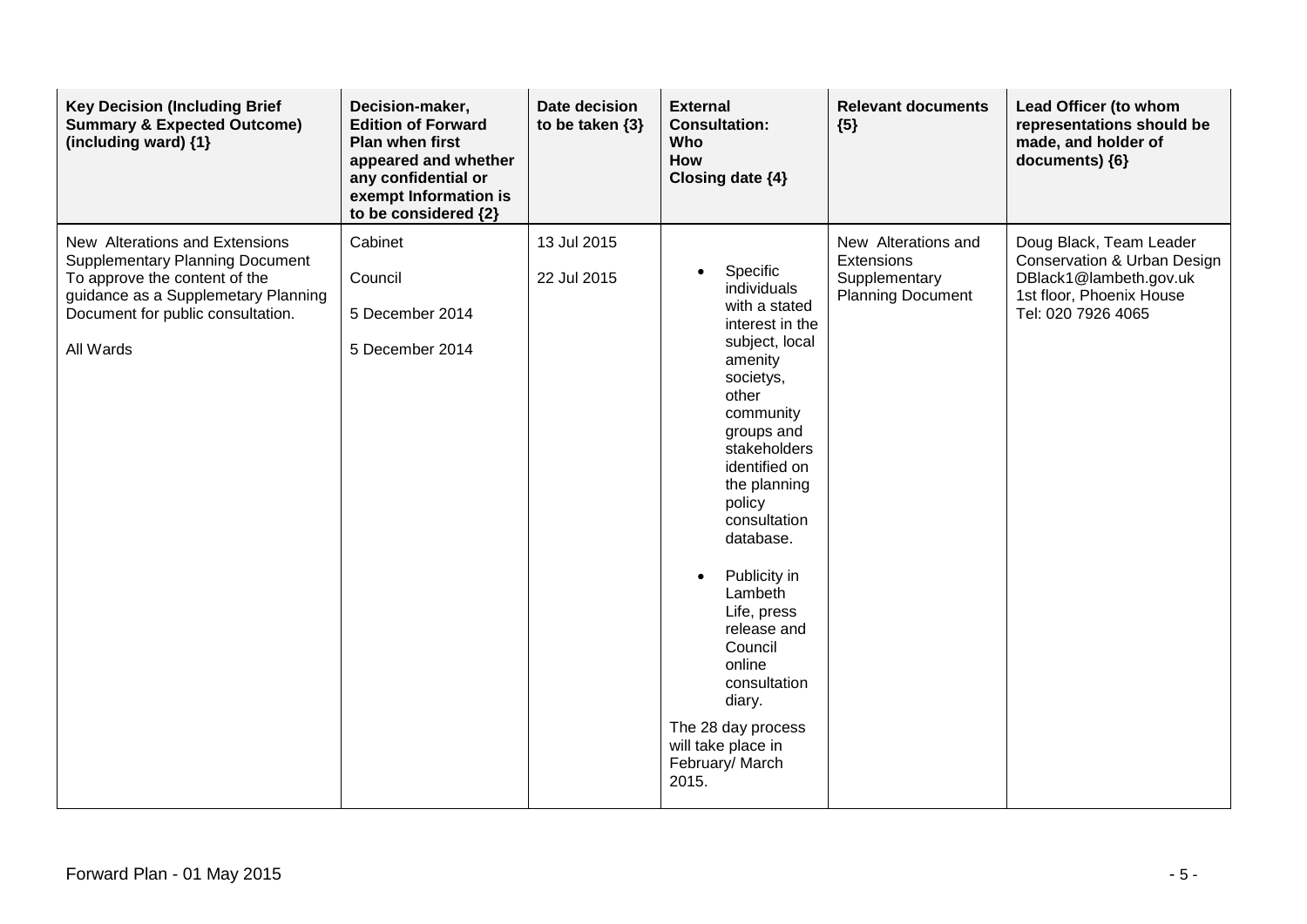| <b>Key Decision (Including Brief</b><br><b>Summary &amp; Expected Outcome)</b><br>(including ward) {1}                                                                                                                                                                    | Decision-maker,<br><b>Edition of Forward</b><br><b>Plan when first</b><br>appeared and whether<br>any confidential or<br>exempt Information is<br>to be considered {2} | Date decision<br>to be taken $\{3\}$ | <b>External</b><br><b>Consultation:</b><br>Who<br><b>How</b><br>Closing date {4}                                     | <b>Relevant documents</b><br>${5}$                         | Lead Officer (to whom<br>representations should be<br>made, and holder of<br>documents) {6}                                                                  |
|---------------------------------------------------------------------------------------------------------------------------------------------------------------------------------------------------------------------------------------------------------------------------|------------------------------------------------------------------------------------------------------------------------------------------------------------------------|--------------------------------------|----------------------------------------------------------------------------------------------------------------------|------------------------------------------------------------|--------------------------------------------------------------------------------------------------------------------------------------------------------------|
| Vale Street recycling and reuse centre<br>options paper<br>The paper examines the different<br>options available for the Vale Street<br>recycling and reuse facility site.<br>All Wards                                                                                   | Cabinet<br>12 December 2014                                                                                                                                            | 13 Jul 2015                          | Information taken<br>from the resident's<br>survey and surveys<br>of Vale Street users<br>has informed the<br>paper. | Vale Street recycling<br>and reuse centre<br>options paper | Liz Whitson Cloud, Senior<br>Policy, Equalities and<br>Performance Officer<br>lwhitsoncloud@lambeth.gov.<br>uk<br><b>Phoenix House</b><br>Tel: 020 7926 0145 |
| <b>Creative Communities: Vibrant</b><br>Neighbourhoods<br>To agree the priorities for investing<br>£6.573m across the following prioties:<br>-Lets get active<br>-Safe and interstng places<br>-The great outdoors<br>-Be inspired<br>-The bigger picture<br>-Showing off | Cabinet                                                                                                                                                                | 13 Jul 2015                          | Full statutory<br>consultation will be<br>concluded on 24th<br>April 2015 under the<br>name culture 2020             | <b>Creative Communities:</b><br>Vibrant<br>Neighbourhoods  | John Kerridge, Assistant<br>Director, Active Communities<br>jkerridge@lambeth.gov.uk<br>Phoenix House, Wandsworth<br>Road<br>Tel: 020 7926 2744              |
| All Wards                                                                                                                                                                                                                                                                 |                                                                                                                                                                        |                                      |                                                                                                                      |                                                            |                                                                                                                                                              |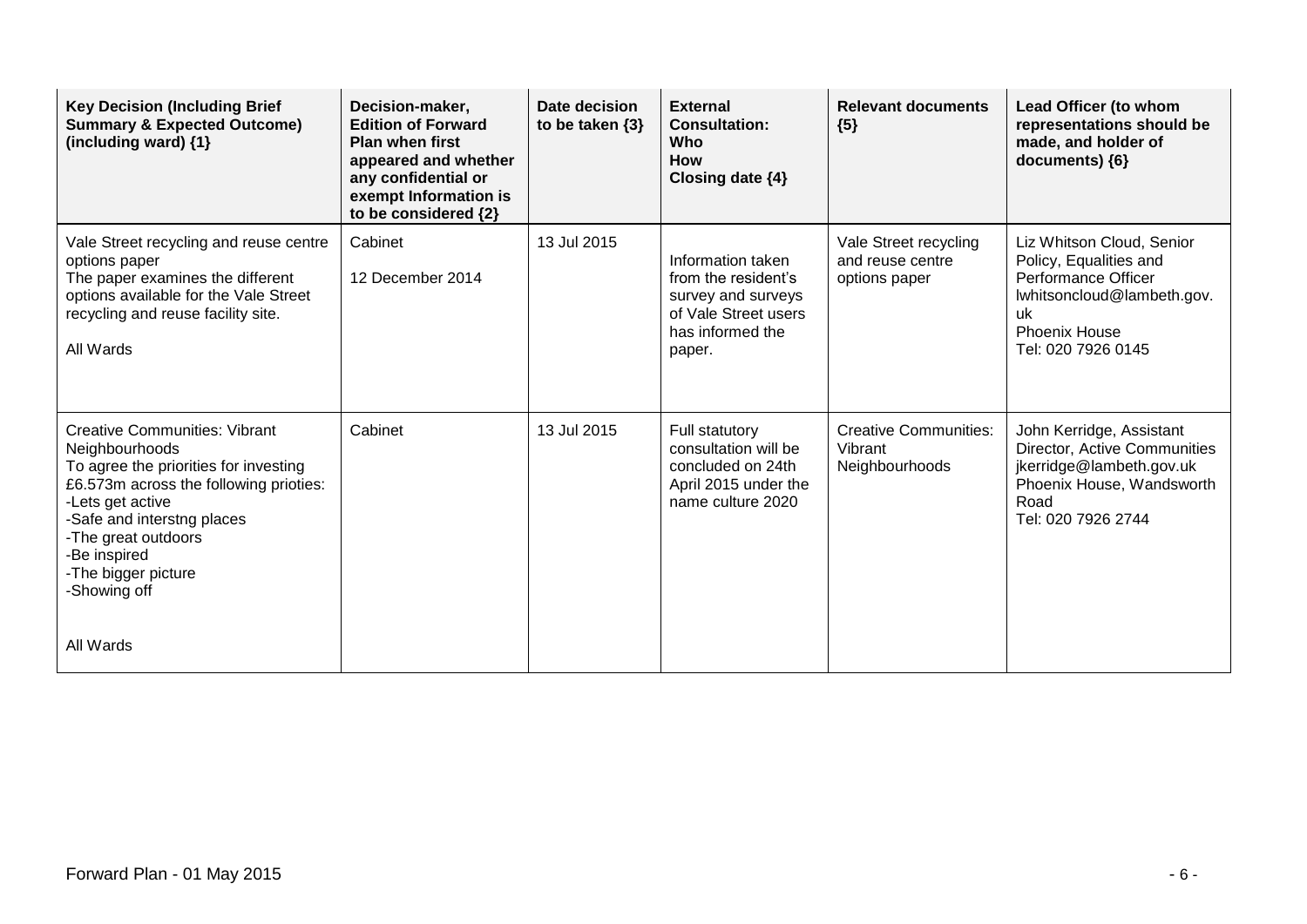| <b>Key Decision (Including Brief</b><br><b>Summary &amp; Expected Outcome)</b><br>(including ward) {1}                                                                                                                                             | Decision-maker,<br><b>Edition of Forward</b><br><b>Plan when first</b><br>appeared and whether<br>any confidential or<br>exempt Information is<br>to be considered {2} | Date decision<br>to be taken $\{3\}$ | <b>External</b><br><b>Consultation:</b><br><b>Who</b><br><b>How</b><br>Closing date $\{4\}$                              | <b>Relevant documents</b><br>${5}$                                                                 | Lead Officer (to whom<br>representations should be<br>made, and holder of<br>documents) {6}    |
|----------------------------------------------------------------------------------------------------------------------------------------------------------------------------------------------------------------------------------------------------|------------------------------------------------------------------------------------------------------------------------------------------------------------------------|--------------------------------------|--------------------------------------------------------------------------------------------------------------------------|----------------------------------------------------------------------------------------------------|------------------------------------------------------------------------------------------------|
| Lambeth Sustainability<br>Commissioning Strategy 2015-2018<br>This decision will be for Cabinet<br>members to officially adopt the<br>sustainability strategy as council policy<br>including the vision, indicators and<br>activities<br>All Wards | Cabinet<br>01/05/2015                                                                                                                                                  | 13 Jul 2015                          | We will have held<br>three public<br>workshops and held<br>over twenty 1-2-1<br>meetings with a<br>range of stakeholders | Lambeth<br>$\Omega$<br>Sustainability<br>Commissioning<br>Strategy 2015-2018                       | <b>Nathan Pierce</b><br>NPierce@lambeth.gov.uk                                                 |
| Kennington, Oval and Vauxhall<br>Neighbourhood Area and<br>Neighbourhood Forum Application<br>To consider the Kennington, Oval and<br>Vauxhall Neighbourhood Area and<br>Neighbourhood Forum Application.<br>Bishop's; Oval; Prince's              | Cabinet<br>Open                                                                                                                                                        | 13 Jul 2015                          | Six week consultation<br>with equalities<br>groups. Councillors<br>for three wards                                       | Kennington, Oval nad<br>Vauxhall<br>neighbourhoold Area<br>and Neighbourhoold<br>Forum Application | <b>Alan Vinall</b><br>avinall@lambeth.gov.uk<br>1st Floor, Phoenix House<br>Tel: 020 7926 1212 |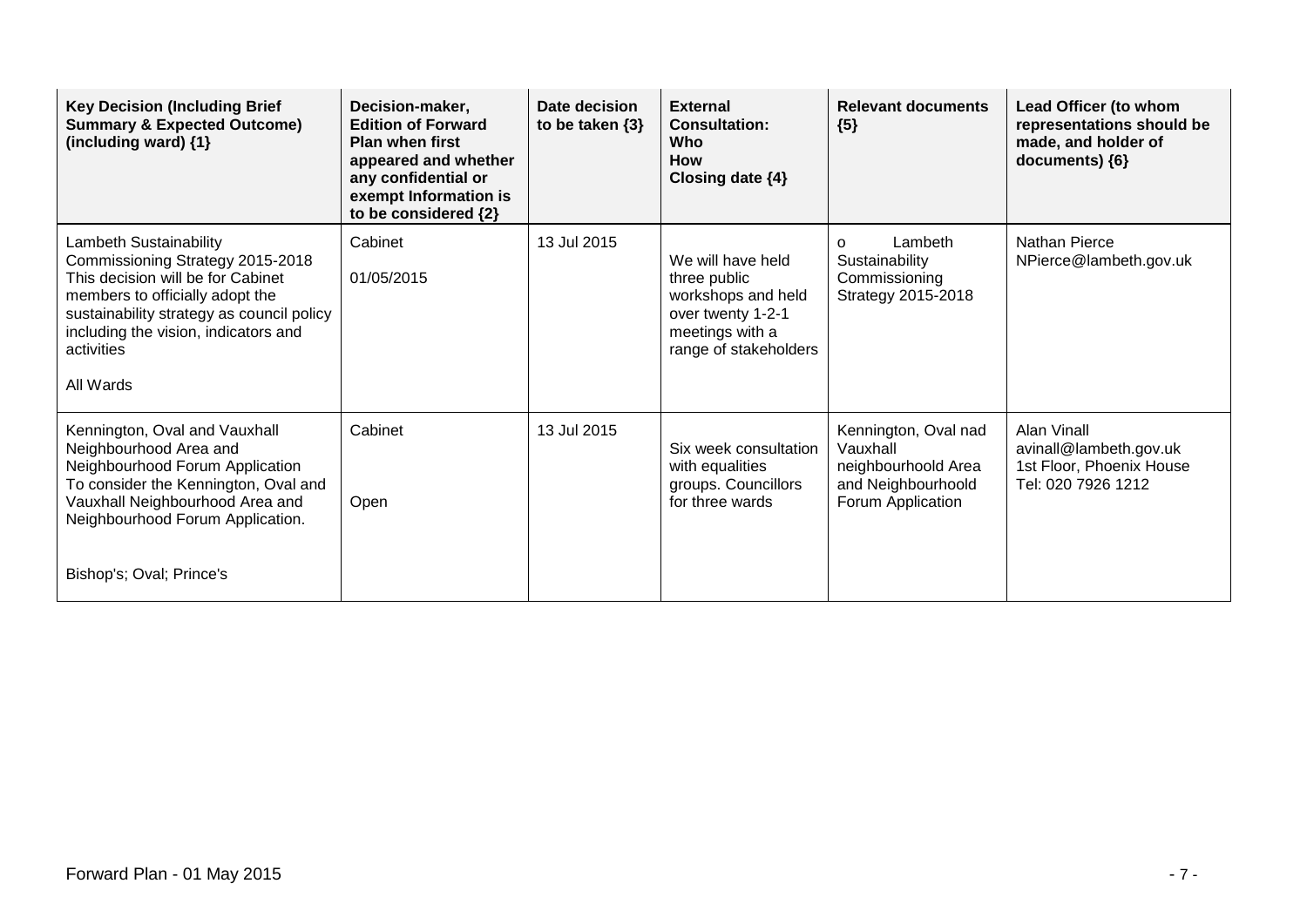| <b>Key Decision (Including Brief</b><br><b>Summary &amp; Expected Outcome)</b><br>(including ward) $\{1\}$ | Decision-maker,<br><b>Edition of Forward</b><br><b>Plan when first</b><br>appeared and whether<br>any confidential or<br>exempt Information is<br>to be considered $\{2\}$ | Date decision<br>to be taken $\{3\}$ | External<br><b>Consultation:</b><br>Who<br><b>How</b><br>Closing date $\{4\}$ | <b>Relevant documents</b><br>${5}$ | Lead Officer (to whom<br>representations should be<br>made, and holder of<br>$documents)$ {6} |
|------------------------------------------------------------------------------------------------------------|----------------------------------------------------------------------------------------------------------------------------------------------------------------------------|--------------------------------------|-------------------------------------------------------------------------------|------------------------------------|-----------------------------------------------------------------------------------------------|
|------------------------------------------------------------------------------------------------------------|----------------------------------------------------------------------------------------------------------------------------------------------------------------------------|--------------------------------------|-------------------------------------------------------------------------------|------------------------------------|-----------------------------------------------------------------------------------------------|

## **Reports to be approved by the Health and Wellbeing Board**

None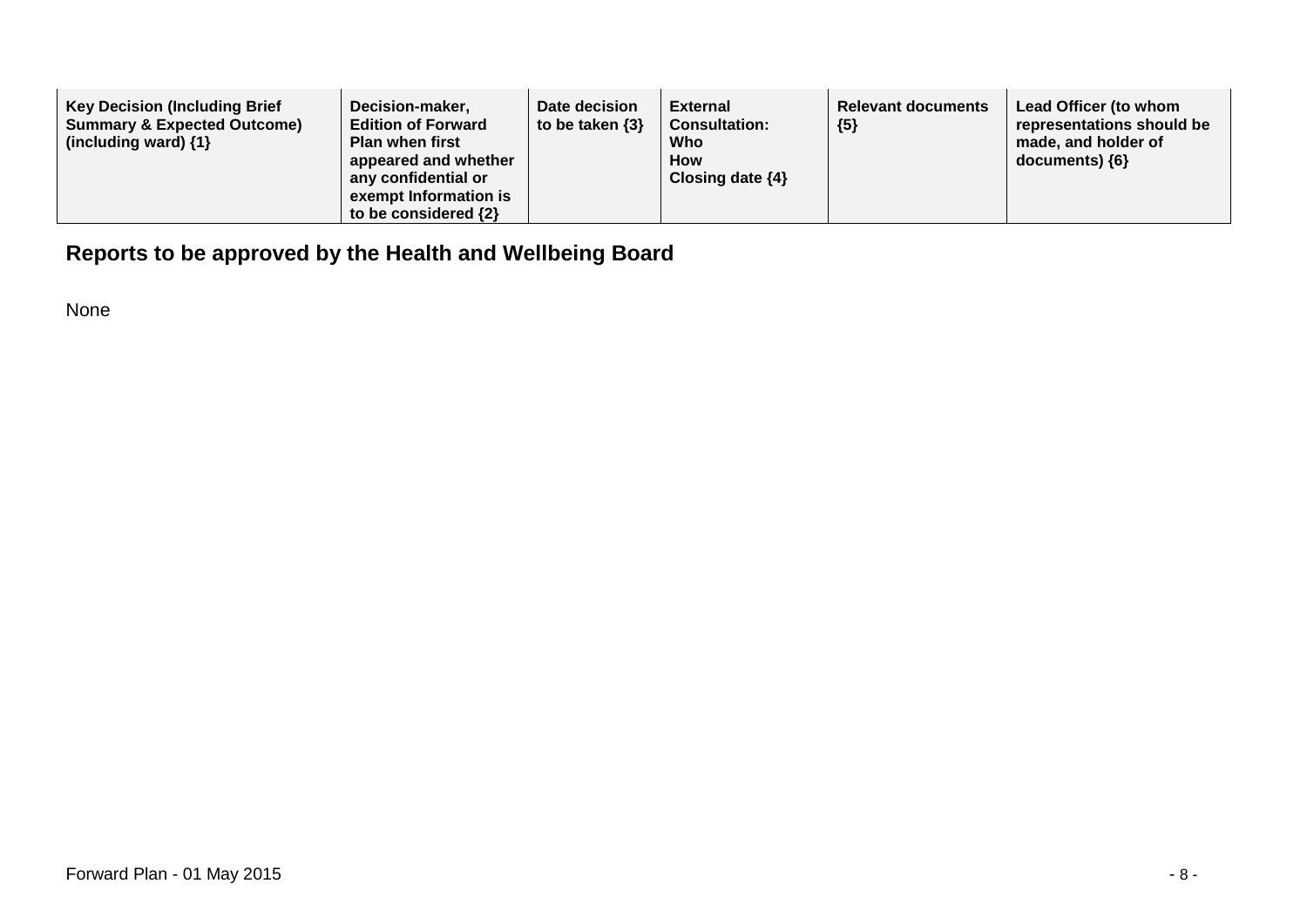| <b>Key Decision (Including Brief</b><br><b>Summary &amp; Expected Outcome)</b><br>(including ward) $\{1\}$ | Decision-maker,<br><b>Edition of Forward</b><br><b>Plan when first</b><br>appeared and whether<br>any confidential or<br>exempt Information is<br>to be considered $\{2\}$ | Date decision<br>to be taken $\{3\}$ | External<br><b>Consultation:</b><br>Who<br><b>How</b><br>Closing date $\{4\}$ | <b>Relevant documents</b><br>${5}$ | Lead Officer (to whom<br>representations should be<br>made, and holder of<br>$documents)$ {6} |
|------------------------------------------------------------------------------------------------------------|----------------------------------------------------------------------------------------------------------------------------------------------------------------------------|--------------------------------------|-------------------------------------------------------------------------------|------------------------------------|-----------------------------------------------------------------------------------------------|
|------------------------------------------------------------------------------------------------------------|----------------------------------------------------------------------------------------------------------------------------------------------------------------------------|--------------------------------------|-------------------------------------------------------------------------------|------------------------------------|-----------------------------------------------------------------------------------------------|

## **Reports to be approved by Cabinet Members**

#### **Leader of the Council**

None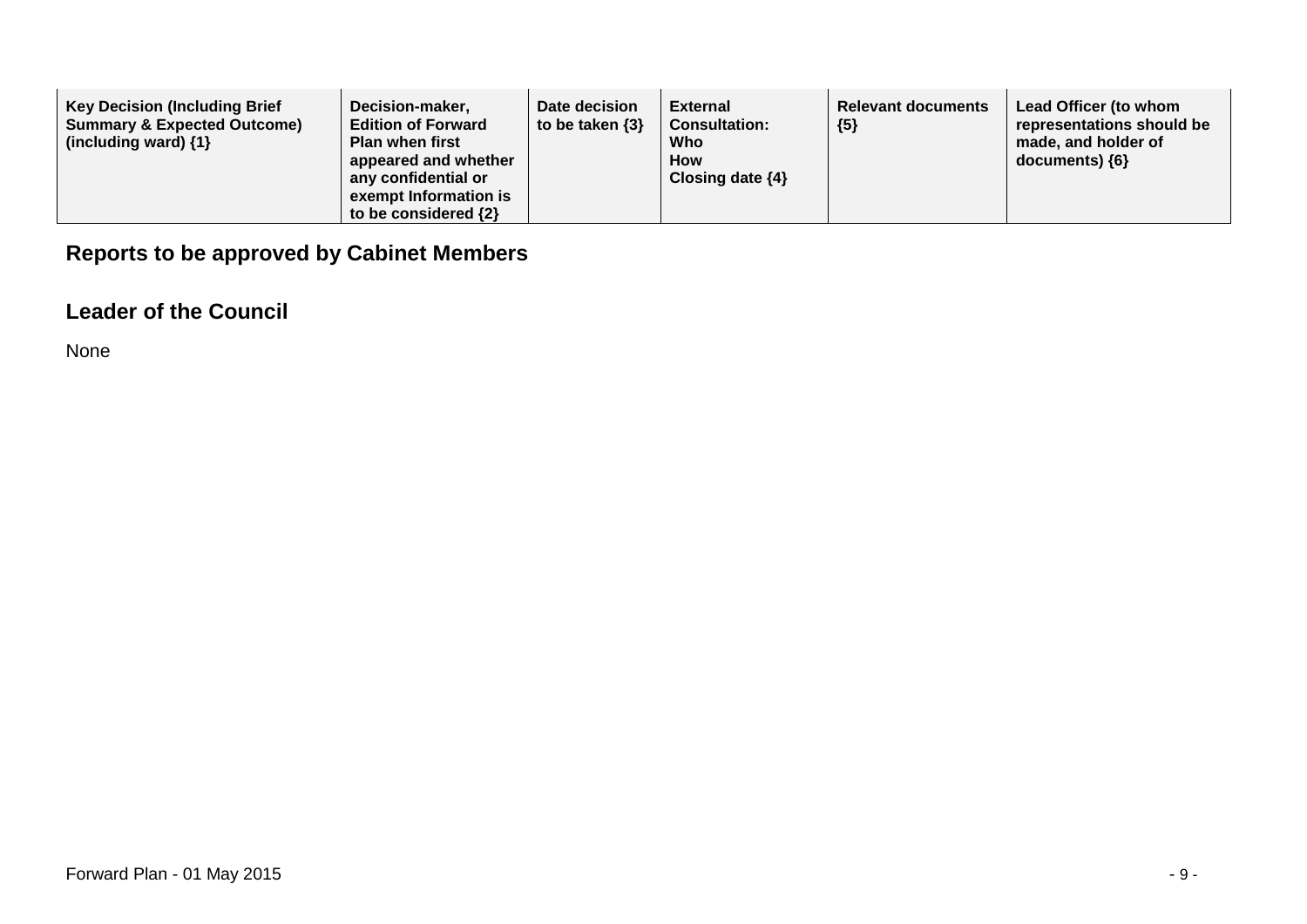# **Deputy Leader of the Council (Policy)**

| Capital Maintenance Programme<br>The decision will enable a series of<br>essential works contracts under the<br>planned "Capital Maintenance<br>Programme" to be raised and the<br>works undertaken.<br>All Wards | Deputy Leader of the<br>Council - Policy<br>3 January 2014 | Not before 23<br>Mar 2015 | <b>Schools</b><br>Key stakeholders<br>Consultation with key<br>stakeholders /<br>schools etc. has<br>been on-going.<br>During a process of<br>feasibility and design<br>for specific works all<br>schools and<br>stakeholders have<br>been informed of the<br>nature of the works<br>required and updated<br>along the way. Once<br>contacts are awarded<br>to specific<br>contractors more<br>detailed information<br>will be issued to all<br>regarding programme<br>dates etc. This<br>process is on-going. |  | Steve Anstee, Business<br>Growth and Regeneration<br>sanstee@lambeth.gov.uk<br>6th floor, International House<br>Tel: 020 7926 3227 |
|-------------------------------------------------------------------------------------------------------------------------------------------------------------------------------------------------------------------|------------------------------------------------------------|---------------------------|----------------------------------------------------------------------------------------------------------------------------------------------------------------------------------------------------------------------------------------------------------------------------------------------------------------------------------------------------------------------------------------------------------------------------------------------------------------------------------------------------------------|--|-------------------------------------------------------------------------------------------------------------------------------------|
|-------------------------------------------------------------------------------------------------------------------------------------------------------------------------------------------------------------------|------------------------------------------------------------|---------------------------|----------------------------------------------------------------------------------------------------------------------------------------------------------------------------------------------------------------------------------------------------------------------------------------------------------------------------------------------------------------------------------------------------------------------------------------------------------------------------------------------------------------|--|-------------------------------------------------------------------------------------------------------------------------------------|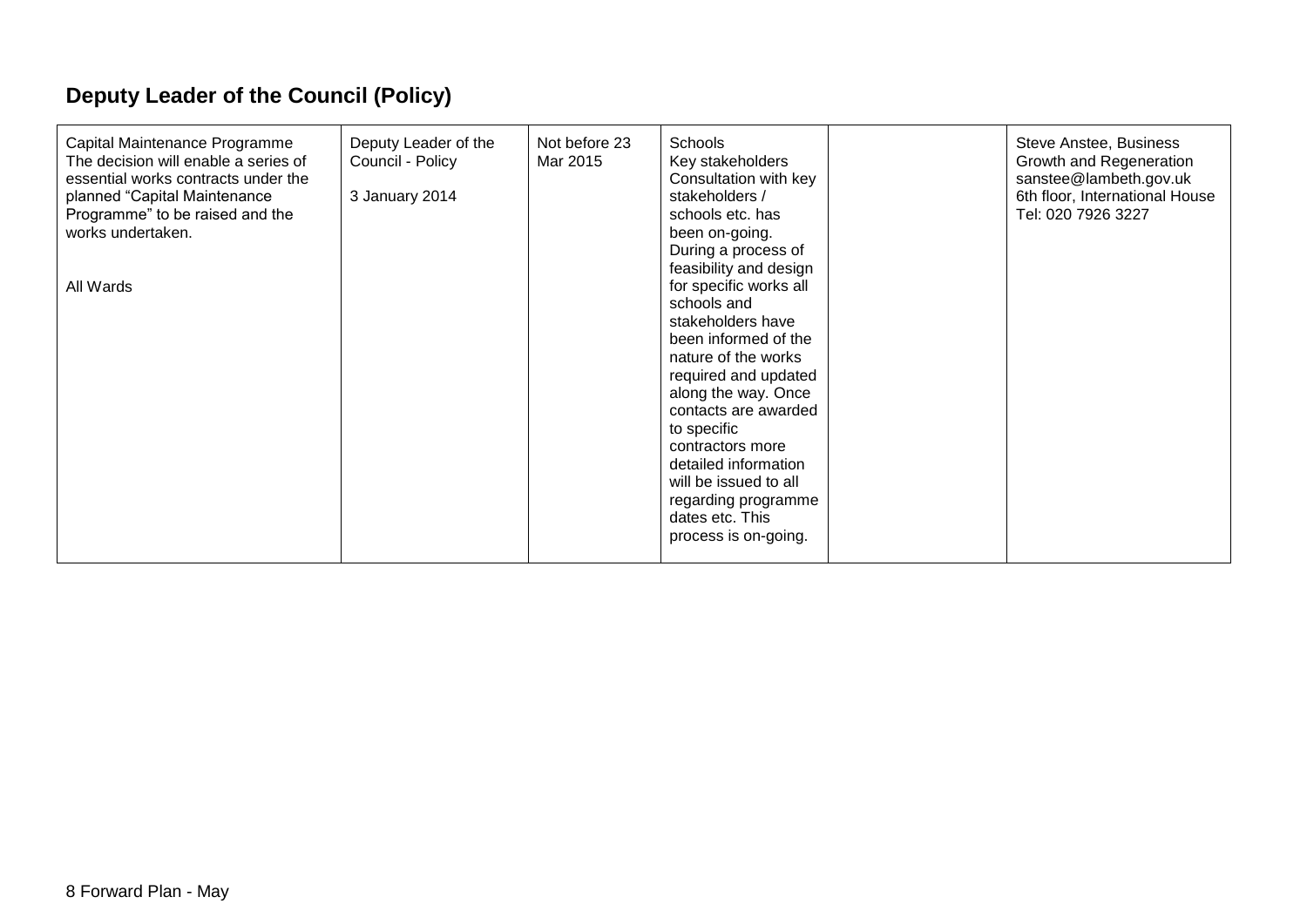| <b>Key Decision (Including Brief</b><br><b>Summary &amp; Expected Outcome)</b><br>(including ward) $\{1\}$                                                                                                                                                                                                                                                                                                                                                                                                                                                                                                                                                                                                                                                                             | Decision-maker,<br><b>Edition of Forward</b><br><b>Plan when first</b><br>appeared and whether<br>any confidential or<br>exempt Information is<br>to be considered {2} | Date decision<br>to be taken $\{3\}$ | <b>External</b><br><b>Consultation:</b><br>Who<br><b>How</b><br>Closing date {4}                             | <b>Relevant documents</b><br>${5}$ | Lead Officer (to whom<br>representations should be<br>made, and holder of<br>documents) ${6}$                      |
|----------------------------------------------------------------------------------------------------------------------------------------------------------------------------------------------------------------------------------------------------------------------------------------------------------------------------------------------------------------------------------------------------------------------------------------------------------------------------------------------------------------------------------------------------------------------------------------------------------------------------------------------------------------------------------------------------------------------------------------------------------------------------------------|------------------------------------------------------------------------------------------------------------------------------------------------------------------------|--------------------------------------|--------------------------------------------------------------------------------------------------------------|------------------------------------|--------------------------------------------------------------------------------------------------------------------|
| Phase A: Eamonn Fottrell Centre<br>(Michael Tippett Annex) Phase B:<br>Michael Tippett School Campus<br>Consultation and design work on the<br>annex (Eamonn Fottrell Centre)<br>started September 2013. The SEN<br>consultant identified a change in the<br>delivery of teaching and learning to<br>the pupils. The recommendation was<br>that the buildings (the annex and the<br>main building) must be modified to<br>allow better integration of support<br>services. A design team has been<br>appointed to produce a detailed<br>construction design. Once this is<br>approved it is the aim to appoint a<br>Contractor. The anticipated project<br>budget is likely to be in the region of<br>£1,160,000.00 (£500k for the annex<br>and £660k for the main campus)<br>Thornton | Deputy Leader of the<br>Council - Policy<br>28.04.2014                                                                                                                 | Not before 23<br>Mar 2015            | <b>Ward Councillors</b><br>These consultations<br>are required and will<br>be planned in the<br>near future. |                                    | Sylvester Eyong, Programme<br>Manager<br>seyong@lambeth.gov.uk<br><b>International House</b><br>Tel: 020 7926 3216 |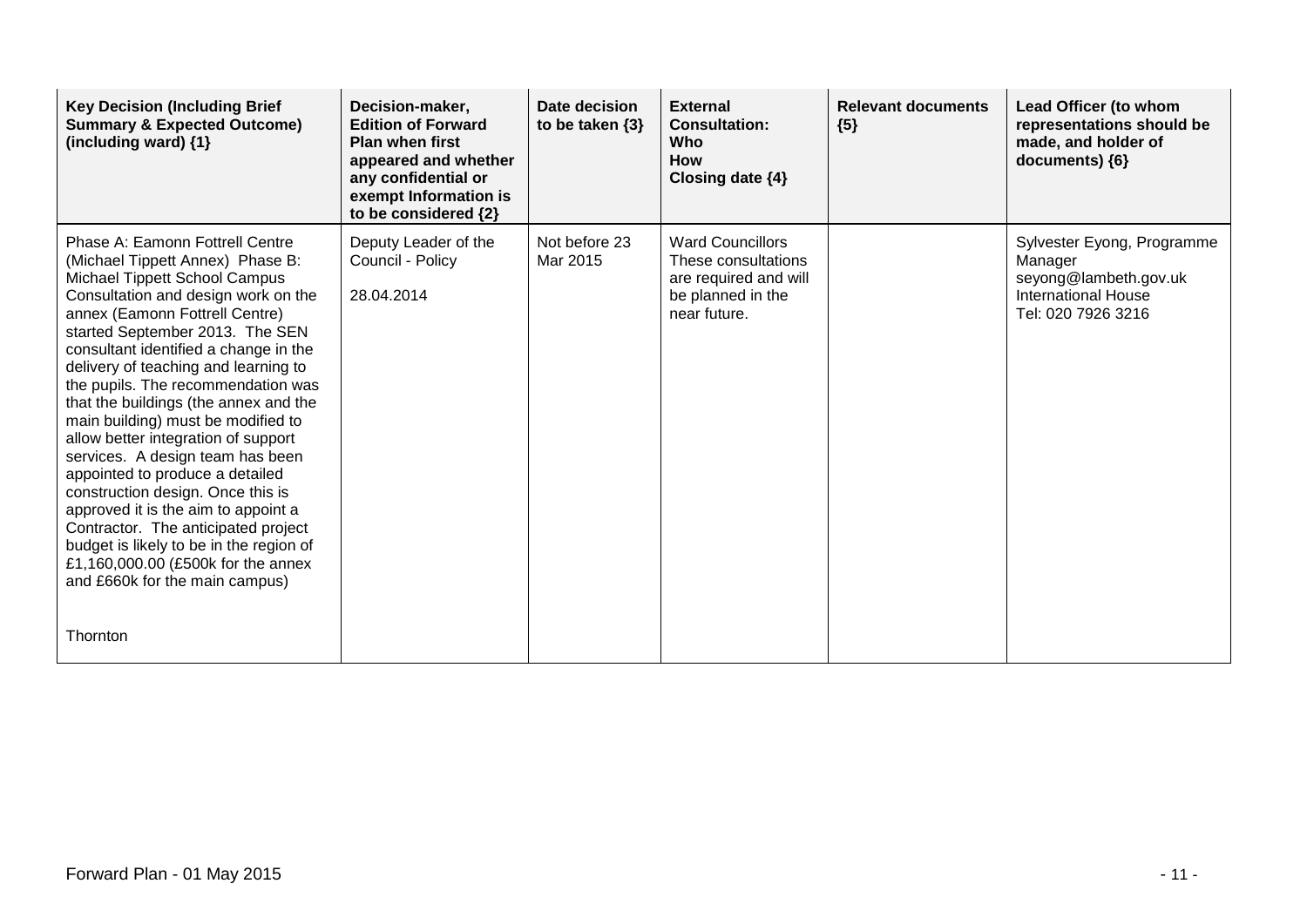| <b>Key Decision (Including Brief</b><br><b>Summary &amp; Expected Outcome)</b><br>(including ward) {1}                                                                                                                                                                                                                                                                                                                                                                                                        | Decision-maker,<br><b>Edition of Forward</b><br><b>Plan when first</b><br>appeared and whether<br>any confidential or<br>exempt Information is<br>to be considered {2} | Date decision<br>to be taken $\{3\}$                                                      | <b>External</b><br><b>Consultation:</b><br><b>Who</b><br>How<br>Closing date {4}                                                                                                                | <b>Relevant documents</b><br>${5}$ | Lead Officer (to whom<br>representations should be<br>made, and holder of<br>documents) {6}                                           |
|---------------------------------------------------------------------------------------------------------------------------------------------------------------------------------------------------------------------------------------------------------------------------------------------------------------------------------------------------------------------------------------------------------------------------------------------------------------------------------------------------------------|------------------------------------------------------------------------------------------------------------------------------------------------------------------------|-------------------------------------------------------------------------------------------|-------------------------------------------------------------------------------------------------------------------------------------------------------------------------------------------------|------------------------------------|---------------------------------------------------------------------------------------------------------------------------------------|
| Procurement of the development of<br>Lambeth ASD Designated SEN<br><b>Resource Base</b><br>To agree works contracts in order to<br>build Autistic Spectrum Disorder SEN<br>Units in the following four primary<br>schools in Lambeth: Archbishop<br>Sumner, Bonneville, Larkhall and<br>Crown Lane.<br>Clapham Common; Knight's Hill;<br>Larkhall; Prince's                                                                                                                                                   | Deputy Leader of the<br>Council - Policy<br>19.02.15                                                                                                                   | Not before 23<br>Mar 2015                                                                 | <b>Ward Councillors</b>                                                                                                                                                                         |                                    | Rosemary Mann<br>rmann1@lambeth.gov.uk<br>6th Floor International House<br>Tel: 020 7926 3221                                         |
| Contract Award for Kennington Park<br>Academy/Wyvil ASD Development<br>Project (Main Works)<br>To award the main construction<br>contract for development and<br>expansion works at Kennington Park<br>Academy and Wyvil ASD, to ME<br>Construction Ltd.<br>The contract sum is £3,205,520.00<br>with work programmed to commence<br>in May 2015, with practical completion<br>for the Pupil Referral Unit in<br>December 2015, and a practical<br>completion date for the ASD Unit in<br>March 2016.<br>Oval | Deputy Leader of the<br>Council - Policy                                                                                                                               | Not before 18<br>May 2015<br>Please select<br>date of when<br>decision would<br>be taken. | Full consultation has<br>taken place with both<br>school heads and<br>governing bodies -<br>the design of the<br>school and<br>programme of works<br>has been agreed and<br>sign off by schools |                                    | Rene Labuschagne<br>rlabuschagne@lambeth.gov.<br>uk<br>6th Floor, International<br>House,, 6 Canterbury<br>Crescent,, London, SW9 7QE |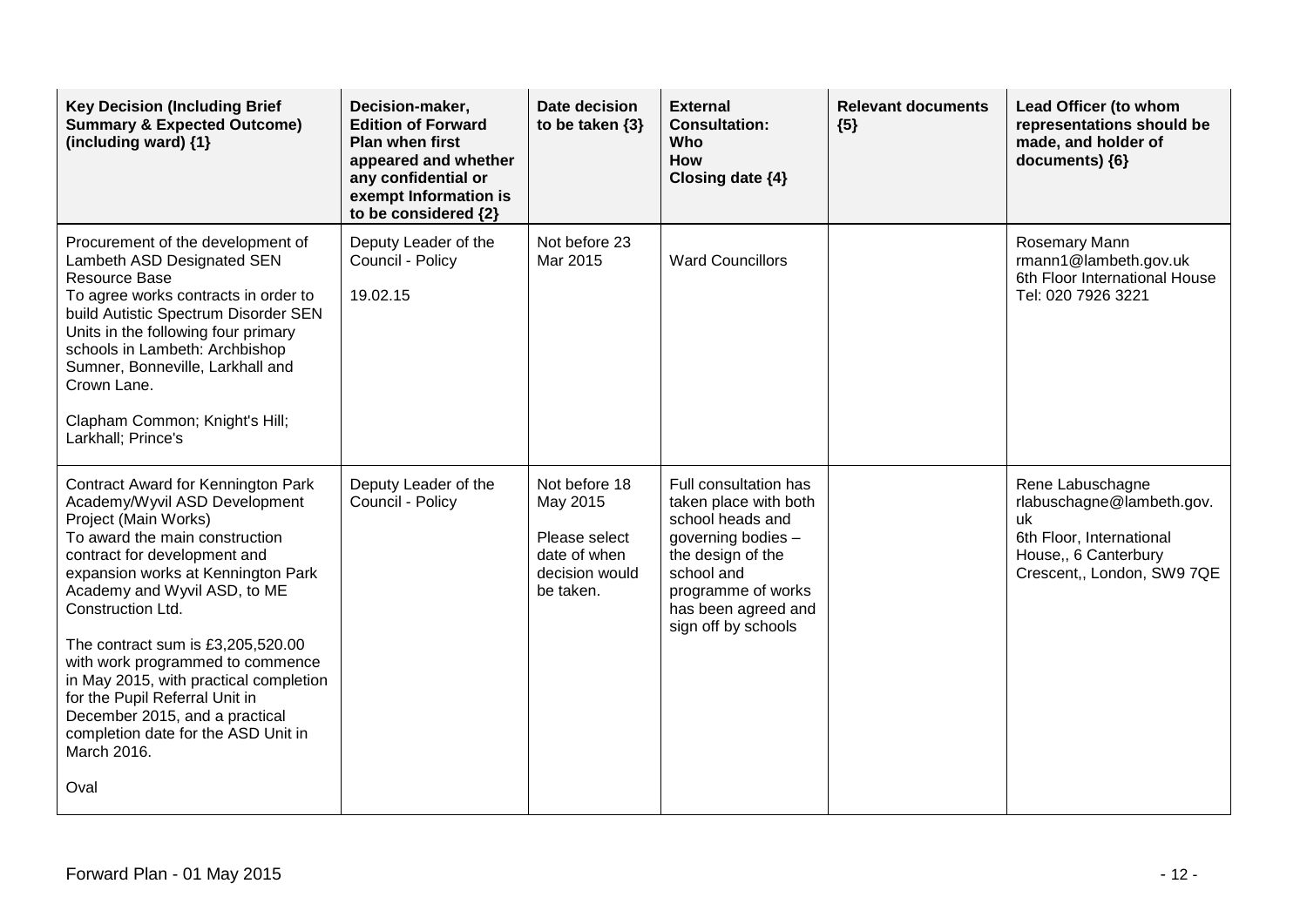| <b>Key Decision (Including Brief</b><br>Decision-maker,<br><b>Summary &amp; Expected Outcome)</b><br><b>Edition of Forward</b><br>(including ward) $\{1\}$<br><b>Plan when first</b><br>appeared and whether<br>any confidential or<br>exempt Information is<br>to be considered $\{2\}$ | Date decision<br>to be taken $\{3\}$ | External<br><b>Consultation:</b><br>Who<br><b>How</b><br>Closing date $\{4\}$ | <b>Relevant documents</b><br>${5}$ | Lead Officer (to whom<br>representations should be<br>made, and holder of<br>documents) ${6}$ |
|------------------------------------------------------------------------------------------------------------------------------------------------------------------------------------------------------------------------------------------------------------------------------------------|--------------------------------------|-------------------------------------------------------------------------------|------------------------------------|-----------------------------------------------------------------------------------------------|
|------------------------------------------------------------------------------------------------------------------------------------------------------------------------------------------------------------------------------------------------------------------------------------------|--------------------------------------|-------------------------------------------------------------------------------|------------------------------------|-----------------------------------------------------------------------------------------------|

# **Deputy Leader of the Council - Finance and Investment**

| Disposal of land to Pocket LLP to<br>develop low cost housing<br>The GLA has agreed to fund a low<br>cost home ownership programme to<br>be delivered by Pocket LLP in<br>Lambeth. The initial sites and terms<br>for disposal are proposed for approval,<br>subject to consultation and planning<br>permission.<br>Bishops, Streatham Wells and Vassall<br>Bishop's; Ferndale; Streatham Wells | Deputy Leader of the<br>Council - Finance and<br>Investment<br>26 April 2013  | Not before 23<br>Mar 2015 | We will consult with<br>local ward members,<br>resident groups and<br>stakeholders for each<br>site proposed for<br>development. We will<br>do this at throughout<br>the design<br>development<br>process, prior to<br>making planning<br>applications.        | Mayor's Covenant<br>Prospectus<br>Mayor's Covenant<br>Prospectus<br>Disposal of land to<br>Pocket to develop low<br>cost housing | Lesley Johnson, Interim<br><b>Housing Regeneration</b><br>Manager<br>Ljohnson3@lambeth.gov.uk<br>Hambrook House<br>Tel: 020 7926 3765 |
|-------------------------------------------------------------------------------------------------------------------------------------------------------------------------------------------------------------------------------------------------------------------------------------------------------------------------------------------------------------------------------------------------|-------------------------------------------------------------------------------|---------------------------|----------------------------------------------------------------------------------------------------------------------------------------------------------------------------------------------------------------------------------------------------------------|----------------------------------------------------------------------------------------------------------------------------------|---------------------------------------------------------------------------------------------------------------------------------------|
| <b>Loss Adjuster Services</b><br>This proposal is seeking to procure a<br>panel of insurance loss adjusters to<br>provide loss adjusting services in<br>relation to a wide range of insurance<br>claims that the council deals with.<br>All Wards                                                                                                                                               | Deputy Leader of the<br>Council - Finance and<br>Investment<br>29 August 2014 | Not before 23<br>Mar 2015 | As this is an area of<br>professional<br>expertise we have<br>consulted with some<br>schools who provided<br>independent<br>feedback on the loss<br>adjusting services<br>received in the last<br>year. No further<br>consultation will take<br>place on this. |                                                                                                                                  | Maureen Dennie, Insurance<br>Manager<br>mdennie@lambeth.gov.uk<br>Room 213, Lambeth Town<br>Hall<br>Tel: 020 7926 9846                |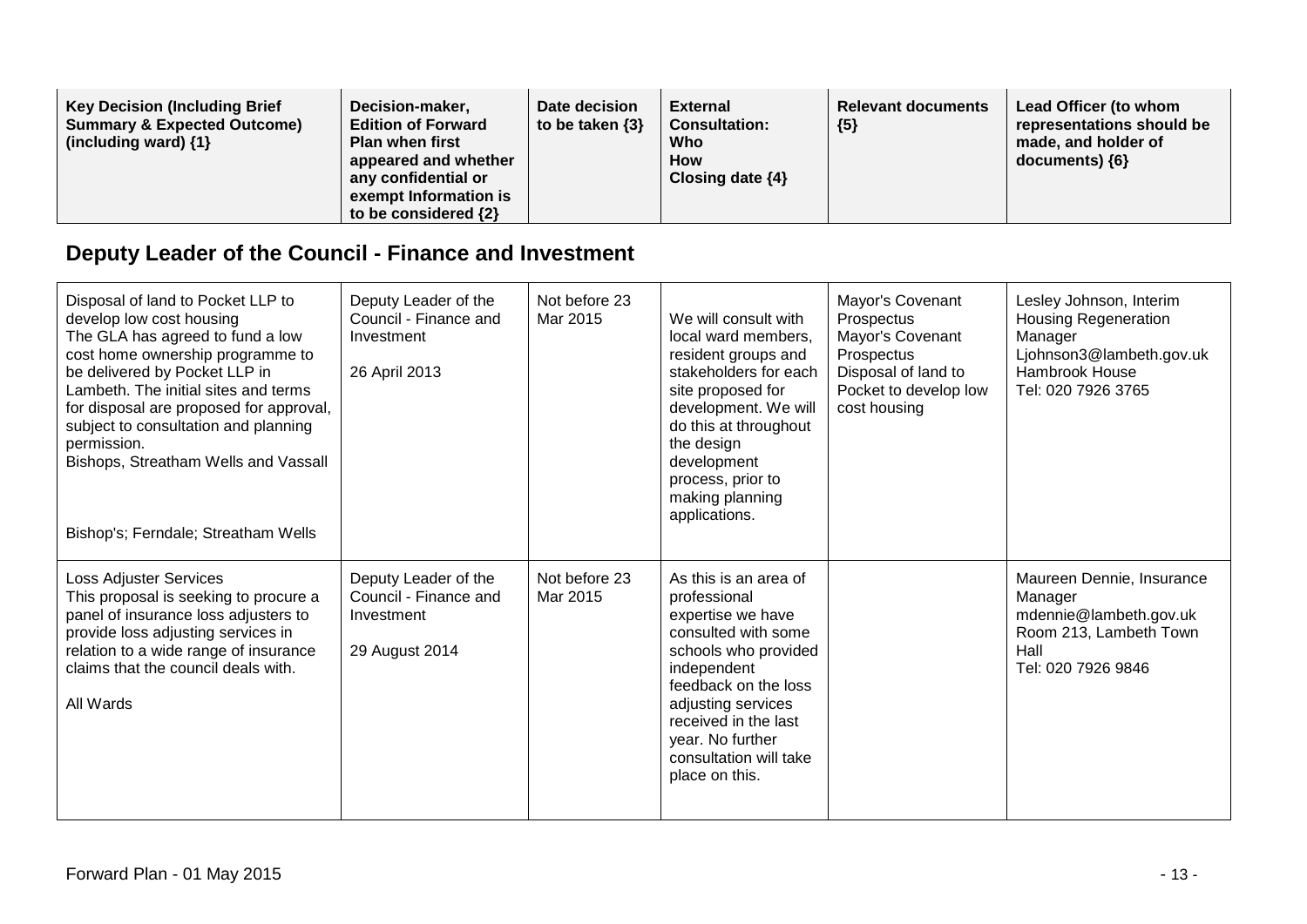| <b>Key Decision (Including Brief</b><br><b>Summary &amp; Expected Outcome)</b><br>(including ward) {1}                                                                                                                                                                       | Decision-maker,<br><b>Edition of Forward</b><br><b>Plan when first</b><br>appeared and whether<br>any confidential or<br>exempt Information is<br>to be considered {2} | Date decision<br>to be taken $\{3\}$ | <b>External</b><br><b>Consultation:</b><br><b>Who</b><br><b>How</b><br>Closing date {4} | <b>Relevant documents</b><br>${5}$ | Lead Officer (to whom<br>representations should be<br>made, and holder of<br>documents) {6}                                                 |
|------------------------------------------------------------------------------------------------------------------------------------------------------------------------------------------------------------------------------------------------------------------------------|------------------------------------------------------------------------------------------------------------------------------------------------------------------------|--------------------------------------|-----------------------------------------------------------------------------------------|------------------------------------|---------------------------------------------------------------------------------------------------------------------------------------------|
| Procurement of contracts for servers,<br>storage & associated services and<br>software and associated services<br>Procurement of the or the servers,<br>storage and associated services<br>contract and the ICT software and<br>associated services contract.                | Deputy Leader of the<br>Council - Finance and<br>Investment<br>12 September 2014                                                                                       | 7 May 2015                           | Procurement board                                                                       |                                    | Dhiraj Shah<br>dshah@lambeth.gov.uk<br>Tel: 020 7926 5742                                                                                   |
| <b>Insurance Legal Services</b><br>This proposal is seeking to procure a<br>framework panel of law firms to<br>provide legal advice and defend<br>litigated insurance claims that the<br>council receives.<br>All Wards                                                      | Deputy Leader of the<br>Council - Finance and<br>Investment<br>29 August 2014                                                                                          | Not before 23<br>Mar 2015            |                                                                                         |                                    | Mark Nicolson, Head of<br>Improvement, Risk and<br>Insurance<br>mnicolson@lambeth.gov.uk<br><b>Olive Morris House</b><br>Tel: 020 7926 9305 |
| Vehicle Maintenance Contract<br>(Managed Service Provision)<br>The maintenance contract will ensure<br>the council's vehicles are fully<br>operational, safe and comply with the<br>Road Traffic Act as well as supporting<br>the delivery of council services.<br>All Wards | Deputy Leader of the<br>Council - Finance and<br>Investment<br>28 November 2014                                                                                        | Not before 17<br>Apr 2015            |                                                                                         |                                    | Christian Bray, Finance<br>Services Manager<br>cbray@lambeth.gov.uk<br><b>Olive Morris House</b><br>Tel: 020 7926 2693                      |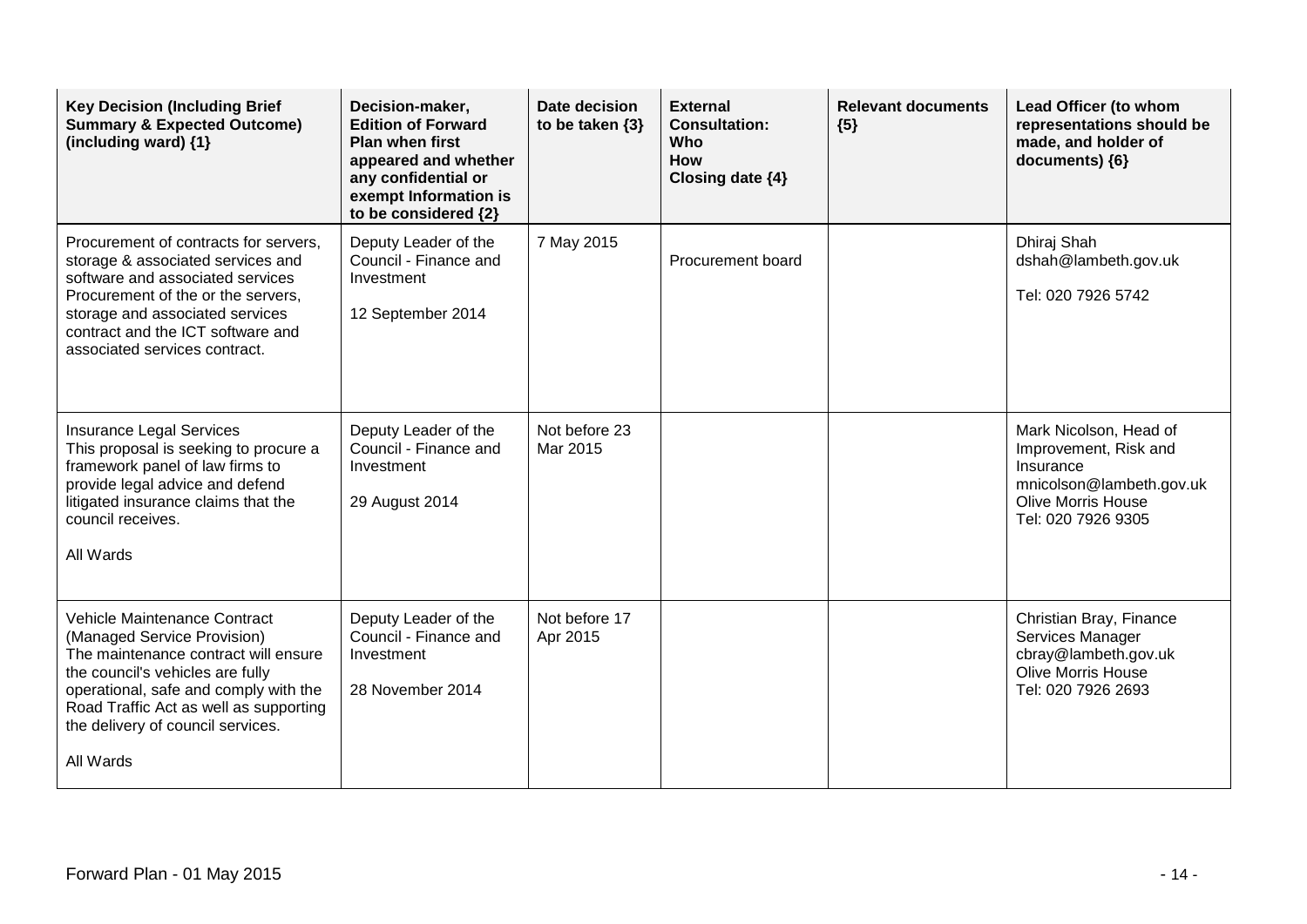| <b>Key Decision (Including Brief</b><br><b>Summary &amp; Expected Outcome)</b><br>(including ward) {1}                                                                                                                                                                                                                                                                                                                                                | Decision-maker,<br><b>Edition of Forward</b><br><b>Plan when first</b><br>appeared and whether<br>any confidential or<br>exempt Information is<br>to be considered {2} | Date decision<br>to be taken $\{3\}$                                       | <b>External</b><br><b>Consultation:</b><br>Who<br><b>How</b><br>Closing date $\{4\}$                                                                                                                                                                                                                                                                                                                        | <b>Relevant documents</b><br>${5}$ | Lead Officer (to whom<br>representations should be<br>made, and holder of<br>documents) ${6}$                        |
|-------------------------------------------------------------------------------------------------------------------------------------------------------------------------------------------------------------------------------------------------------------------------------------------------------------------------------------------------------------------------------------------------------------------------------------------------------|------------------------------------------------------------------------------------------------------------------------------------------------------------------------|----------------------------------------------------------------------------|-------------------------------------------------------------------------------------------------------------------------------------------------------------------------------------------------------------------------------------------------------------------------------------------------------------------------------------------------------------------------------------------------------------|------------------------------------|----------------------------------------------------------------------------------------------------------------------|
| Delivery partnership with Emmaus<br>Lambeth for the Emergency Support<br>Scheme<br>Extension of existing contract with<br>Emmaus Lambeth to provide furniture,<br>white goods and removals for the<br><b>Emergency Support Scheme for</b><br>residents across Lambeth and<br>Lewisham. Emmaus Lambeth has<br>been providing this service to Lambeth<br>residents since the Emergency<br>Support Scheme was established in<br>April 2013.<br>All Wards | Deputy Leader of the<br>Council - Finance and<br>Investment                                                                                                            | 5 May 2015<br>Please select<br>date of when<br>decision would<br>be taken. | A formal eight week<br>consultation was<br>undertaken which<br>involved writing to<br>over 1,000 residents<br>likely to be affected<br>by the changes,<br>holding public<br>meeting and meeting<br>various stakeholder<br>groups. This<br>concluded with broad<br>support for all areas<br>set out for<br>consultation and no<br>changes being<br>deemed necessary to<br>the suggested<br>delivery options. |                                    | Rachel Sharpe,<br><b>Commissioning Director</b><br>RSharpe@lambeth.gov.uk<br>Lambeth Town Hall<br>Tel: 020 7926 3463 |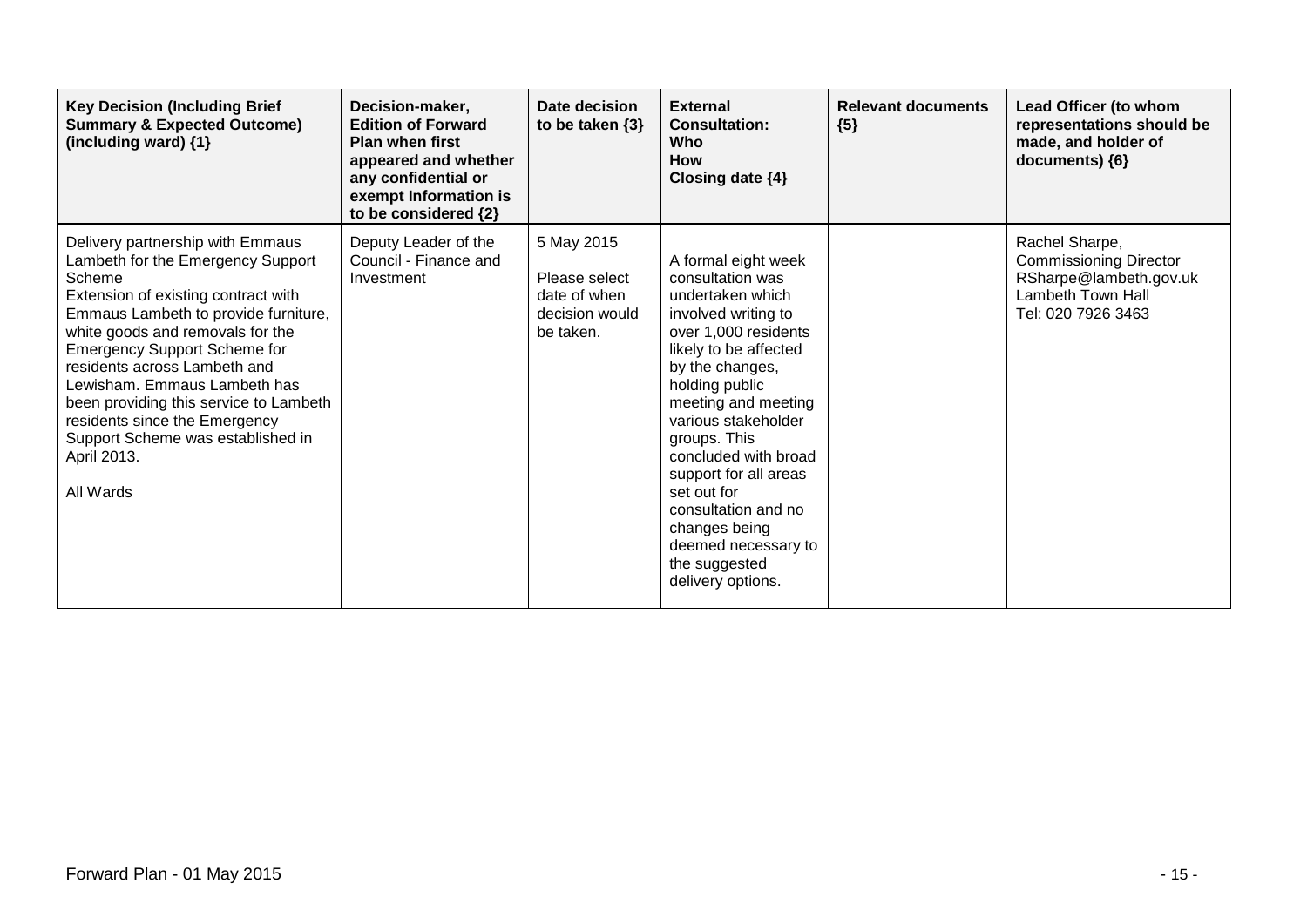| <b>Key Decision (Including Brief</b><br><b>Summary &amp; Expected Outcome)</b><br>(including ward) $\{1\}$ | Decision-maker,<br><b>Edition of Forward</b><br><b>Plan when first</b><br>appeared and whether<br>any confidential or<br>exempt Information is<br>to be considered $\{2\}$ | Date decision<br>External<br>to be taken $\{3\}$<br><b>Consultation:</b><br>Who<br><b>How</b><br>Closing date $\{4\}$ | <b>Relevant documents</b><br>${5}$ | Lead Officer (to whom<br>representations should be<br>made, and holder of<br>$documents)$ {6} |
|------------------------------------------------------------------------------------------------------------|----------------------------------------------------------------------------------------------------------------------------------------------------------------------------|-----------------------------------------------------------------------------------------------------------------------|------------------------------------|-----------------------------------------------------------------------------------------------|
|------------------------------------------------------------------------------------------------------------|----------------------------------------------------------------------------------------------------------------------------------------------------------------------------|-----------------------------------------------------------------------------------------------------------------------|------------------------------------|-----------------------------------------------------------------------------------------------|

#### **Adult Social Care**

| STR direct award to South Thames<br>Crossroads<br>The decision is to award a contract to<br>South Thames Crossroads for a<br>respite sitting service. The service has<br>operated in the borough for a number<br>of years, and is highly regarded by<br>carers and users. The workers are<br>fully trained to offer care and support<br>to people with disabilities, including<br>learning disabilities and dementia.<br>All Wards | Cabinet Member for<br><b>Adult Social Care</b>               | Not before 23<br>Mar 2015 | South Thames<br>Crossroads<br>Carers Hub | Elizabeth Clowes, Assistant<br>Director for Strategy &<br>Commissioning<br>eclowes@lambeth.gov.uk<br>3rd Floor, Phoenix House<br>Tel: 020 7926 4781 |
|------------------------------------------------------------------------------------------------------------------------------------------------------------------------------------------------------------------------------------------------------------------------------------------------------------------------------------------------------------------------------------------------------------------------------------|--------------------------------------------------------------|---------------------------|------------------------------------------|-----------------------------------------------------------------------------------------------------------------------------------------------------|
| Provision of Community Equipment for<br>Health & Social Care<br>Contract extension for one year from<br>April 1st 2015 to 31st March 2016.<br>All Wards                                                                                                                                                                                                                                                                            | Cabinet Member for<br><b>Adult Social Care</b><br>9 May 2014 | Not before 23<br>Mar 2015 |                                          | David Worrall, Senior<br>Commissioning Manager,<br>Health and Wellbeing<br>dworrall@lambeth.gov.uk<br>Phoenix House<br>Tel: 020 7926 9978           |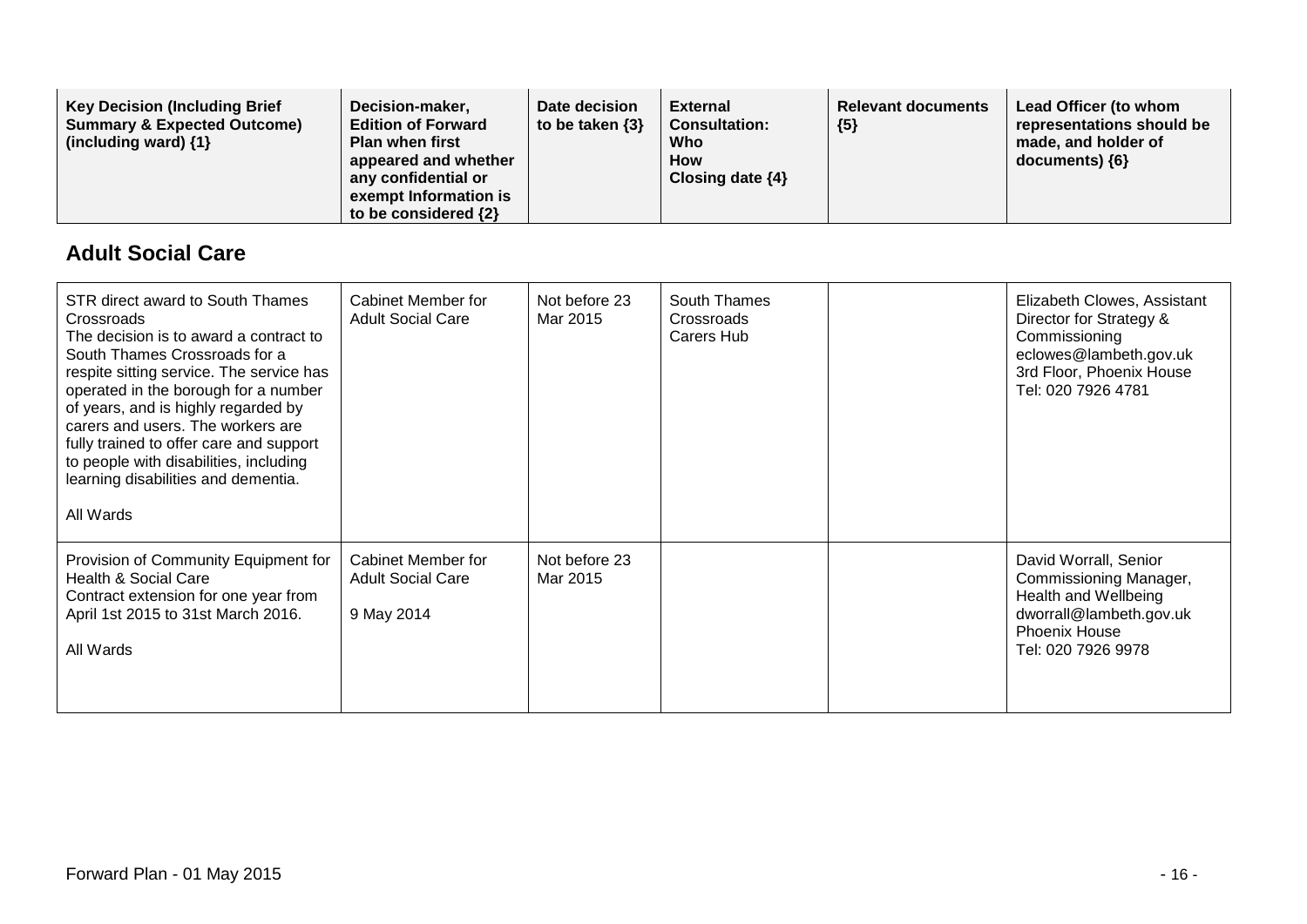| <b>Key Decision (Including Brief</b><br><b>Summary &amp; Expected Outcome)</b><br>(including ward) {1}                                                                                                                                           | Decision-maker,<br><b>Edition of Forward</b><br><b>Plan when first</b><br>appeared and whether<br>any confidential or<br>exempt Information is<br>to be considered {2} | Date decision<br>to be taken {3} | <b>External</b><br><b>Consultation:</b><br>Who<br>How<br>Closing date {4} | <b>Relevant documents</b><br>${5}$ | Lead Officer (to whom<br>representations should be<br>made, and holder of<br>documents) {6}                                                         |
|--------------------------------------------------------------------------------------------------------------------------------------------------------------------------------------------------------------------------------------------------|------------------------------------------------------------------------------------------------------------------------------------------------------------------------|----------------------------------|---------------------------------------------------------------------------|------------------------------------|-----------------------------------------------------------------------------------------------------------------------------------------------------|
| Passenger Transport Services<br>contract extension<br>A waiver to procurement regulation, to<br>allow the current providers of<br>passenger transport services to<br>continue to provide the service, whilst<br>a tender process is carried out. | Cabinet Member for<br><b>Adult Social Care</b><br>12 September 2014                                                                                                    | Not before 23<br>Mar 2015        | Consultation with<br>providers and users<br>since March 2014              |                                    | Kelly Renzullo, Senior<br><b>Commissioning Manager</b><br>3rd floor Phoenix House,<br>Wandsworth Road                                               |
| <b>Short Breaks Service</b><br><b>Contract Extension for Short</b><br><b>Breaks Services for Children</b><br>with Disabilities<br>All Wards                                                                                                      | Cabinet Member for<br><b>Adult Social Care</b><br>12 September 2014                                                                                                    | Not before 23<br>Mar 2015        |                                                                           |                                    | Angela Daley, Strategic<br><b>Commissioning Specialist</b><br>Services<br>adaley@lambeth.gov.uk<br><b>International House</b><br>Tel: 020 7926 5213 |
| Children with Disabilities Home<br>support services<br><b>Contract Extension for</b><br>Home Support Services for Children<br>with disabilities<br>All Wards                                                                                     | Cabinet Member for<br><b>Adult Social Care</b><br>12 September 2014                                                                                                    | Not before 23<br>Mar 2015        |                                                                           |                                    | Angela Daley, Strategic<br><b>Commissioning Specialist</b><br>Services<br>adaley@lambeth.gov.uk<br><b>International House</b><br>Tel: 020 7926 5213 |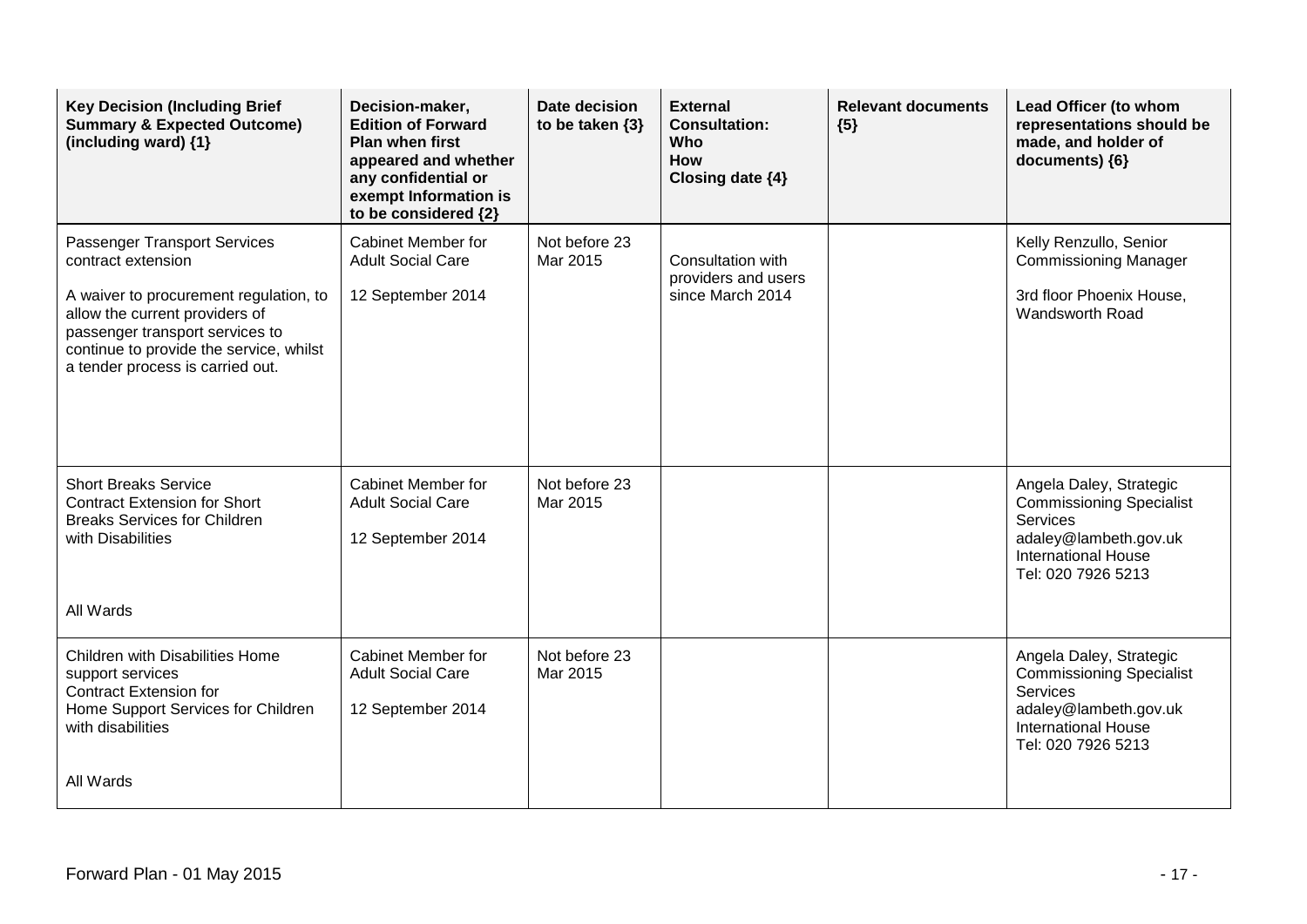| <b>Key Decision (Including Brief</b><br><b>Summary &amp; Expected Outcome)</b><br>(including ward) {1}                                                                                                                           | Decision-maker,<br><b>Edition of Forward</b><br><b>Plan when first</b><br>appeared and whether<br>any confidential or<br>exempt Information is<br>to be considered {2} | Date decision<br>to be taken $\{3\}$                                                      | <b>External</b><br><b>Consultation:</b><br>Who<br><b>How</b><br>Closing date $\{4\}$ | <b>Relevant documents</b><br>${5}$ | Lead Officer (to whom<br>representations should be<br>made, and holder of<br>documents) {6}                                                                                                |
|----------------------------------------------------------------------------------------------------------------------------------------------------------------------------------------------------------------------------------|------------------------------------------------------------------------------------------------------------------------------------------------------------------------|-------------------------------------------------------------------------------------------|--------------------------------------------------------------------------------------|------------------------------------|--------------------------------------------------------------------------------------------------------------------------------------------------------------------------------------------|
| Semi Independent Living for 16+<br>The contract is to be extended to<br>enable one single tender of adults and<br>childrens' services. The extension will<br>allow time to prepare for a single<br>pathway.<br>All Wards         | Cabinet Member for<br><b>Adult Social Care</b><br>12 September 2014                                                                                                    | Not before 23<br>Mar 2015                                                                 | A full consultation<br>process was<br>undertaken for the<br>original contract.       |                                    | Linnette Taylor, Strategiv<br><b>Commissioning Officer</b><br>LTaylor5@lambeth.gov.uk<br>Children & Young People<br>Services, 205 Stockwell<br>Road,, London,, SW9 9SL<br>Tel: 02079265214 |
| Contract extension - Young Persons<br>Supported Accommodation Pathway<br>Contract extension for the Young<br>Persons Supported Accommodation<br>Pathway, incorporating YMCA,<br>Centrepoint & Look Ahead contracts.<br>All Wards | Cabinet Member for<br><b>Adult Social Care</b>                                                                                                                         | Not before 23<br>Mar 2015<br>Please select<br>date of when<br>decision would<br>be taken. |                                                                                      |                                    | Paul Davis, Commissioning<br><b>Manager Supporting People</b><br>pdavis2@lambeth.gov.uk<br>Phoenix House, 10<br>Wandsworth Road, London,<br>SW8 2LL<br>Tel: 020 7926 7538<br>020 7926 7526 |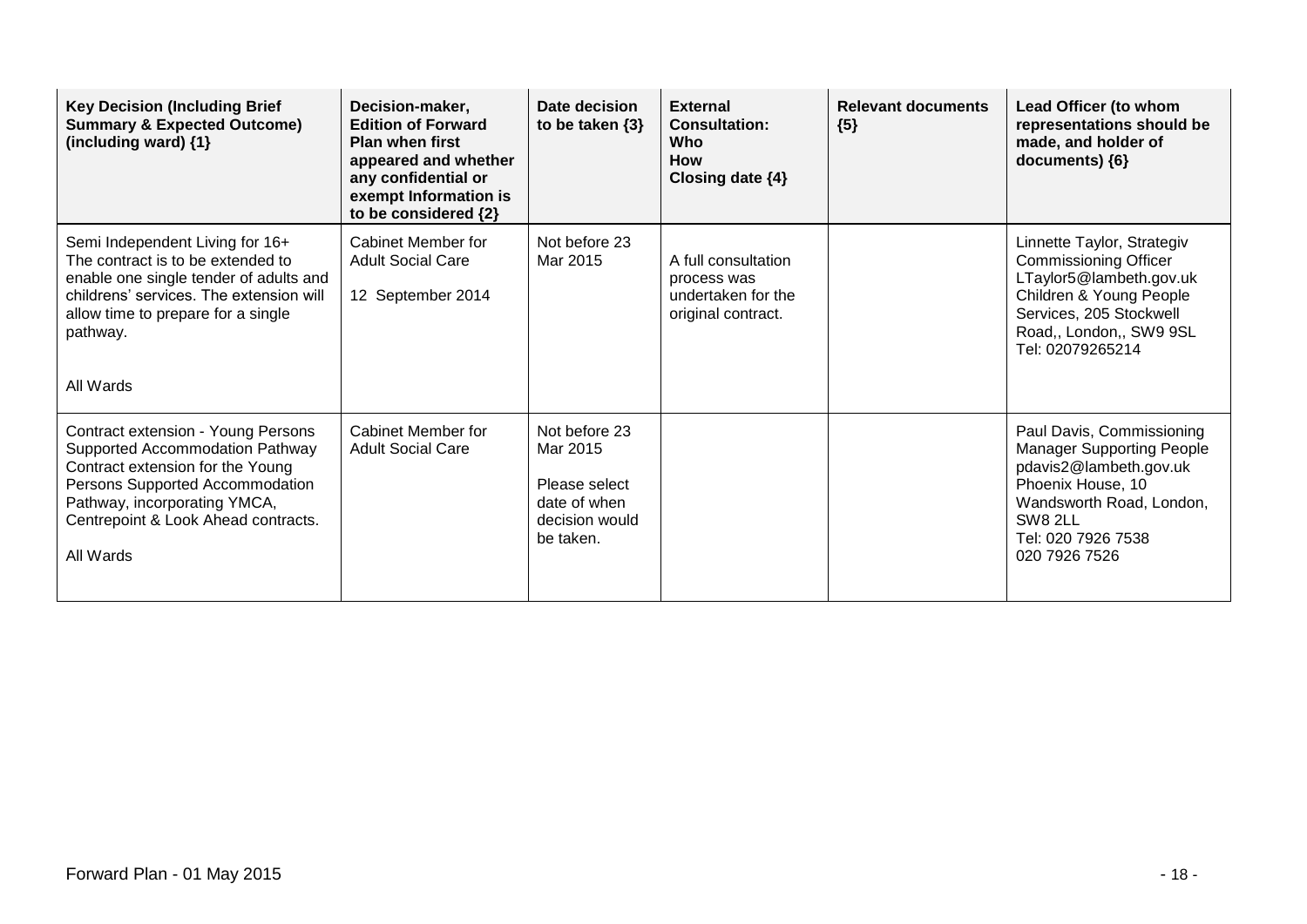| <b>Key Decision (Including Brief</b><br><b>Summary &amp; Expected Outcome)</b><br>(including ward) {1}                                                                                                                                                                                                                                                                                                                       | Decision-maker,<br><b>Edition of Forward</b><br><b>Plan when first</b><br>appeared and whether<br>any confidential or<br>exempt Information is<br>to be considered {2} | Date decision<br>to be taken $\{3\}$                                                     | <b>External</b><br><b>Consultation:</b><br>Who<br><b>How</b><br>Closing date {4}                                                                                       | <b>Relevant documents</b><br>${5}$ | Lead Officer (to whom<br>representations should be<br>made, and holder of<br>documents) ${6}$                             |
|------------------------------------------------------------------------------------------------------------------------------------------------------------------------------------------------------------------------------------------------------------------------------------------------------------------------------------------------------------------------------------------------------------------------------|------------------------------------------------------------------------------------------------------------------------------------------------------------------------|------------------------------------------------------------------------------------------|------------------------------------------------------------------------------------------------------------------------------------------------------------------------|------------------------------------|---------------------------------------------------------------------------------------------------------------------------|
| Extension of Floating Support contract<br>with One Housing<br>The Floating Support service provides<br>support to tenants in independent<br>sheltered housing schemes where<br>there is limited on-site support.<br>Commissioning plans to re-model this<br>service, along with the Emergency<br>Alarm service, over the next year.<br>Services to vulnerable tenants should<br>be continued until this work is<br>complete. | <b>Cabinet Member for</b><br><b>Adult Social Care</b><br>01/05/2015                                                                                                    | Not before 1<br>Jun 2015<br>Please select<br>date of when<br>decision would<br>be taken. | <b>External consultation</b><br>and co-production<br>will take place, where<br>appropriate, when re-<br>modelling                                                      |                                    | Ginny Hume, Commissioning<br>Lead- Domiciliary Care<br>GHume@lambeth.gov.uk<br><b>Phoenix House</b><br>Tel: 020 7926 5178 |
| Handyperson Service provision<br>To procure Handyperson services,<br>incorporating the Lock it and Stop it<br>Service.<br>All Wards                                                                                                                                                                                                                                                                                          | Cabinet Member for<br><b>Adult Social Care</b><br>01/05/2015                                                                                                           | Not before 1<br>Jun 2015<br>Please select<br>date of when<br>decision would<br>be taken. | <b>External consultation</b><br>completed 2014.<br><b>Consultation was</b><br>undertaken via<br>Foundations national<br>advisory service to<br>handyperson<br>services |                                    | Ginny Hume, Commissioning<br>Lead- Domiciliary Care<br>GHume@lambeth.gov.uk<br><b>Phoenix House</b><br>Tel: 020 7926 5178 |

### **Children and Families**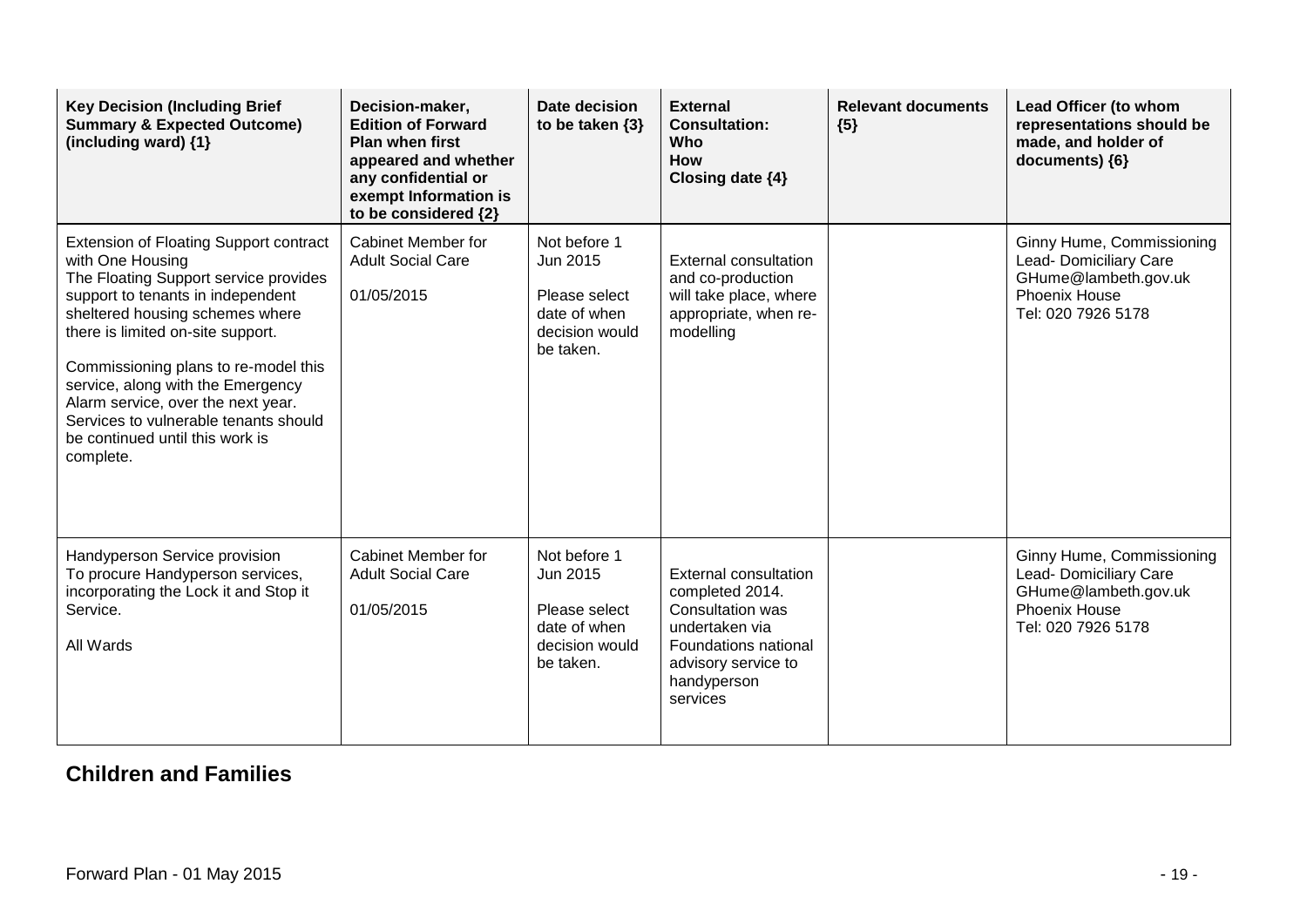| <b>Key Decision (Including Brief</b><br><b>Summary &amp; Expected Outcome)</b><br>(including ward) {1} | Decision-maker,<br><b>Edition of Forward</b><br><b>Plan when first</b><br>appeared and whether<br>any confidential or<br>exempt Information is<br>to be considered {2} | Date decision<br>to be taken $\{3\}$ | <b>External</b><br><b>Consultation:</b><br><b>Who</b><br><b>How</b><br>Closing date $\{4\}$ | <b>Relevant documents</b><br>${5}$                 | Lead Officer (to whom<br>representations should be<br>made, and holder of<br>documents) $\{6\}$                                                            |
|--------------------------------------------------------------------------------------------------------|------------------------------------------------------------------------------------------------------------------------------------------------------------------------|--------------------------------------|---------------------------------------------------------------------------------------------|----------------------------------------------------|------------------------------------------------------------------------------------------------------------------------------------------------------------|
| <b>Contract Extension for Short Breaks</b><br>Services for Children with Disabilities<br>All Wards     | Cabinet Member for<br><b>Children and Families</b><br>March, 2012                                                                                                      | 5 May 2015                           | n/a                                                                                         | <b>Officer Delegated</b><br><b>Decision Report</b> | Angela Daley, Strategic<br><b>Commissioning Specialist</b><br><b>Services</b><br>adaley@lambeth.gov.uk<br><b>International House</b><br>Tel: 020 7926 5213 |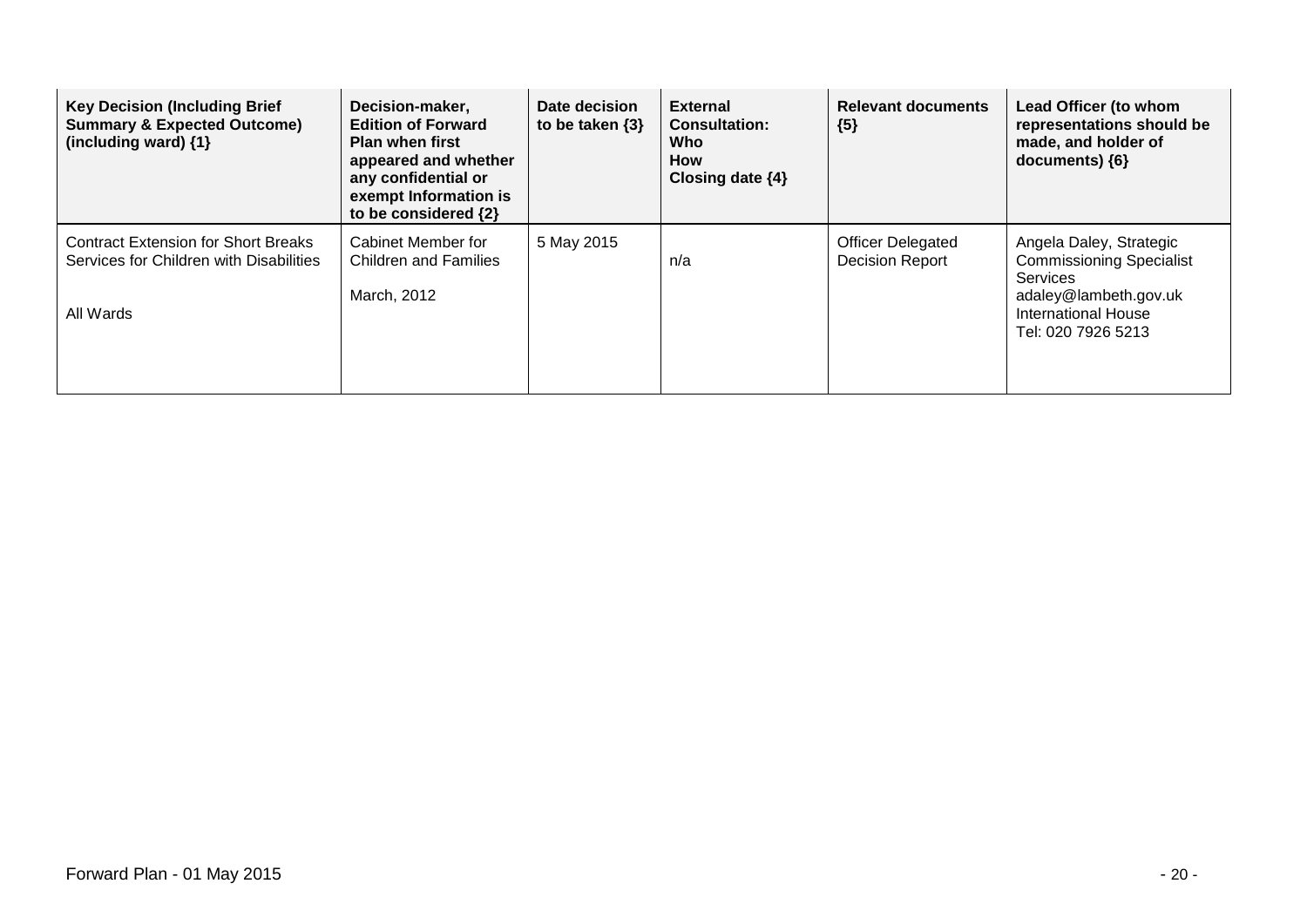# **Environment and Sustainability**

| Waste Services - Client and Support<br><b>Services Options Paper</b><br>The decision will determine the way<br>support and client functions are<br>provided in conjunction with the<br>existing waste and cleansing services<br>are delivered.<br>The appraisal will asses feasibility of a<br>number of provider models in<br>delivering the councils stated<br>cooperative aspirations and in<br>particular empowering the citizens to<br>take a central role in the governance<br>of the new model. | Cabinet Member for<br>Environment and<br>Sustainability<br>12 December 2014       | Not before<br>12 Jan 2015 |                                                                 | Michael C Clarke, Public<br><b>Environment Manager</b><br>mcclarke@lambeth.gov.uk<br>1st Floor, Service Team<br>House, 185-205<br>Shakespeare Road, London,<br><b>SE24 0PZ</b><br>Tel: 020 7926 0528 |
|--------------------------------------------------------------------------------------------------------------------------------------------------------------------------------------------------------------------------------------------------------------------------------------------------------------------------------------------------------------------------------------------------------------------------------------------------------------------------------------------------------|-----------------------------------------------------------------------------------|---------------------------|-----------------------------------------------------------------|------------------------------------------------------------------------------------------------------------------------------------------------------------------------------------------------------|
| All Wards                                                                                                                                                                                                                                                                                                                                                                                                                                                                                              |                                                                                   |                           |                                                                 |                                                                                                                                                                                                      |
| Excess waste on estates -<br>Responsibility transfer<br>The report sets out a case for the<br>transfer of waste management<br>responsibility to the local estate<br>management teams to encourage the<br>reduction in excess waste being<br>generated through enforcement and<br>financial levers.                                                                                                                                                                                                     | <b>Cabinet Member for</b><br>Environment and<br>Sustainability<br>17 October 2014 | Not before 23<br>Mar 2015 | Discussion with<br>reprsentatives from<br>Housing<br>management | Michael C Clarke, Public<br><b>Environment Manager</b><br>mcclarke@lambeth.gov.uk<br>1st Floor, Service Team<br>House, 185-205<br>Shakespeare Road, London,<br><b>SE24 0PZ</b><br>Tel: 020 7926 0528 |
| All Wards                                                                                                                                                                                                                                                                                                                                                                                                                                                                                              |                                                                                   |                           |                                                                 |                                                                                                                                                                                                      |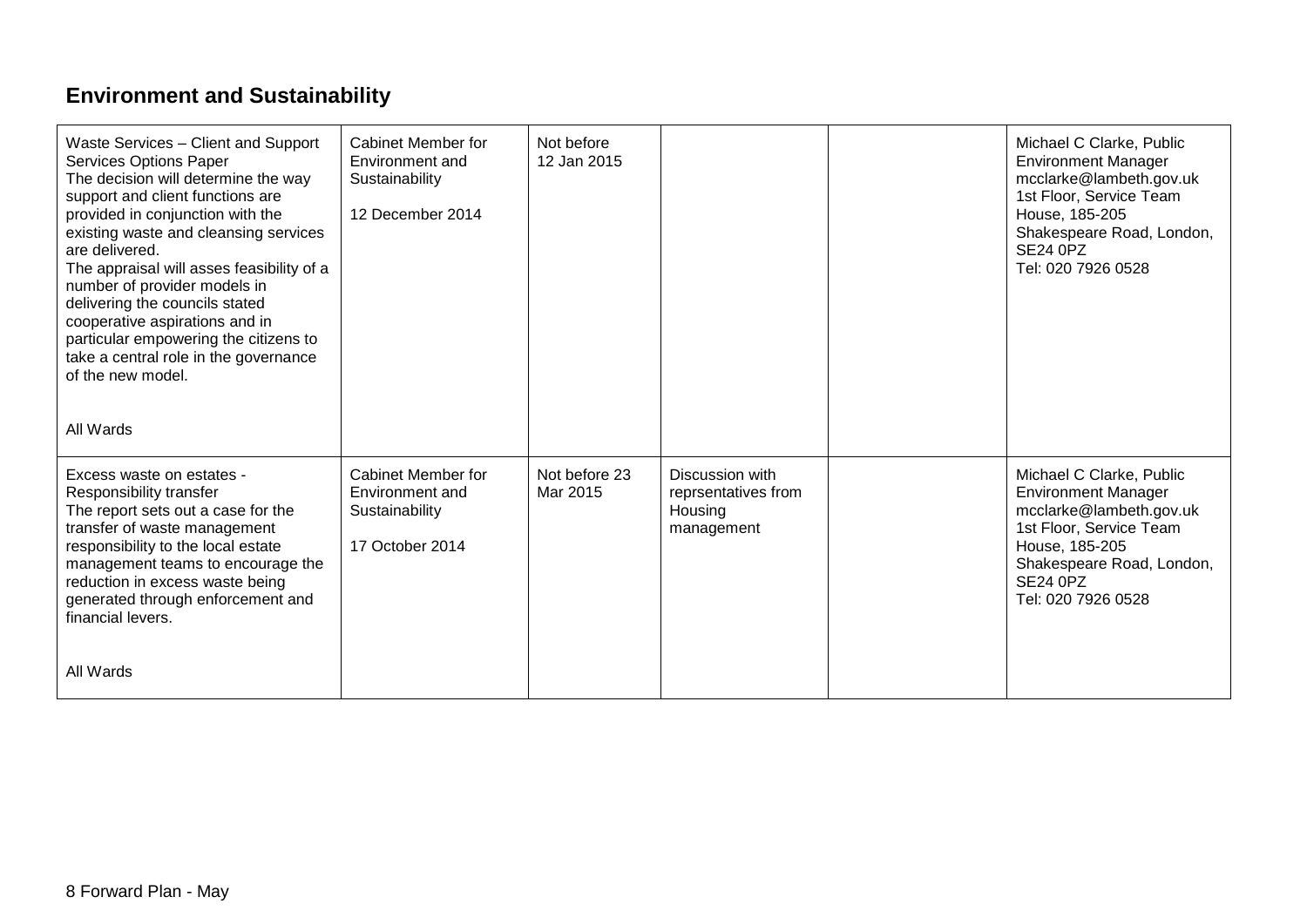| <b>Key Decision (Including Brief</b><br><b>Summary &amp; Expected Outcome)</b><br>(including ward) {1}                                                                                                                                                                                                                                                                                                                                                                                                                                                                                                                                                                                                                                                                                                 | Decision-maker,<br><b>Edition of Forward</b><br><b>Plan when first</b><br>appeared and whether<br>any confidential or<br>exempt Information is<br>to be considered {2} | Date decision<br>to be taken $\{3\}$                                                      | <b>External</b><br><b>Consultation:</b><br><b>Who</b><br><b>How</b><br>Closing date $\{4\}$                                                                                                  | <b>Relevant documents</b><br>${5}$ | <b>Lead Officer (to whom</b><br>representations should be<br>made, and holder of<br>documents) {6}         |
|--------------------------------------------------------------------------------------------------------------------------------------------------------------------------------------------------------------------------------------------------------------------------------------------------------------------------------------------------------------------------------------------------------------------------------------------------------------------------------------------------------------------------------------------------------------------------------------------------------------------------------------------------------------------------------------------------------------------------------------------------------------------------------------------------------|------------------------------------------------------------------------------------------------------------------------------------------------------------------------|-------------------------------------------------------------------------------------------|----------------------------------------------------------------------------------------------------------------------------------------------------------------------------------------------|------------------------------------|------------------------------------------------------------------------------------------------------------|
| <b>Brixton Depots Rationalisation -</b><br><b>Procurement of Construction Works</b><br>This report aims for the procurement<br>board to grant approval for the<br>Somerleyton Road project team to<br>undertake a competitive tender, with<br>the assistance of Veolia, for a<br>contractor to undertake the<br>construction works of the<br>rationalisation of the Brixton depots<br>which involves the reconfiguration of<br>Shakespeare Road depot and<br>Mahatma Ghandi depot in order to<br>accommodate the facilities being<br>relocated from the Angela Davis and<br>(potentially) Wanless Road depots.<br>Approval is also being requested to<br>procure a contractor for the demolition<br>works of Angela Davis depot once its<br>facilities have been relocated.<br>Coldharbour; Herne Hill | Cabinet Member for<br>Environment and<br>Sustainability                                                                                                                | Not before 23<br>Mar 2015<br>Please select<br>date of when<br>decision would<br>be taken. | During the planning<br>application process<br>consultations will be<br>undertaken with the<br>public and<br>surrounding<br>communities.<br>Consultation with<br>ward councillors<br>ongoing. |                                    | Neil Vokes, Regeneration<br>Project Manager (Housing)<br>nvokes@lambeth.gov.uk<br>1st floor, Phoenix House |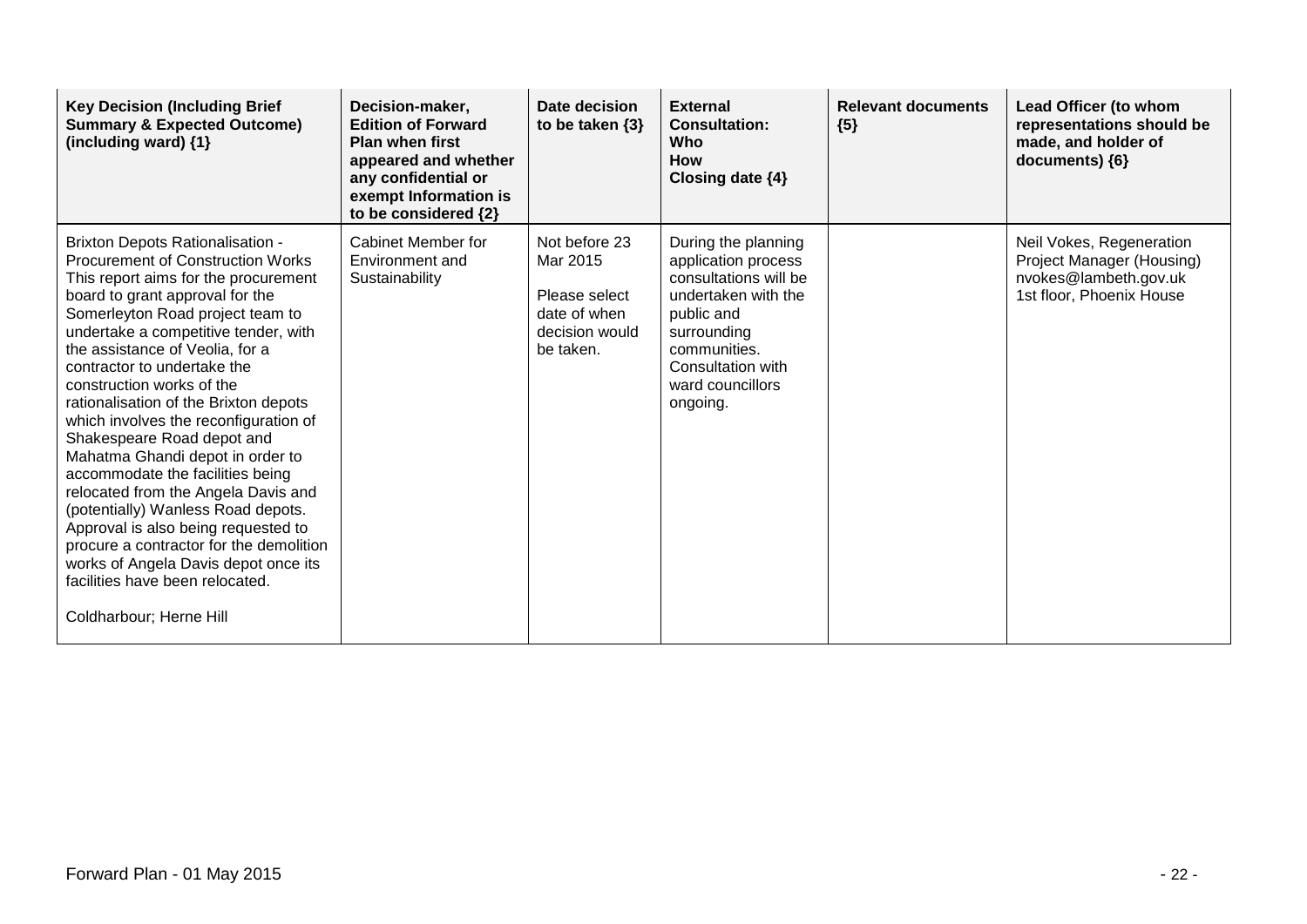| <b>Key Decision (Including Brief</b><br><b>Summary &amp; Expected Outcome)</b><br>(including ward) $\{1\}$                                                                                                                                                                                                                                                   | Decision-maker,<br><b>Edition of Forward</b><br><b>Plan when first</b><br>appeared and whether<br>any confidential or<br>exempt Information is<br>to be considered {2} | Date decision<br>to be taken $\{3\}$ | <b>External</b><br><b>Consultation:</b><br>Who<br><b>How</b><br>Closing date $\{4\}$                                                                                                                                                                                                                                                                          | <b>Relevant documents</b><br>${5}$ | Lead Officer (to whom<br>representations should be<br>made, and holder of<br>documents) {6}                     |
|--------------------------------------------------------------------------------------------------------------------------------------------------------------------------------------------------------------------------------------------------------------------------------------------------------------------------------------------------------------|------------------------------------------------------------------------------------------------------------------------------------------------------------------------|--------------------------------------|---------------------------------------------------------------------------------------------------------------------------------------------------------------------------------------------------------------------------------------------------------------------------------------------------------------------------------------------------------------|------------------------------------|-----------------------------------------------------------------------------------------------------------------|
| Experimental Road closures in<br>Loughborough Junction and Myatt's<br><b>Field Neighbourhoods</b><br>The proposed road closures have<br>been designed to facilitate the creation<br>of a meaningful town centre in the<br>heart of Loughborough Junction and<br>reduce the through traffic from using<br>the wider area.<br>Coldharbour; Herne Hill; Vassall | <b>Cabinet Member for</b><br>Environment and<br>Sustainability<br>06.02.15                                                                                             | Not before 18<br>May 2015            | Residents and ward<br>councillors<br>The proposed<br>closures were subject<br>of an informal public<br>consultation in<br>September/October<br>2014 and were<br>supported by over<br>65% of residents. On<br>the commencement<br>of the Experimental<br><b>Traffic Management</b><br>Order (TMO) the<br>statutory six month<br>consultation will<br>commence. |                                    | George Wright, Project<br>Manager<br>gwright@lambeth.gov.uk<br>1st floor, Blue Star House<br>Tel: 020 7926 0728 |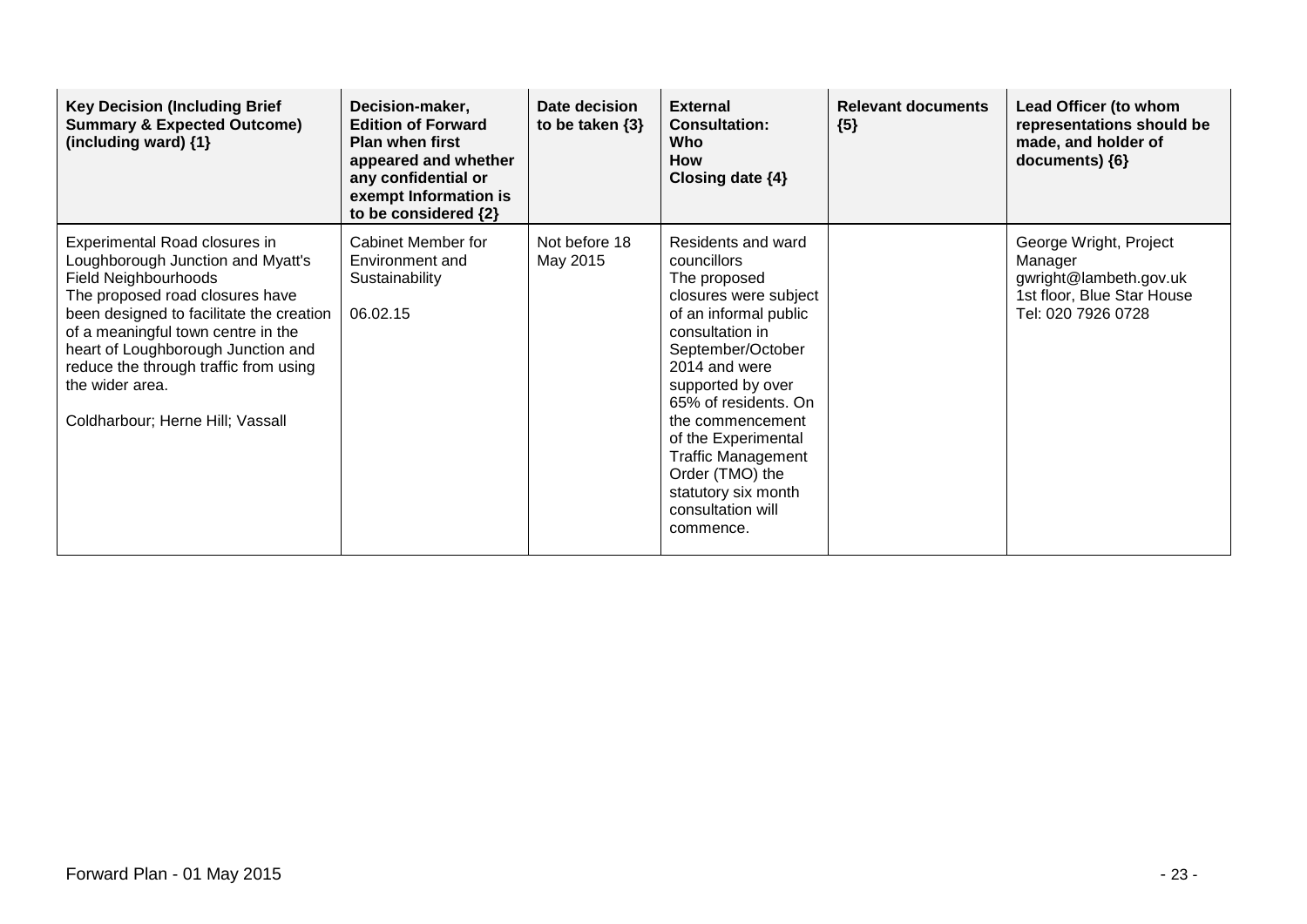| <b>Key Decision (Including Brief</b><br><b>Summary &amp; Expected Outcome)</b><br>(including ward) $\{1\}$ | Decision-maker,<br><b>Edition of Forward</b><br><b>Plan when first</b><br>appeared and whether<br>any confidential or<br>exempt Information is<br>to be considered {2} | Date decision<br>to be taken $\{3\}$ | <b>External</b><br><b>Consultation:</b><br>Who<br>How<br>Closing date $\{4\}$ | <b>Relevant documents</b><br>${5}$ | Lead Officer (to whom<br>representations should be<br>made, and holder of<br>$documents)$ {6} |
|------------------------------------------------------------------------------------------------------------|------------------------------------------------------------------------------------------------------------------------------------------------------------------------|--------------------------------------|-------------------------------------------------------------------------------|------------------------------------|-----------------------------------------------------------------------------------------------|
|------------------------------------------------------------------------------------------------------------|------------------------------------------------------------------------------------------------------------------------------------------------------------------------|--------------------------------------|-------------------------------------------------------------------------------|------------------------------------|-----------------------------------------------------------------------------------------------|

### **Health and Wellbeing**

| Transfer of 2013/14 funding from NHS<br>to Lambeth<br>Transfer of funding via s256 for<br>2013/14 from NHS England to London<br>Borough of Lambeth<br>All Wards   | Cabinet Member for<br>Health and Wellbeing<br>7 February 2014 | Not before 23<br>Mar 2015 | Engagement with<br>LINk/ HealthWatch<br>roundtables, CCG<br>engagement on<br>planning and the BIG<br>Lambeth Health<br>Debate, SLIC<br>Citizens' panel work<br>and Lambeth Living<br><b>Well Collaborative</b><br>co-productive work<br>on mental health.<br>This work is ongoing<br>and developing. |                                                                                                                           |
|-------------------------------------------------------------------------------------------------------------------------------------------------------------------|---------------------------------------------------------------|---------------------------|------------------------------------------------------------------------------------------------------------------------------------------------------------------------------------------------------------------------------------------------------------------------------------------------------|---------------------------------------------------------------------------------------------------------------------------|
| Mental Health Accommodation and<br>Community Support contract.<br>Extension of the Mental Health<br>Accommodation and Community<br>Support contract.<br>All Wards | Cabinet Member for<br>Health and Wellbeing<br>16.05.14        | Not before 23<br>Mar 2015 |                                                                                                                                                                                                                                                                                                      | Denis O'Rourke, Assistant<br>Director Integrated<br>Commissioning - Adult<br><b>Mental Health</b><br>denisorourke@nhs.net |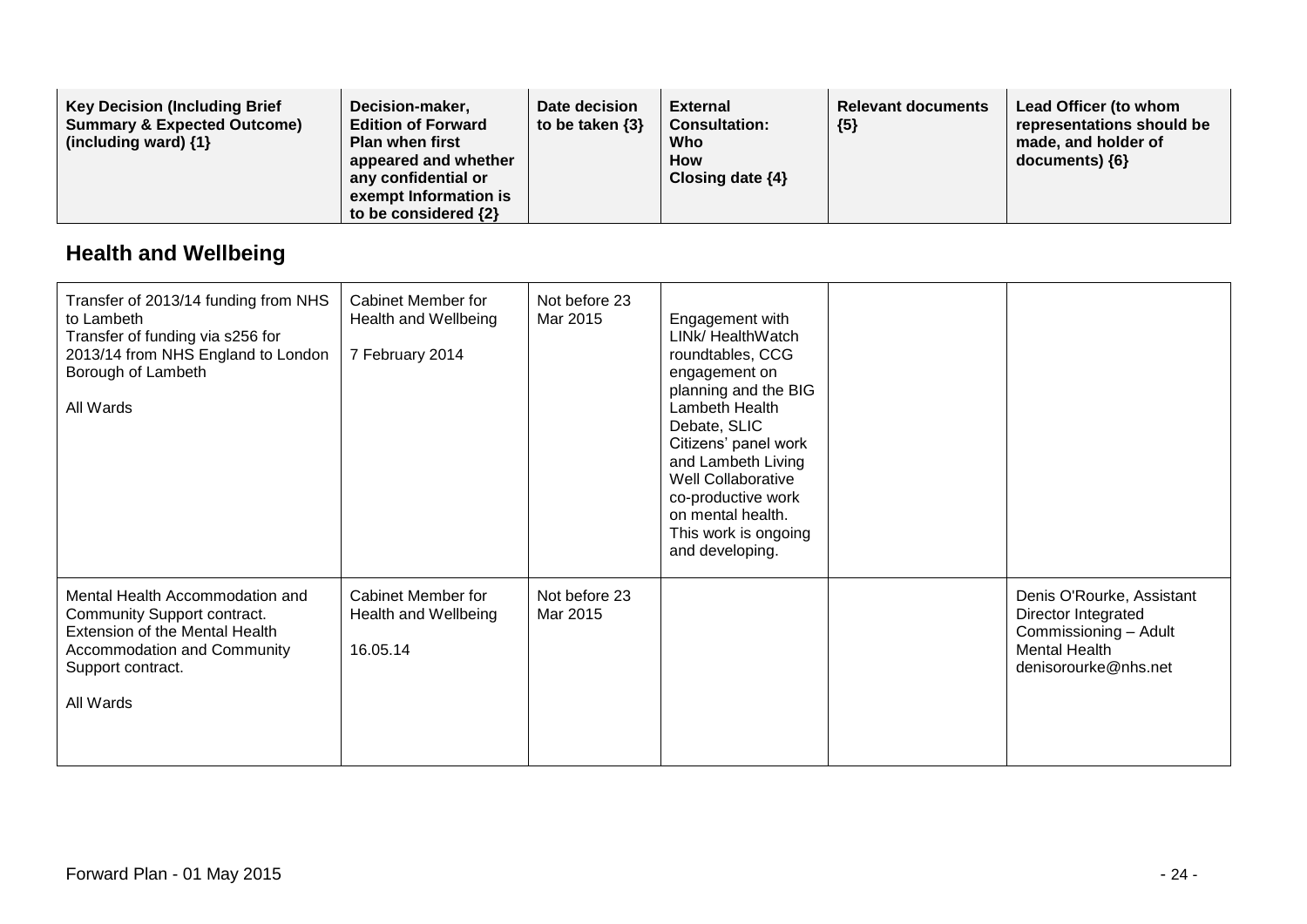| <b>Key Decision (Including Brief</b><br><b>Summary &amp; Expected Outcome)</b><br>(including ward) $\{1\}$                                  | Decision-maker,<br><b>Edition of Forward</b><br><b>Plan when first</b><br>appeared and whether<br>any confidential or<br>exempt Information is<br>to be considered {2} | Date decision<br>to be taken $\{3\}$ | <b>External</b><br><b>Consultation:</b><br>Who<br><b>How</b><br>Closing date $\{4\}$                                                                                                                                                                                                          | <b>Relevant documents</b><br>${5}$ | Lead Officer (to whom<br>representations should be<br>made, and holder of<br>documents) ${6}$ |
|---------------------------------------------------------------------------------------------------------------------------------------------|------------------------------------------------------------------------------------------------------------------------------------------------------------------------|--------------------------------------|-----------------------------------------------------------------------------------------------------------------------------------------------------------------------------------------------------------------------------------------------------------------------------------------------|------------------------------------|-----------------------------------------------------------------------------------------------|
| <b>Better Care Fund</b><br>To finalise and agree the approach to<br>developing the Better Care Fund for<br>Lambeth for 2014-16<br>All Wards | Cabinet Member for<br>Health and Wellbeing<br>7 February 2014                                                                                                          | Not before 23<br>Mar 2015            | Engagement with<br>LINk/ HealthWatch<br>roundtables, CCG<br>engagement on<br>planning and the BIG<br>Lambeth Health<br>Debate, SLIC<br>Citizens' panel work<br>and Lambeth Living<br>Well Collaborative<br>co-productive work<br>on mental health.<br>This work is ongoing<br>and developing. |                                    | Moira McGrath, Director of<br>Integrated Commissioning<br>moira.mcgrath@nhs.net               |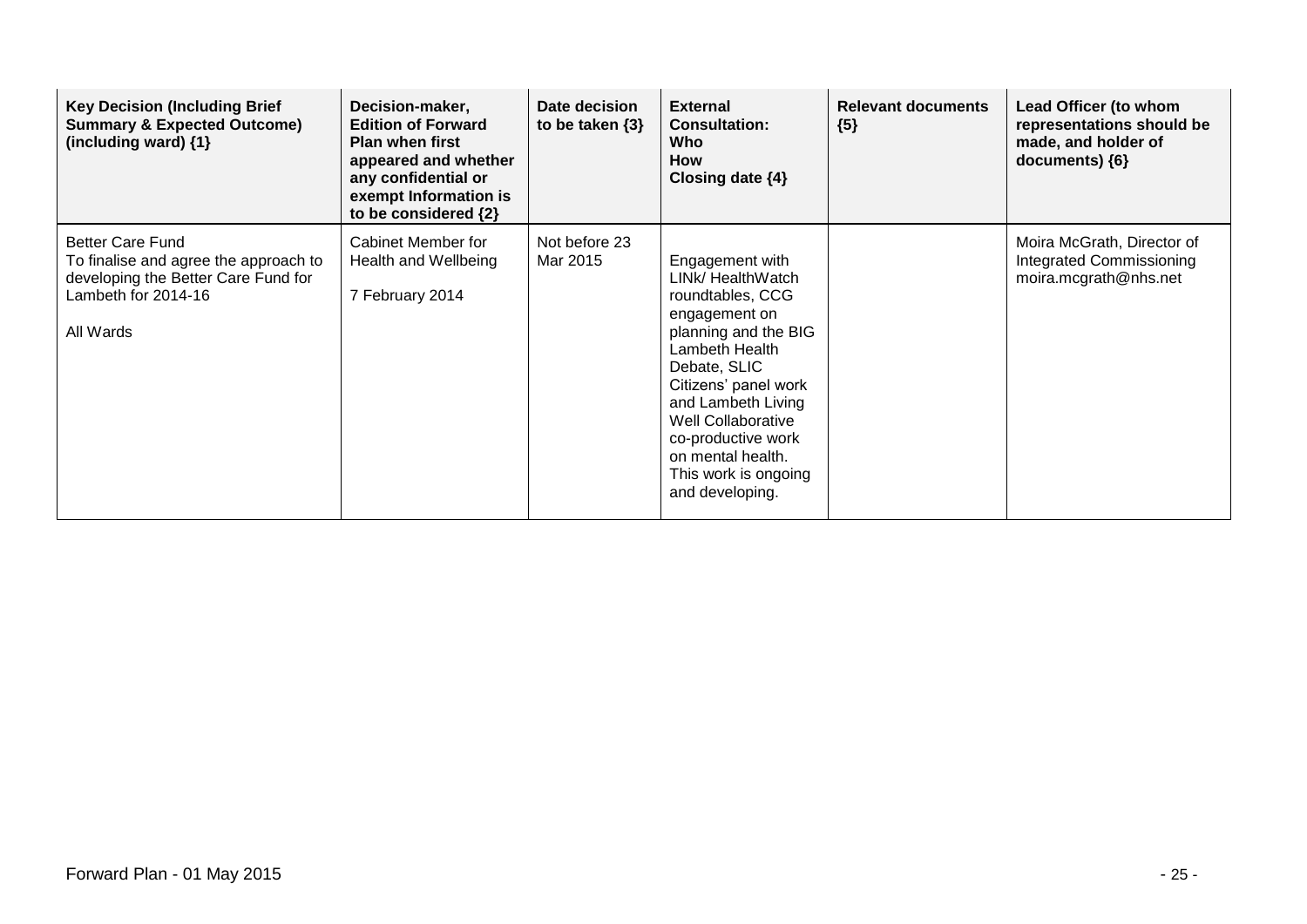| <b>Key Decision (Including Brief</b><br><b>Summary &amp; Expected Outcome)</b><br>(including ward) $\{1\}$                                                                                                                                                                                                                                                                                                                                                                                                     | Decision-maker,<br><b>Edition of Forward</b><br><b>Plan when first</b><br>appeared and whether<br>any confidential or<br>exempt Information is<br>to be considered {2} | Date decision<br>to be taken $\{3\}$                                                      | <b>External</b><br><b>Consultation:</b><br>Who<br><b>How</b><br>Closing date {4}                                                                                                                                                                                                                                              | <b>Relevant documents</b><br>${5}$ | Lead Officer (to whom<br>representations should be<br>made, and holder of<br>documents) ${6}$ |
|----------------------------------------------------------------------------------------------------------------------------------------------------------------------------------------------------------------------------------------------------------------------------------------------------------------------------------------------------------------------------------------------------------------------------------------------------------------------------------------------------------------|------------------------------------------------------------------------------------------------------------------------------------------------------------------------|-------------------------------------------------------------------------------------------|-------------------------------------------------------------------------------------------------------------------------------------------------------------------------------------------------------------------------------------------------------------------------------------------------------------------------------|------------------------------------|-----------------------------------------------------------------------------------------------|
| Extension to pilot level 3 specialist<br>weight management service for<br>children<br>Decision to extend the above contract<br>for 2 years. This contract is part of a<br>healthy weight programme that was<br>set up as a pilot following a tender that<br>was carried out in 2011. The pilot will<br>be evaluated over the next year and a<br>tender will be carried out again in<br>2016 (for the full healthy weight<br>programme) following analysis of the<br>findings from the evaluation.<br>All Wards | Cabinet Member for<br>Health and Wellbeing<br>13 June 2014                                                                                                             | Not before 23<br>Mar 2015                                                                 | Qualitative data is<br>being captured<br>through the<br>evaluation.<br>Programme<br>participants provide<br>feedback following<br>their involvement.<br>Relevant<br>professionals and<br>stakeholders will be<br>consulted during the<br>evaluation and during<br>the tender process<br>which will be carried<br>out in 2016. |                                    | <b>Candice Clark</b><br>candiceclark@nhs.net                                                  |
| Mental health long-term supported<br>housing - patch A<br>2-year contract extension to start on<br>30/1/15 and run until 29/1/17. This<br>Social Inclusion (SP) service will be<br>provided by Family Mosaic.<br>Bishop's; Clapham Town; Ferndale;<br>Larkhall; Prince's                                                                                                                                                                                                                                       | Cabinet Member for<br>Health and Wellbeing<br>12/12/2014                                                                                                               | Not before 23<br>Mar 2015<br>Please select<br>date of when<br>decision would<br>be taken. |                                                                                                                                                                                                                                                                                                                               |                                    | Karen Clarke<br>KClarke1@lambeth.gov.uk                                                       |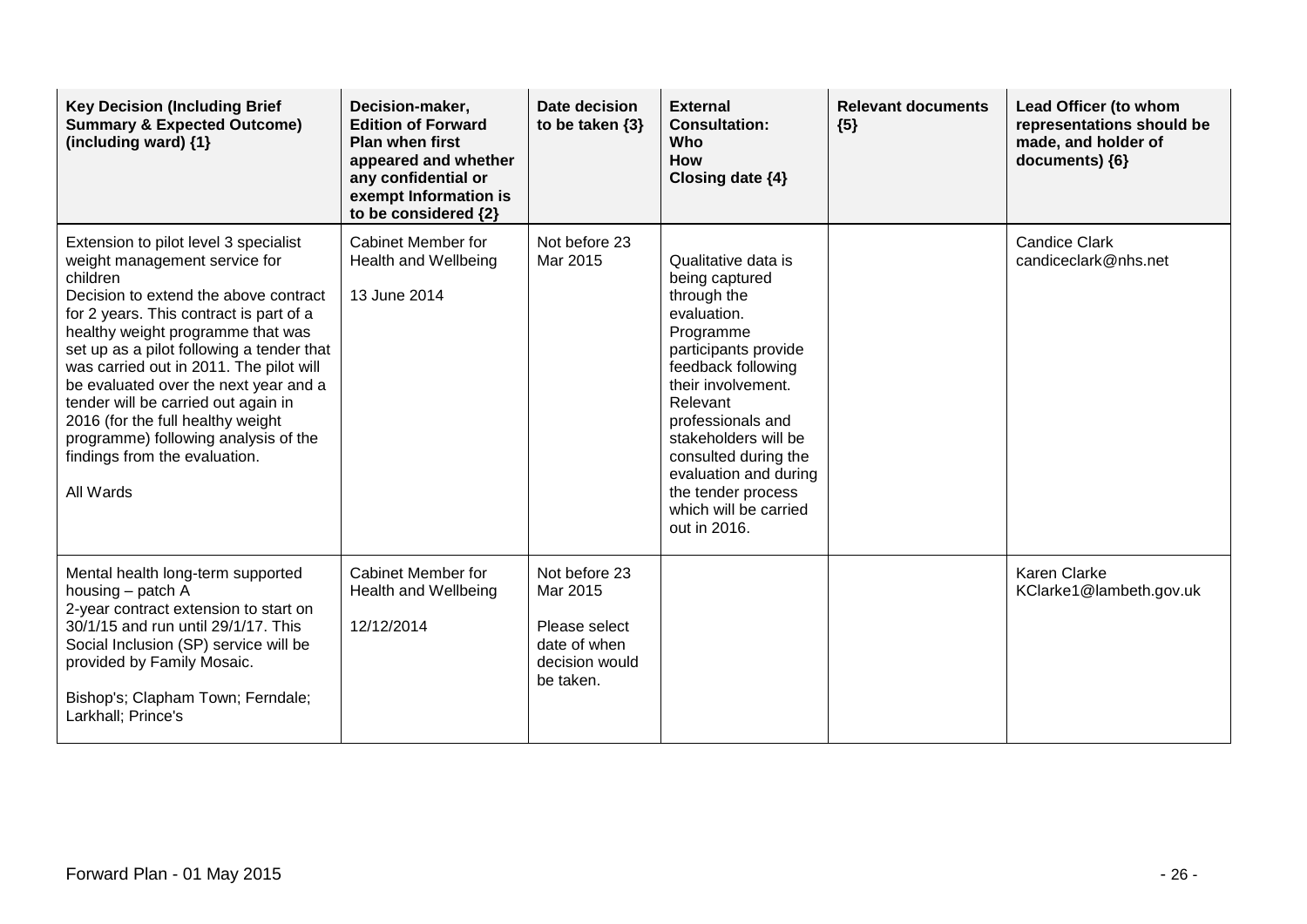| <b>Key Decision (Including Brief</b><br><b>Summary &amp; Expected Outcome)</b><br>(including ward) $\{1\}$                                                                                                                                                                                                                                                                                                                                                                                                                                                                                                      | Decision-maker,<br><b>Edition of Forward</b><br><b>Plan when first</b><br>appeared and whether<br>any confidential or<br>exempt Information is<br>to be considered {2} | Date decision<br>to be taken $\{3\}$                                                      | <b>External</b><br><b>Consultation:</b><br><b>Who</b><br>How<br>Closing date {4} | <b>Relevant documents</b><br>${5}$ | Lead Officer (to whom<br>representations should be<br>made, and holder of<br>documents) {6}                                                         |
|-----------------------------------------------------------------------------------------------------------------------------------------------------------------------------------------------------------------------------------------------------------------------------------------------------------------------------------------------------------------------------------------------------------------------------------------------------------------------------------------------------------------------------------------------------------------------------------------------------------------|------------------------------------------------------------------------------------------------------------------------------------------------------------------------|-------------------------------------------------------------------------------------------|----------------------------------------------------------------------------------|------------------------------------|-----------------------------------------------------------------------------------------------------------------------------------------------------|
| Mental health long-term supported<br>housing - patch B<br>2-year contract extension to start on<br>30/1/15 and run until 29/1/17. This<br>Social Inclusion (SP) service will be<br>provided by Look Ahead<br>Coldharbour; Gipsy Hill; Herne Hill;<br>Streatham Hill; Thurlow Park                                                                                                                                                                                                                                                                                                                               | <b>Cabinet Member for</b><br>Health and Wellbeing<br>12/12/15                                                                                                          | Not before 23<br>Mar 2015                                                                 |                                                                                  |                                    | <b>Karen Clarke</b><br>KClarke1@lambeth.gov.uk                                                                                                      |
| Recommissioning Healthchecks<br>Healthchecks is a health screening<br>initiative for people aged 45-74 who<br>are not already diagnosed with a<br>cardio-vascular disease or diabetes.<br>Currently GPs and pharmacies offer<br>the service, and GSTT are<br>commissioned to provide a specialist<br>service to hard to reach communities.<br>The proposed decision is $-$ in<br>partnership with Southwark - to<br>recommission the healthchecks<br>provided by community services into a<br>cluster configuration, and to retender<br>the specialist service. Southwark will<br>lead the procurement process. | Cabinet Member for<br><b>Health and Wellbeing</b>                                                                                                                      | Not before 23<br>Mar 2015<br>Please select<br>date of when<br>decision would<br>be taken. | Via Community<br><b>Wellbeing Outcomes</b><br>panel                              |                                    | Elizabeth Clowes, Assistant<br>Director for Strategy &<br>Commissioning<br>eclowes@lambeth.gov.uk<br>3rd Floor, Phoenix House<br>Tel: 020 7926 4781 |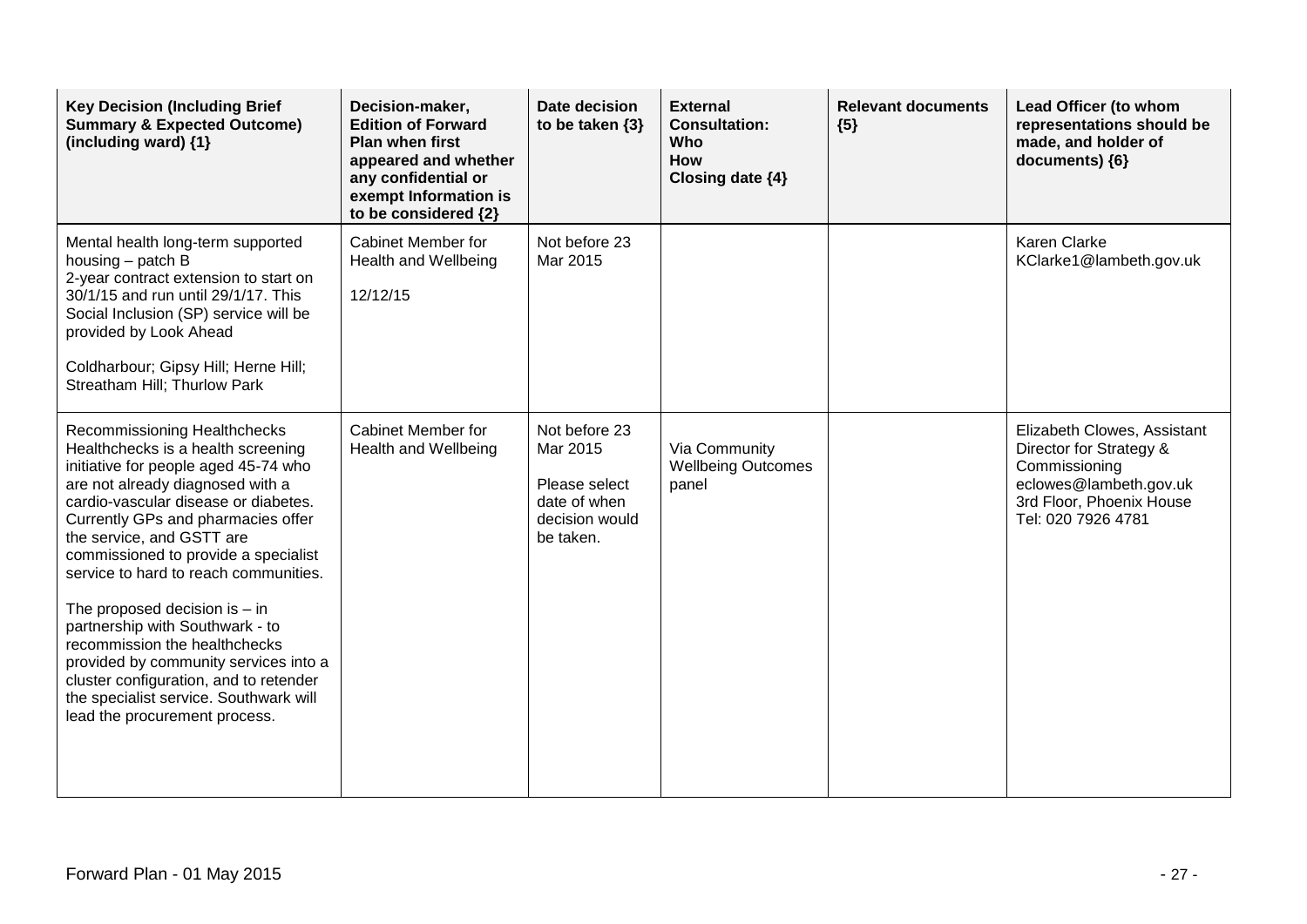| <b>Key Decision (Including Brief</b><br><b>Summary &amp; Expected Outcome)</b><br>(including ward) $\{1\}$                                                                                                                                                                                                                                                                                                                                                      | Decision-maker,<br><b>Edition of Forward</b><br><b>Plan when first</b><br>appeared and whether<br>any confidential or<br>exempt Information is<br>to be considered {2} | Date decision<br>to be taken $\{3\}$                                                      | <b>External</b><br><b>Consultation:</b><br><b>Who</b><br>How<br>Closing date {4}                                                                                                                                                                                         | <b>Relevant documents</b><br>${5}$ | Lead Officer (to whom<br>representations should be<br>made, and holder of<br>documents) {6}                                            |
|-----------------------------------------------------------------------------------------------------------------------------------------------------------------------------------------------------------------------------------------------------------------------------------------------------------------------------------------------------------------------------------------------------------------------------------------------------------------|------------------------------------------------------------------------------------------------------------------------------------------------------------------------|-------------------------------------------------------------------------------------------|--------------------------------------------------------------------------------------------------------------------------------------------------------------------------------------------------------------------------------------------------------------------------|------------------------------------|----------------------------------------------------------------------------------------------------------------------------------------|
| <b>Cyrenians Contract Extension</b><br>Report proposes a 2 year contract<br>extension for the personalised<br>supported accommodation contract<br>provided by Cyrenians Ltd.                                                                                                                                                                                                                                                                                    | <b>Cabinet Member for</b><br>Health and Wellbeing                                                                                                                      | Not before 11<br>May 2015<br>Please select<br>date of when<br>decision would<br>be taken. | This service was<br>commissioned in<br>collaboration with<br>NHS Lambeth, so a<br>number of<br>commissioners and<br>other specialist staff<br>with relevant<br>expertise have been<br>consulted on this. As<br>well as this an<br>independent review<br>was carried out. |                                    | Brent Withers, Strategy and<br><b>Commissioning Manager</b><br>Bwithers@lambeth.gov.uk<br>Phoenix House<br>Tel: 020 7926 7513          |
| <b>Contracting for Genito-Urinary</b><br>Medicine<br>Lambeth has operated collaboratively<br>with 24 other boroughs to have a<br>common approach to contracting for<br>GUM services across London. A<br>single contract template has been<br>developed, and each host borough for<br>each acute trust providing GUM<br>services will hold a contract, with the<br>other boroughs as party to that<br>contract and responsible for their own<br>financial flows. | <b>Cabinet Member for</b><br>Health and Wellbeing                                                                                                                      | Not before 11<br>May 2015<br>Please select<br>date of when<br>decision would<br>be taken. |                                                                                                                                                                                                                                                                          |                                    | Michelle Binfield, Strategic<br><b>Commissioning Manager</b><br>mbinfield@lambeth.gov.uk<br><b>Phoenix House</b><br>Tel: 020 7926 4610 |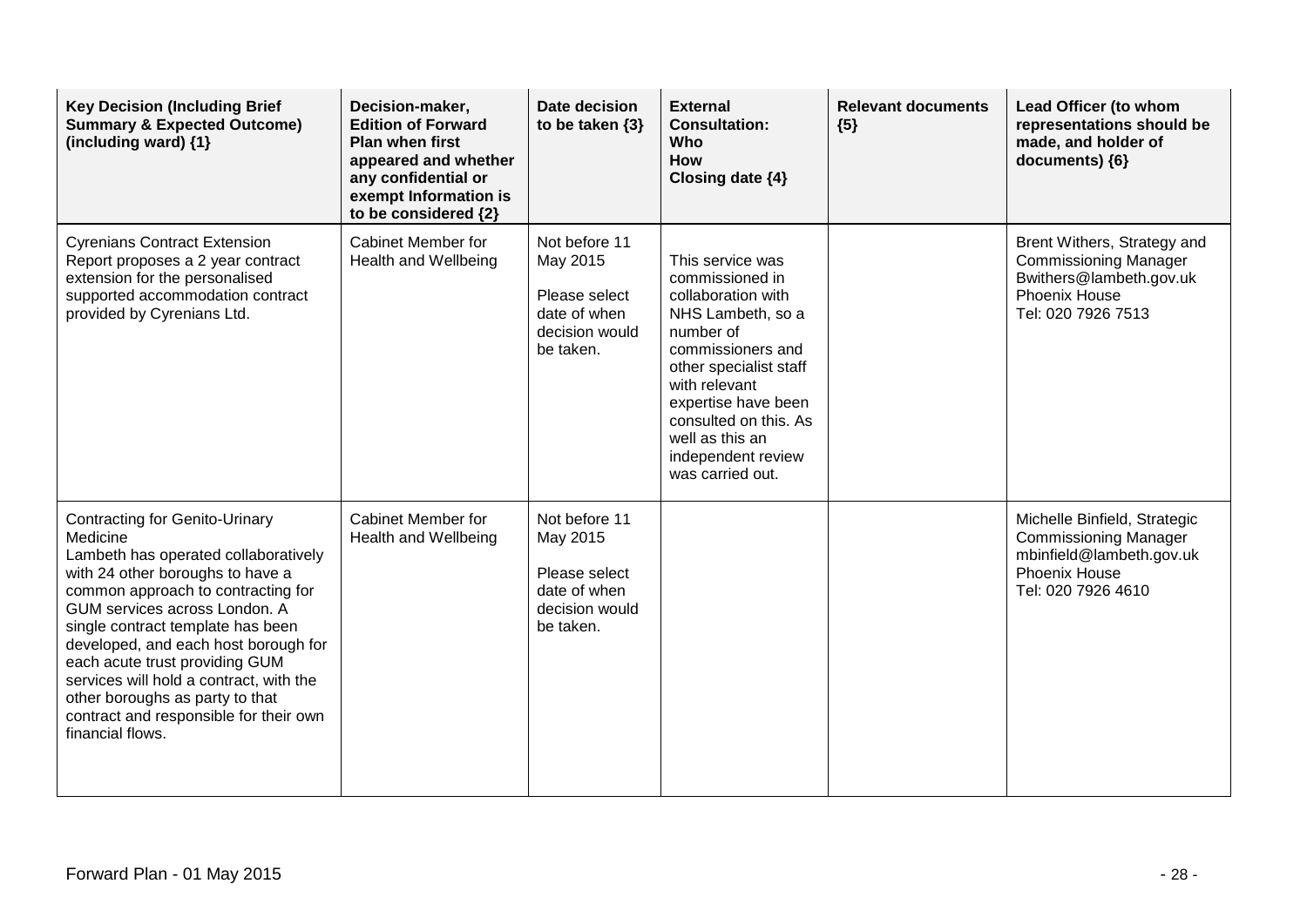| <b>Key Decision (Including Brief</b><br><b>Summary &amp; Expected Outcome)</b><br>(including ward) $\{1\}$ | Decision-maker,<br><b>Edition of Forward</b><br><b>Plan when first</b><br>appeared and whether<br>any confidential or<br>exempt Information is<br>to be considered {2} | Date decision<br>to be taken $\{3\}$ | External<br><b>Consultation:</b><br>Who<br><b>How</b><br>Closing date $\{4\}$ | <b>Relevant documents</b><br>${5}$ | Lead Officer (to whom<br>representations should be<br>made, and holder of<br>documents) {6} |
|------------------------------------------------------------------------------------------------------------|------------------------------------------------------------------------------------------------------------------------------------------------------------------------|--------------------------------------|-------------------------------------------------------------------------------|------------------------------------|---------------------------------------------------------------------------------------------|
|------------------------------------------------------------------------------------------------------------|------------------------------------------------------------------------------------------------------------------------------------------------------------------------|--------------------------------------|-------------------------------------------------------------------------------|------------------------------------|---------------------------------------------------------------------------------------------|

# **Housing**

| Tender Approval for Building Surveyor<br>Services Lead in a Multi Disciplinary<br>Team through Lewisham Framework<br>(Lot 2)<br>Approval is to be sought to award the<br>contract for this service across the<br>borough for the proposed remaining<br>two year programme both of LHS and<br>Lewisham Framework<br>All Wards | Cabinet Member for<br>Housing<br>6.02.15 | Not before 23<br>Mar 2015<br>Please select<br>date of when<br>decision would<br>be taken. | Utilising an already<br>established<br>framework via<br>Lewisham enables<br>Lambeth to meet its<br>statutory<br>requirements for<br>health and safety<br>related works, as well<br>as the option to<br>access other<br>Construction related<br>professional services<br>as and when it's<br>required forLHS<br>prioritised works. | Abigail Acosta, Strategic<br><b>Contract Management</b><br><b>Procurement Officer</b><br>AAcosta@lambeth.gov.uk |
|------------------------------------------------------------------------------------------------------------------------------------------------------------------------------------------------------------------------------------------------------------------------------------------------------------------------------|------------------------------------------|-------------------------------------------------------------------------------------------|-----------------------------------------------------------------------------------------------------------------------------------------------------------------------------------------------------------------------------------------------------------------------------------------------------------------------------------|-----------------------------------------------------------------------------------------------------------------|
|                                                                                                                                                                                                                                                                                                                              |                                          |                                                                                           |                                                                                                                                                                                                                                                                                                                                   |                                                                                                                 |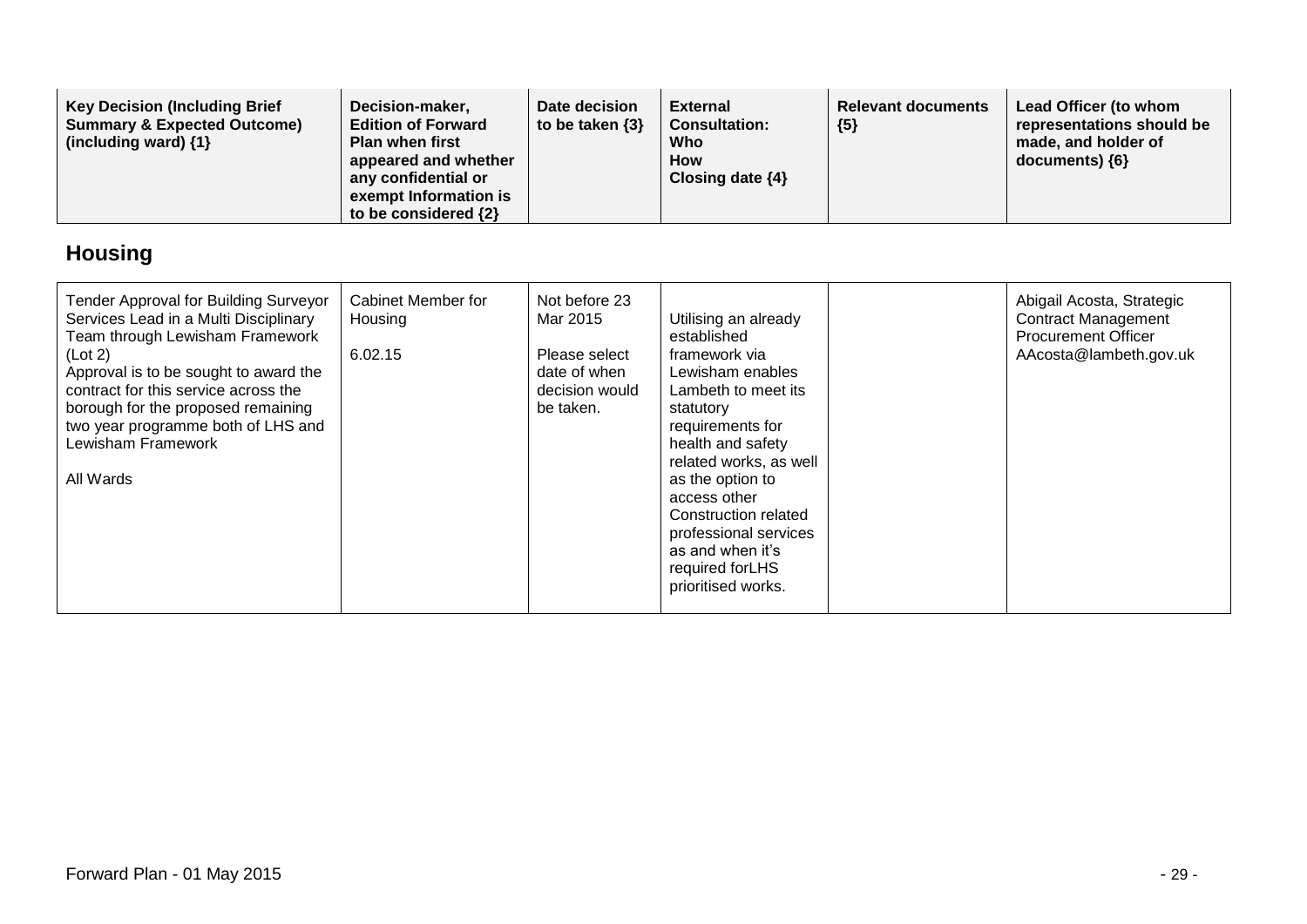| <b>Key Decision (Including Brief</b><br><b>Summary &amp; Expected Outcome)</b><br>(including ward) {1}                                                                                                                                                                                                                                                                                                                                                                                                                                   | Decision-maker,<br><b>Edition of Forward</b><br><b>Plan when first</b><br>appeared and whether<br>any confidential or<br>exempt Information is<br>to be considered {2} | Date decision<br>to be taken $\{3\}$                                                      | <b>External</b><br><b>Consultation:</b><br>Who<br><b>How</b><br>Closing date $\{4\}$                                                                                                                                                                                                                                                        | <b>Relevant documents</b><br>${5}$ | Lead Officer (to whom<br>representations should be<br>made, and holder of<br>documents) {6}                     |
|------------------------------------------------------------------------------------------------------------------------------------------------------------------------------------------------------------------------------------------------------------------------------------------------------------------------------------------------------------------------------------------------------------------------------------------------------------------------------------------------------------------------------------------|------------------------------------------------------------------------------------------------------------------------------------------------------------------------|-------------------------------------------------------------------------------------------|---------------------------------------------------------------------------------------------------------------------------------------------------------------------------------------------------------------------------------------------------------------------------------------------------------------------------------------------|------------------------------------|-----------------------------------------------------------------------------------------------------------------|
| <b>Tender Approval for Building Services</b><br>Engineer Duties through Lewisham<br>Framework (Lot 7a)<br>Lambeth Living Ltd secures Building<br>Services Engineer Duties as part of<br>the Arm's Length Management<br>Organisation (ALMO) management<br>agreement to provide sufficiency of<br>skills, resources and expertise to<br>undertake a range of construction<br>related projects.<br>Approval is sought to award the<br>contract for this service across the<br>borough for the proposed remaining<br>programme.<br>All Wards | Cabinet Member for<br>Housing                                                                                                                                          | Not before 23<br>Mar 2015<br>Please select<br>date of when<br>decision would<br>be taken. | Utilising an already<br>established<br>framework via<br>Lewisham enables<br>Lambeth to meet its<br>statutory<br>requirements for<br>health and safety<br>related works, as well<br>as the option of<br>accessing other<br><b>Construction related</b><br>professional services<br>as and when it's<br>required for LHS<br>prioritised works |                                    | Abigail Acosta, Strategic<br><b>Contract Management</b><br><b>Procurement Officer</b><br>AAcosta@lambeth.gov.uk |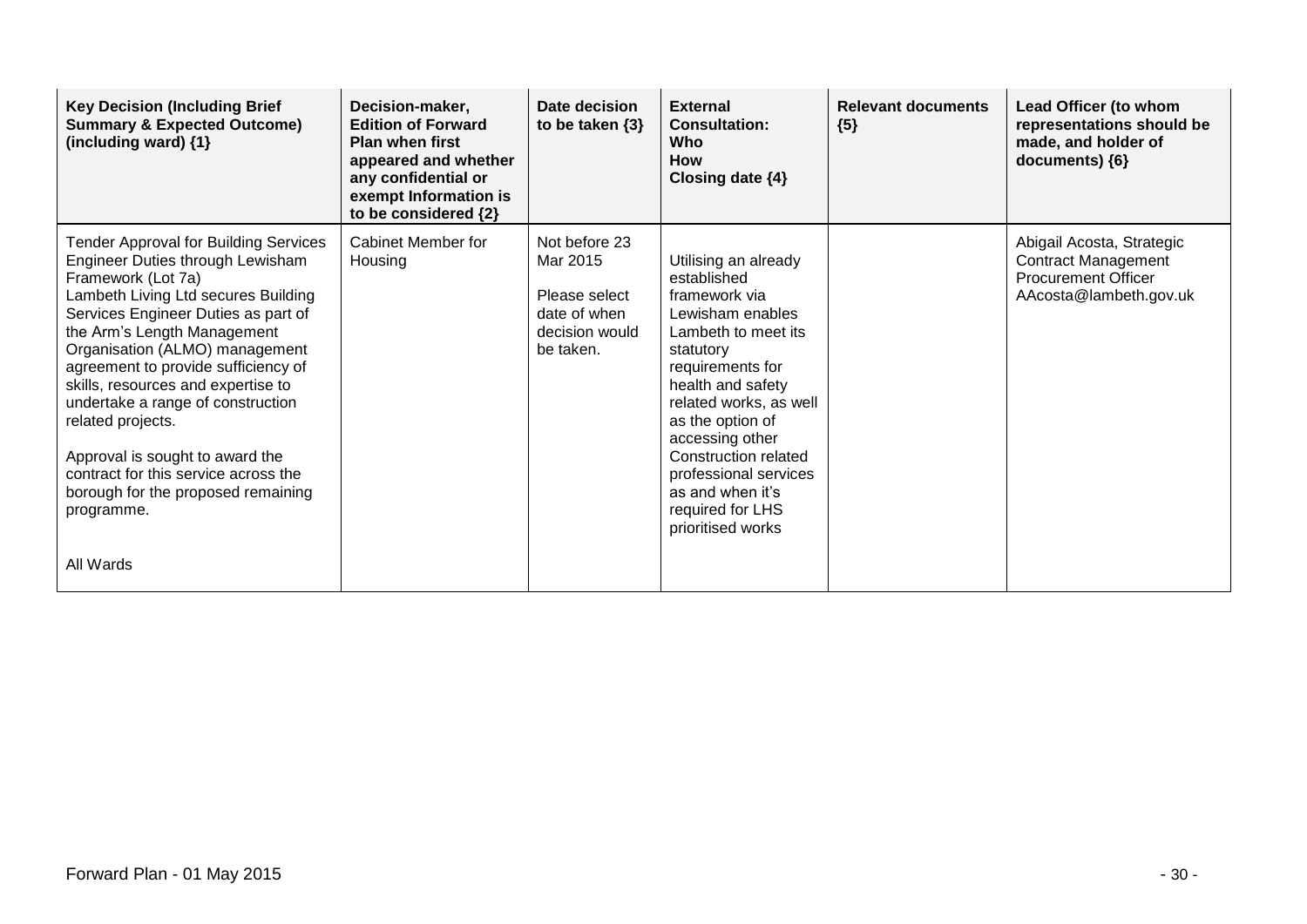| <b>Key Decision (Including Brief</b><br><b>Summary &amp; Expected Outcome)</b><br>(including ward) {1}                                                                                                                                                                                                                        | Decision-maker,<br><b>Edition of Forward</b><br><b>Plan when first</b><br>appeared and whether<br>any confidential or<br>exempt Information is<br>to be considered {2} | Date decision<br>to be taken $\{3\}$                                                      | <b>External</b><br><b>Consultation:</b><br>Who<br><b>How</b><br>Closing date $\{4\}$                                                                                                                                                                                                                                             | <b>Relevant documents</b><br>${5}$ | Lead Officer (to whom<br>representations should be<br>made, and holder of<br>documents) ${6}$                   |
|-------------------------------------------------------------------------------------------------------------------------------------------------------------------------------------------------------------------------------------------------------------------------------------------------------------------------------|------------------------------------------------------------------------------------------------------------------------------------------------------------------------|-------------------------------------------------------------------------------------------|----------------------------------------------------------------------------------------------------------------------------------------------------------------------------------------------------------------------------------------------------------------------------------------------------------------------------------|------------------------------------|-----------------------------------------------------------------------------------------------------------------|
| Tender Approval for Building Engineer<br>Services Lead in a Multi Disciplinary<br>Team through Lewisham Framework<br>(Lot 3)<br>Approval is to be sought to award the<br>contract for this service across the<br>borough for the proposed remaining<br>two year programme both of LHS and<br>Lewisham Frameworks<br>All Wards | Cabinet Member for<br>Housing                                                                                                                                          | Not before 23<br>Mar 2015<br>Please select<br>date of when<br>decision would<br>be taken. | Utilising an already<br>established<br>framework via<br>Lewisham enables<br>Lambeth to meet its<br>statutory<br>requirements for<br>health and safety<br>related works, as well<br>as the option<br>toaccess other<br>Construction related<br>professional services<br>as and when it's<br>required for LHS<br>prioritised works |                                    | Abigail Acosta, Strategic<br><b>Contract Management</b><br><b>Procurement Officer</b><br>AAcosta@lambeth.gov.uk |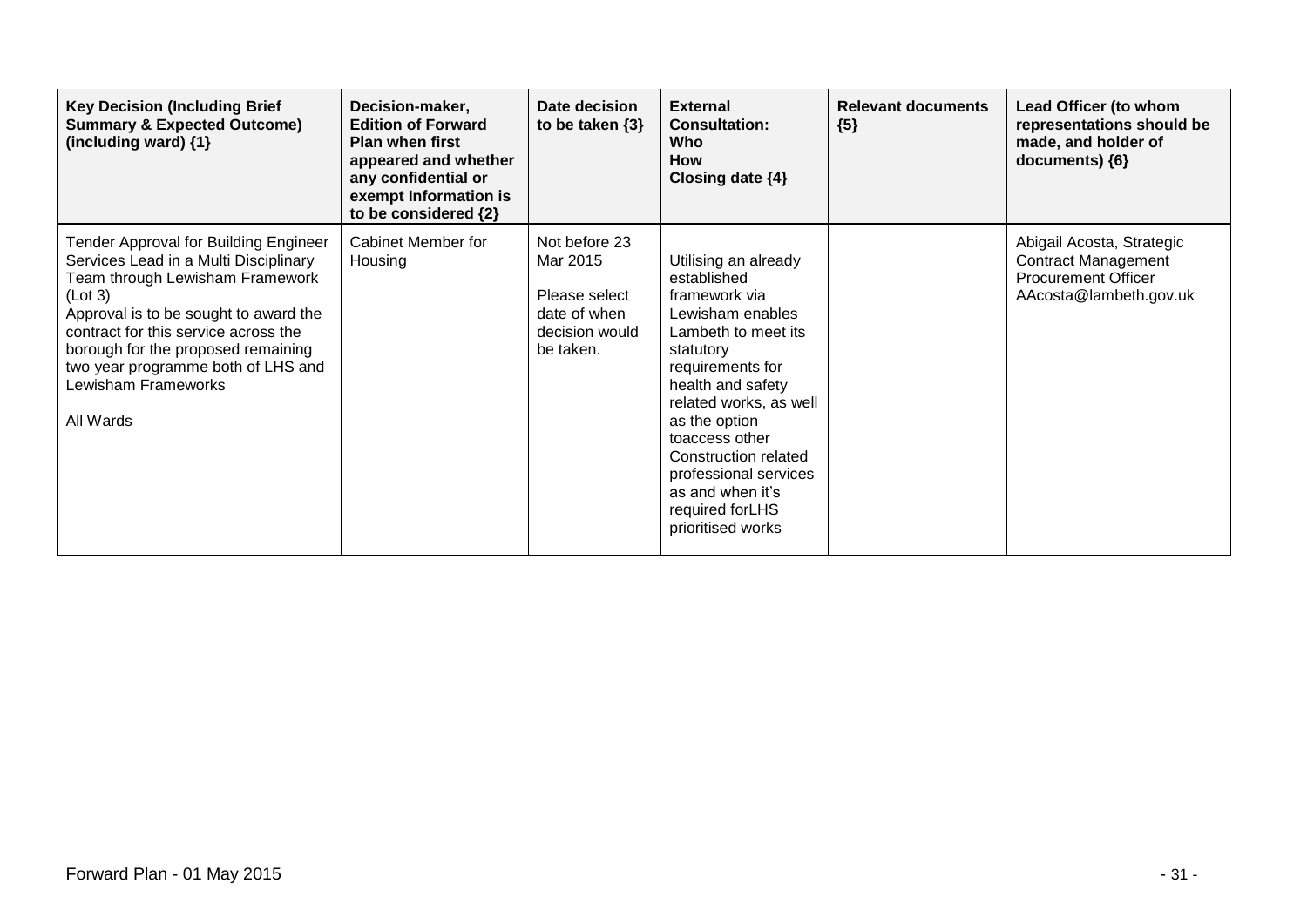| <b>Key Decision (Including Brief</b><br><b>Summary &amp; Expected Outcome)</b><br>(including ward) $\{1\}$                                                                                                                                                                                                                                                                                                                                                                                                                                                                                                                                                                                                                                                                                                        | Decision-maker,<br><b>Edition of Forward</b><br><b>Plan when first</b><br>appeared and whether<br>any confidential or<br>exempt Information is<br>to be considered {2} | Date decision<br>to be taken $\{3\}$                                                      | <b>External</b><br><b>Consultation:</b><br>Who<br><b>How</b><br>Closing date $\{4\}$                                                                                                                                                                                                                                                                                                                                                                                          | <b>Relevant documents</b><br>${5}$ | Lead Officer (to whom<br>representations should be<br>made, and holder of<br>documents) {6}                                               |
|-------------------------------------------------------------------------------------------------------------------------------------------------------------------------------------------------------------------------------------------------------------------------------------------------------------------------------------------------------------------------------------------------------------------------------------------------------------------------------------------------------------------------------------------------------------------------------------------------------------------------------------------------------------------------------------------------------------------------------------------------------------------------------------------------------------------|------------------------------------------------------------------------------------------------------------------------------------------------------------------------|-------------------------------------------------------------------------------------------|-------------------------------------------------------------------------------------------------------------------------------------------------------------------------------------------------------------------------------------------------------------------------------------------------------------------------------------------------------------------------------------------------------------------------------------------------------------------------------|------------------------------------|-------------------------------------------------------------------------------------------------------------------------------------------|
| Extra Care Housing Developments at<br><b>Elderberry Grove and Denby Court</b><br>A competitive selection process is<br>planned in order to identify a suitably<br>experienced and qualified Registered<br>Provider of Social Housing to design,<br>build and operate two extra care<br>housing schemes on the sites of<br>current sheltered housing schemes<br>which are in the process of being<br>decommissioned. The proposed<br>selection process is robust and<br>transparent and described in a<br>Procurement Strategy report to be<br>approved by the Council's<br>Procurement Board. Following the<br>selection process a decision will be<br>required to enter into formal contract<br>negotiations including land transfer,<br>development and nomination<br>agreements with the successful<br>bidder. | Cabinet Member for<br>Housing<br>19.02.15                                                                                                                              | Not before 23<br>Mar 2015<br>Please select<br>date of when<br>decision would<br>be taken. | Co production with<br>tenants on service<br>requirement has<br>been underway since<br>decision to redevelop<br>schemes was taken<br>in November 2013.<br>Tenants'<br>representatives are<br>included in<br>production of tender<br>documentation and<br>will be included in the<br>valuation and<br>selection process.<br>Shortlisted providers<br>will be required to<br>present to wider<br>tenants group and<br>feedback will<br>contribute to the<br>selection of the RP. |                                    | David Worrall, Senior<br>Commissioning Manager,<br>Health and Wellbeing<br>dworrall@lambeth.gov.uk<br>Phoenix House<br>Tel: 020 7926 9978 |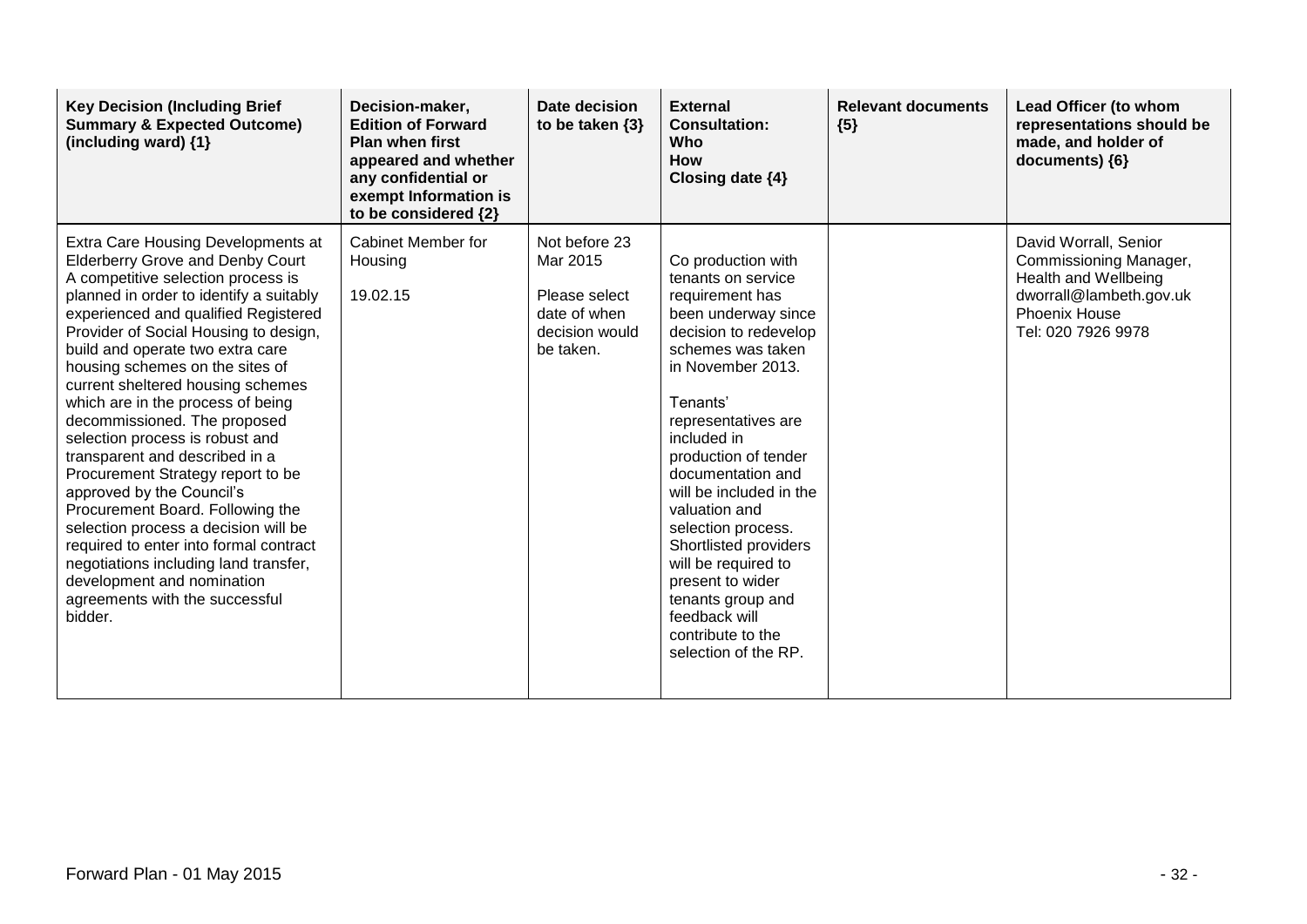| <b>Key Decision (Including Brief</b><br><b>Summary &amp; Expected Outcome)</b><br>(including ward) $\{1\}$                                                                                       | Decision-maker,<br><b>Edition of Forward</b><br><b>Plan when first</b><br>appeared and whether<br>any confidential or<br>exempt Information is<br>to be considered {2} | Date decision<br>to be taken $\{3\}$                                                      | <b>External</b><br><b>Consultation:</b><br>Who<br>How<br>Closing date {4}                                                                                                                                                                                                                                             | <b>Relevant documents</b><br>${5}$                                                   | Lead Officer (to whom<br>representations should be<br>made, and holder of<br>documents) {6}                                           |
|--------------------------------------------------------------------------------------------------------------------------------------------------------------------------------------------------|------------------------------------------------------------------------------------------------------------------------------------------------------------------------|-------------------------------------------------------------------------------------------|-----------------------------------------------------------------------------------------------------------------------------------------------------------------------------------------------------------------------------------------------------------------------------------------------------------------------|--------------------------------------------------------------------------------------|---------------------------------------------------------------------------------------------------------------------------------------|
| LHS & ECO Works: Sharing Costs<br>To share delivery costs for the<br>external wall cladding, and external<br>refurbishment works at the Cedars<br>Road estate.<br>Clapham Town                   | Cabinet Member for<br>Housing                                                                                                                                          | Not before 23<br>Mar 2015<br>Please select<br>date of when<br>decision would<br>be taken. | Residents at the<br>Cedars Road estate<br>have been regularly<br>consulted on the<br>proposed work and<br>improvements to their<br>estate. A leaseholder<br>consultation meeting<br>was held on 5th<br>November 2014, at<br>which the<br>methodology for<br>calculating their<br>Section 20 Notices<br>was explained. |                                                                                      | <b>Nick Simons</b><br>NSimons@lambeth.gov.uk                                                                                          |
| <b>Approval of Lollard Street</b><br>Development Agreement for provision<br>of new homes and nursery school<br>The General Exception procedure is<br>likely to be followed<br>Bishop's; Prince's | <b>Cabinet Member for</b><br>Housing<br>11 October 2013                                                                                                                | Not before 23<br>Mar 2015                                                                 | <b>Princes and Bishops</b><br><b>Ward Members</b>                                                                                                                                                                                                                                                                     | Resolution to grant<br>planning permission for<br><b>Shell Centre</b><br>development | Lesley Johnson, Interim<br><b>Housing Regeneration</b><br>Manager<br>Ljohnson3@lambeth.gov.uk<br>Hambrook House<br>Tel: 020 7926 3765 |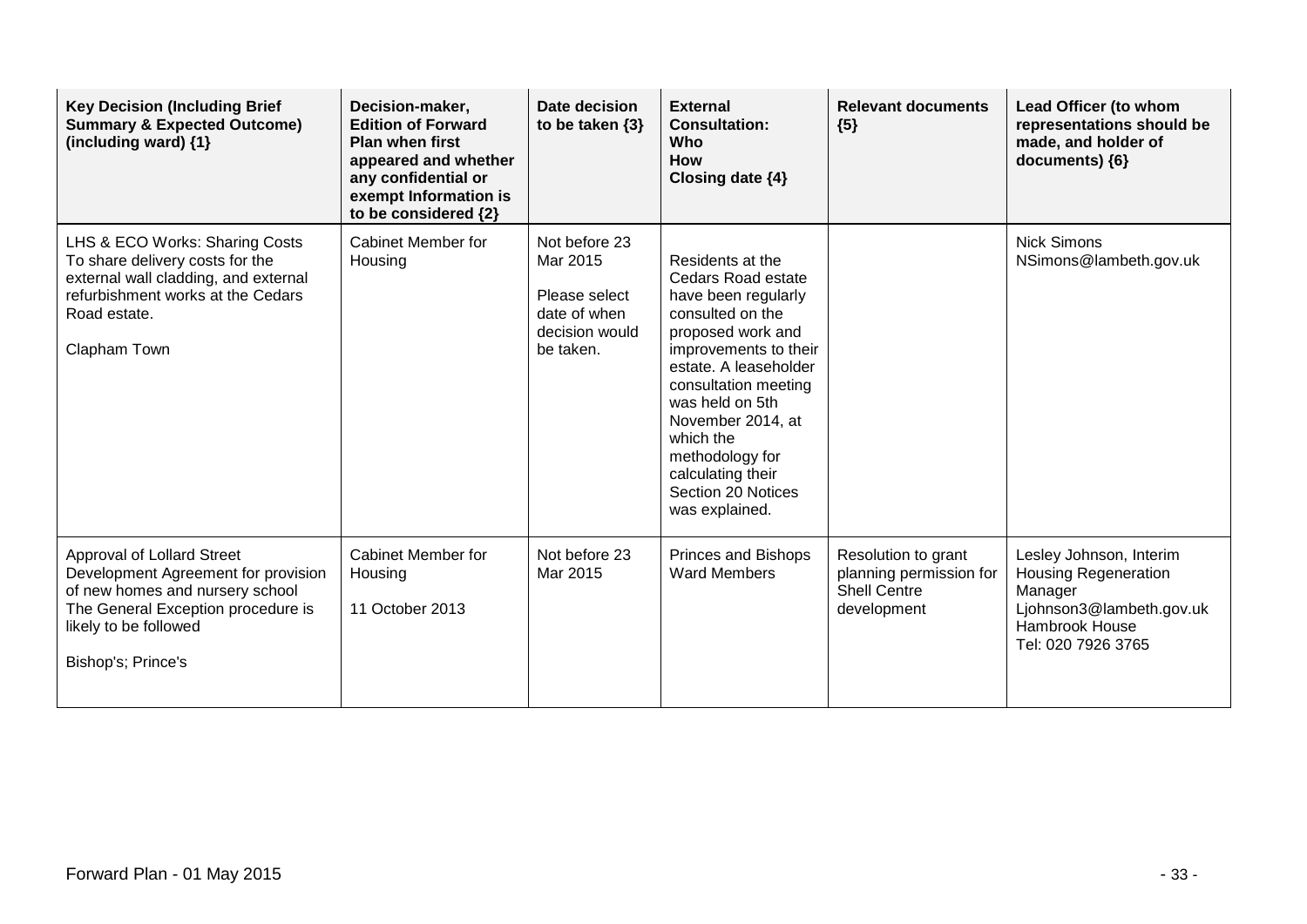| <b>Key Decision (Including Brief</b><br><b>Summary &amp; Expected Outcome)</b><br>(including ward) {1}                                                                                                        | Decision-maker,<br><b>Edition of Forward</b><br><b>Plan when first</b><br>appeared and whether<br>any confidential or<br>exempt Information is<br>to be considered {2} | <b>Date decision</b><br>to be taken $\{3\}$ | <b>External</b><br><b>Consultation:</b><br>Who<br><b>How</b><br>Closing date $\{4\}$                                                                                                                                                                                                                                                  | <b>Relevant documents</b><br>${5}$ | Lead Officer (to whom<br>representations should be<br>made, and holder of<br>documents) {6}                                           |
|---------------------------------------------------------------------------------------------------------------------------------------------------------------------------------------------------------------|------------------------------------------------------------------------------------------------------------------------------------------------------------------------|---------------------------------------------|---------------------------------------------------------------------------------------------------------------------------------------------------------------------------------------------------------------------------------------------------------------------------------------------------------------------------------------|------------------------------------|---------------------------------------------------------------------------------------------------------------------------------------|
| Development Options Appraisal -<br><b>Fenwick Estate</b><br>To approve the opportunity sites in<br>Fenwick estate as the location for<br>offsite affordable housing provision by<br>Sainsbury/TfL<br>Larkhall | Cabinet Member for<br>Housing<br>2 May 2014                                                                                                                            | Not before 23<br>Mar 2015                   | Local residents and<br>ward councillors<br>Resident participation<br>in the project will be<br>designed in close<br>liaison with the TRA.<br>A communications<br>plan will be<br>developed by the<br>project team<br>involving drop in,<br>newsletters, events<br>etc to engage with<br>residents and<br>coproduce a project<br>plan. |                                    | Lesley Johnson, Interim<br><b>Housing Regeneration</b><br>Manager<br>Ljohnson3@lambeth.gov.uk<br>Hambrook House<br>Tel: 020 7926 3765 |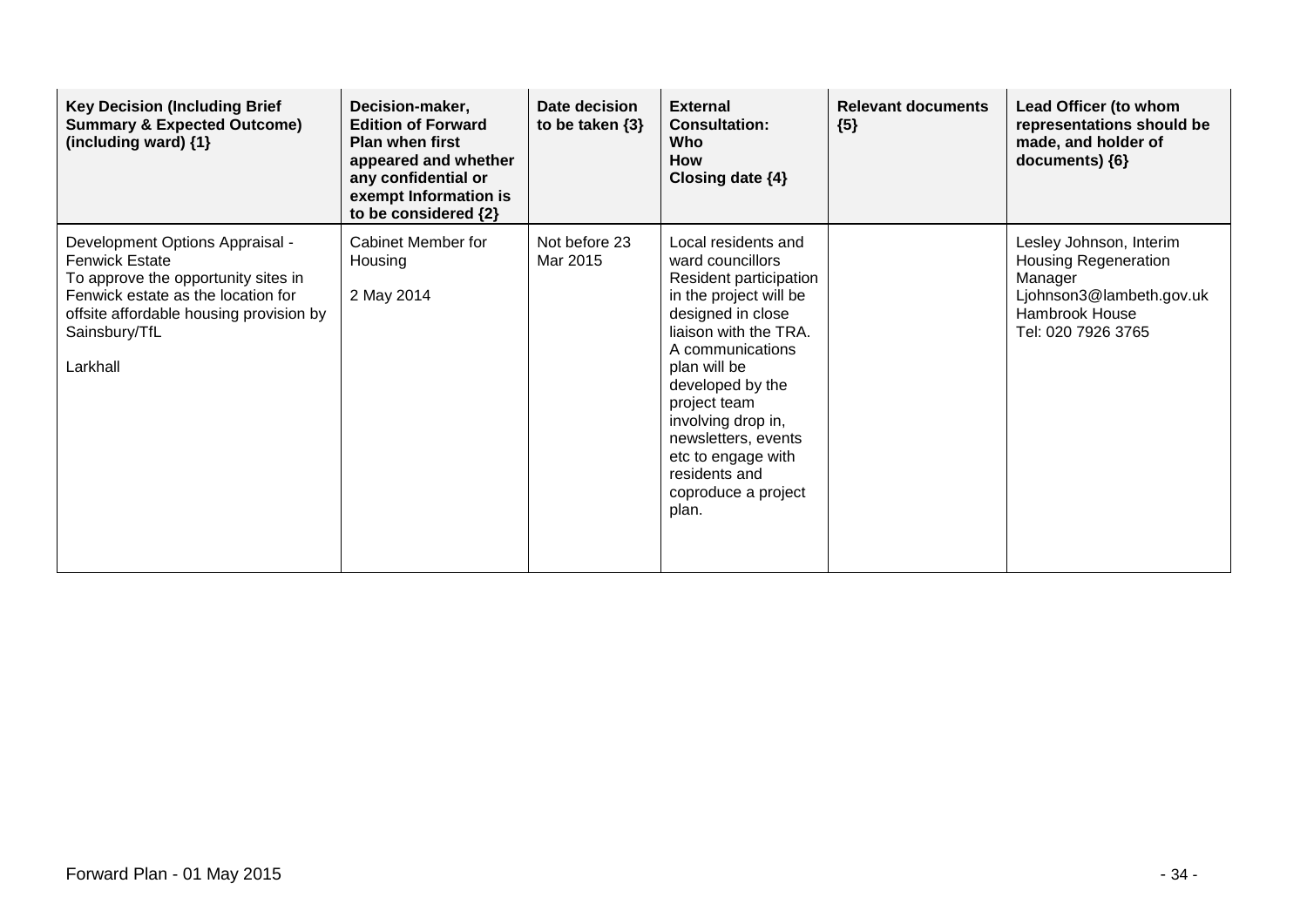| <b>Key Decision (Including Brief</b><br><b>Summary &amp; Expected Outcome)</b><br>(including ward) {1}                                                                                                                                                                                                                                                                                                                                     | Decision-maker,<br><b>Edition of Forward</b><br><b>Plan when first</b><br>appeared and whether<br>any confidential or<br>exempt Information is<br>to be considered {2} | Date decision<br>to be taken $\{3\}$                                                      | <b>External</b><br><b>Consultation:</b><br>Who<br><b>How</b><br>Closing date {4}  | <b>Relevant documents</b><br>${5}$ | Lead Officer (to whom<br>representations should be<br>made, and holder of<br>documents) {6}                                                        |
|--------------------------------------------------------------------------------------------------------------------------------------------------------------------------------------------------------------------------------------------------------------------------------------------------------------------------------------------------------------------------------------------------------------------------------------------|------------------------------------------------------------------------------------------------------------------------------------------------------------------------|-------------------------------------------------------------------------------------------|-----------------------------------------------------------------------------------|------------------------------------|----------------------------------------------------------------------------------------------------------------------------------------------------|
| Authorisation to proceed to sign the<br>New Modular Management<br>Agreement<br>It is proposed that authorisation is<br>given to help proceed with the signing<br>of the new Modular Management<br>Agreement. Although a Management<br>Agreement is already in place with<br>these TMOs, the policies and<br>procedures within those agreements<br>require urgent update.<br>Brixton Hill; Clapham Town;<br>Coldharbour; Ferndale; Prince's | Cabinet Member for<br>Housing                                                                                                                                          | Not before 23<br>Mar 2015<br>Please select<br>date of when<br>decision would<br>be taken. | Other than with<br>CETRA, all planned<br>external consultation<br>have concluded. |                                    | Paula Phillips<br>pphillips@lambeth.gov.uk<br>3rd Floor, Hambrook House,<br>Proden Road, London, SW2<br>5RW<br>Tel: 020 7926 3628                  |
| Proposal to Appoint Mears Ltd<br>(Interim) for South Area - Waiver<br>An urgent waiver report has been<br>prepared recommending Mears Ltd to<br>take over delivery of repairs and voids<br>works in the south as an interim<br>arrangement only for a period of 18<br>months.<br>All Wards                                                                                                                                                 | <b>Cabinet Member for</b><br>Housing<br>20 June 2014                                                                                                                   | Not before 23<br>Mar 2015                                                                 | High-level meetings<br>with Cabinet<br>Member/ LL Board/<br>Contractor            |                                    | Ola Akinfe, Director of<br><b>Property Services</b><br>OAkinfe@lambethliving.org.u<br>k<br>Lambeth Living, Hambrook<br>House<br>Tel: 0207 926 3427 |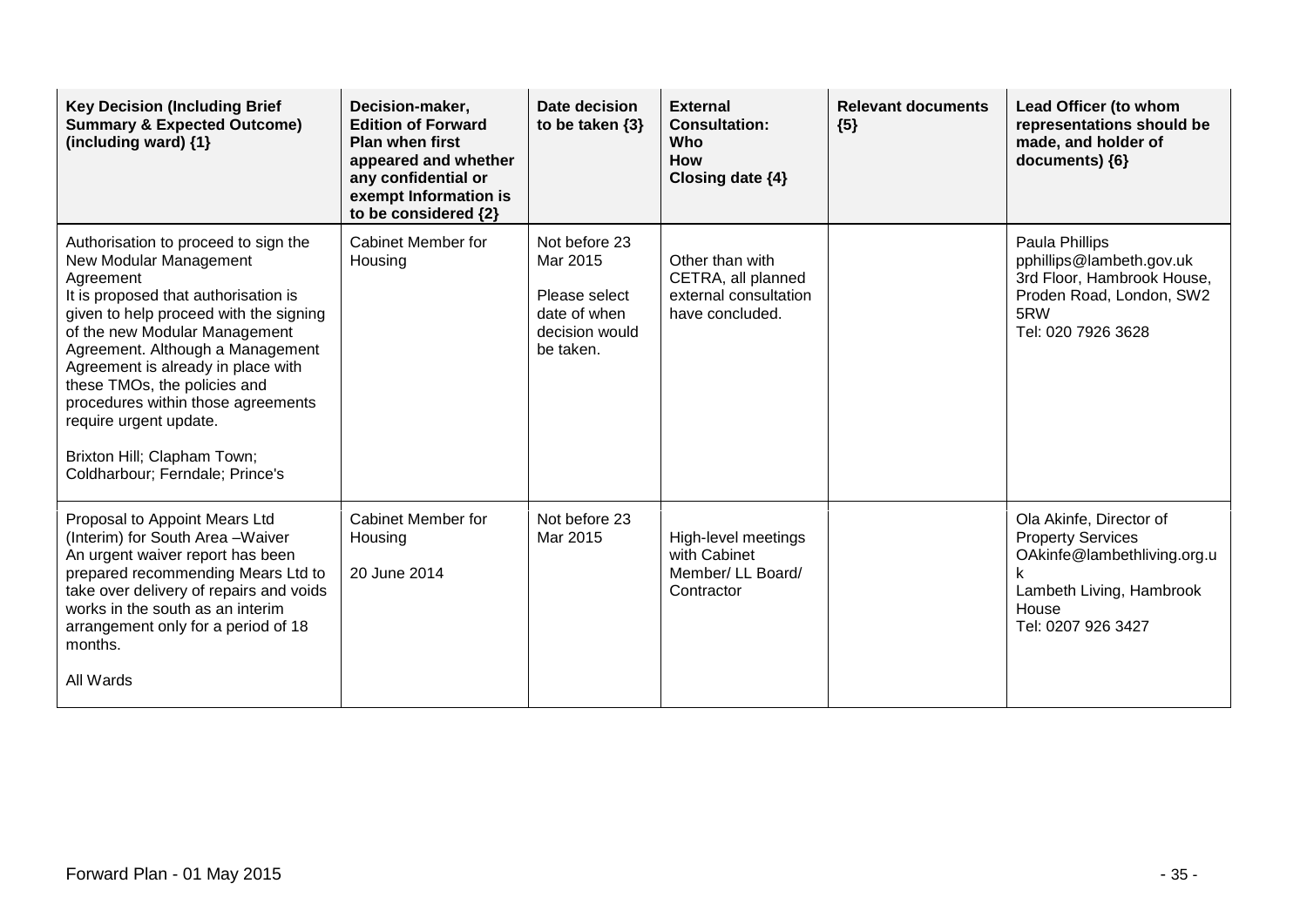| <b>Key Decision (Including Brief</b><br><b>Summary &amp; Expected Outcome)</b><br>(including ward) $\{1\}$                                                                                                           | Decision-maker,<br><b>Edition of Forward</b><br><b>Plan when first</b><br>appeared and whether<br>any confidential or<br>exempt Information is<br>to be considered {2} | Date decision<br>to be taken $\{3\}$                                                     | <b>External</b><br><b>Consultation:</b><br>Who<br><b>How</b><br>Closing date {4}                                                                                               | <b>Relevant documents</b><br>${5}$ | Lead Officer (to whom<br>representations should be<br>made, and holder of<br>$documents)$ {6} |
|----------------------------------------------------------------------------------------------------------------------------------------------------------------------------------------------------------------------|------------------------------------------------------------------------------------------------------------------------------------------------------------------------|------------------------------------------------------------------------------------------|--------------------------------------------------------------------------------------------------------------------------------------------------------------------------------|------------------------------------|-----------------------------------------------------------------------------------------------|
| Akerman Road Housing Development<br>Project<br>The appointment of a principal<br>construction contractor to deliver c. £2<br>million works at Akerman Road<br>following a competitive tender<br>exercise.<br>Vassall | Cabinet Member for<br>Housing<br>01/05/2015                                                                                                                            | Not before 1<br>Jun 2015<br>Please select<br>date of when<br>decision would<br>be taken. | Ward councillors<br>have been briefed on<br>development<br>proposals.<br>Programme updates<br>delivered via Better<br>Homes Board,<br><b>Members Briefings</b><br>and Cabinet. |                                    | <b>Katy Shaw</b><br>kshaw3@lambeth.gov.uk<br>Tel: 020 7926 2225                               |

## **Jobs and Growth**

| <b>Dangerous Structures Provision</b><br>To award the contract for dangerous<br>stuctures under the Framework<br>Agreement drawn up by the<br>Dangerous Structures (Consortium)<br>London (DSCL) for the period April<br>2014 for 5 years<br>All Wards | Cabinet Member for<br>Jobs and Growth<br>17/10/14 | Not before 23<br>Mar 2015 | No consultation $-$<br>the aim will be to<br>align with the<br>DSCL tender in<br>order to secure the<br>dangerous<br>structures<br>provision. |  | <b>Catherine Neal</b><br>cneal@lambeth.gov.uk |
|--------------------------------------------------------------------------------------------------------------------------------------------------------------------------------------------------------------------------------------------------------|---------------------------------------------------|---------------------------|-----------------------------------------------------------------------------------------------------------------------------------------------|--|-----------------------------------------------|
|--------------------------------------------------------------------------------------------------------------------------------------------------------------------------------------------------------------------------------------------------------|---------------------------------------------------|---------------------------|-----------------------------------------------------------------------------------------------------------------------------------------------|--|-----------------------------------------------|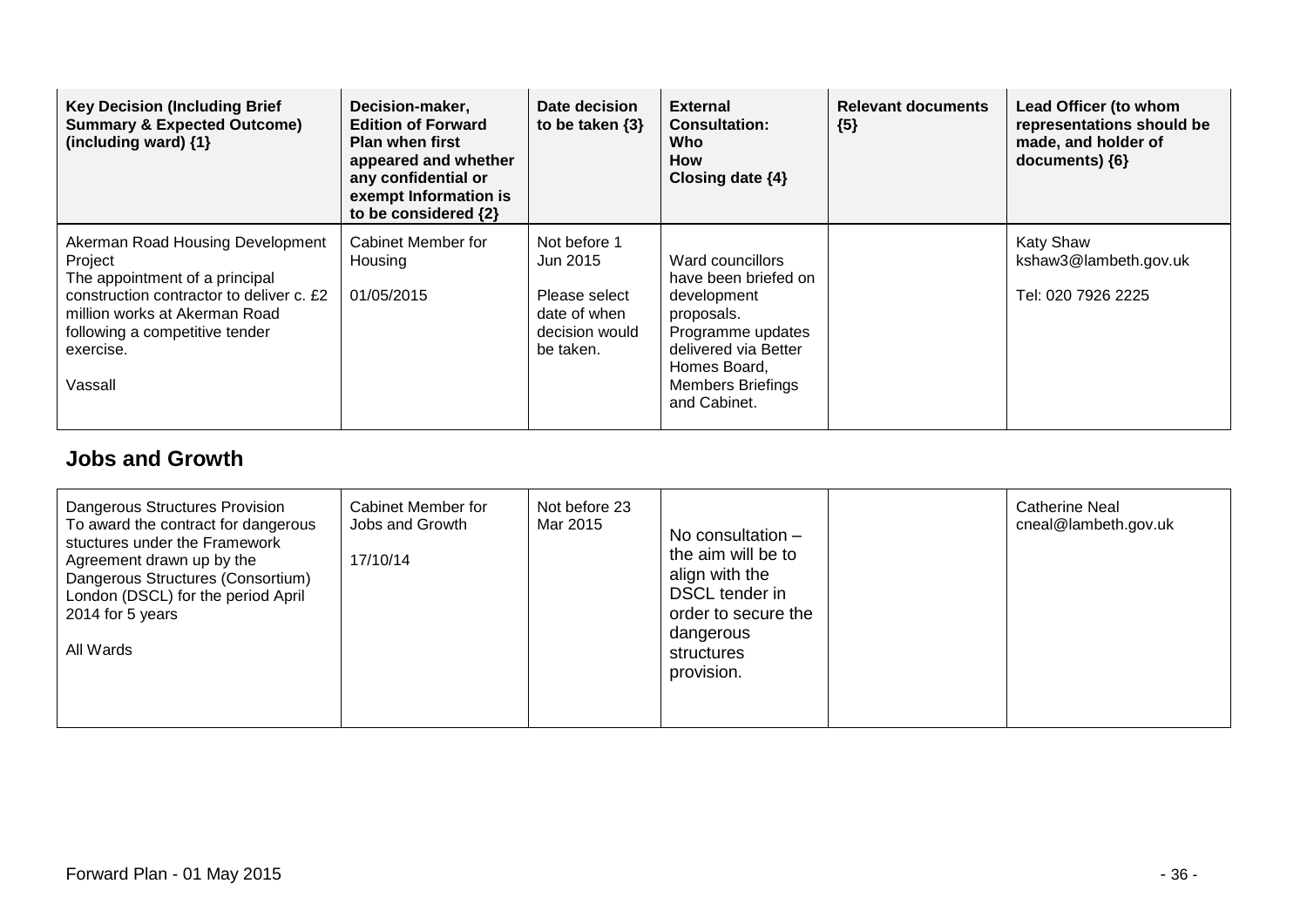| <b>Key Decision (Including Brief</b><br><b>Summary &amp; Expected Outcome)</b><br>(including ward) $\{1\}$                                                                                                                                                                                                                                                                                                                                                                                                                                                                                                                               | Decision-maker,<br><b>Edition of Forward</b><br><b>Plan when first</b><br>appeared and whether<br>any confidential or<br>exempt Information is<br>to be considered {2} | Date decision<br>to be taken $\{3\}$                                                      | <b>External</b><br><b>Consultation:</b><br>Who<br>How<br>Closing date {4}                                        | <b>Relevant documents</b><br>${5}$ | Lead Officer (to whom<br>representations should be<br>made, and holder of<br>documents) {6}                        |
|------------------------------------------------------------------------------------------------------------------------------------------------------------------------------------------------------------------------------------------------------------------------------------------------------------------------------------------------------------------------------------------------------------------------------------------------------------------------------------------------------------------------------------------------------------------------------------------------------------------------------------------|------------------------------------------------------------------------------------------------------------------------------------------------------------------------|-------------------------------------------------------------------------------------------|------------------------------------------------------------------------------------------------------------------|------------------------------------|--------------------------------------------------------------------------------------------------------------------|
| Section 106 Spend on Employment<br>and Training 2014/15<br>To approve the draw down of s106<br>spend for general employment and<br>training initiatives. A total spend of<br>£777,423 has been identified for<br>2014/15.<br>All Wards                                                                                                                                                                                                                                                                                                                                                                                                   | <b>Cabinet Member for</b><br>Jobs and Growth                                                                                                                           | Not before 30<br>Mar 2015<br>Please select<br>date of when<br>decision would<br>be taken. |                                                                                                                  |                                    | Angela McKeever, Interim<br>Head of Employment and<br>Enterprise<br>amckeever@lambeth.gov.uk<br>Tel: 0207 926 2870 |
| Employment and Enterprise 3 Year<br>Delivery and Finance Plan<br>(1) To approve the proposed<br><b>Employment and Enterprise Delivery</b><br>Plan and funding allocation for 2015-<br>2016<br>(2) To note and agree proposed<br><b>Employment and Enterprise Delivery</b><br>Plan for 2016-2017 and 2017-2018<br>and to agree that S106 funds will be<br>used to deliver the activity detailed in<br>Section 4 in line with the Covenants'<br>aims<br>(3) To give approval for S106 funding<br>to be allocated to the Employment and<br>Enterprise Delivery Plan for 2016-<br>2017 and 2017-2018 as it becomes<br>available<br>All Wards | <b>Cabinet Member for</b><br>Jobs and Growth                                                                                                                           | Not before 25<br>Apr 2015<br>Please select<br>date of when<br>decision would<br>be taken. | Meeting with the<br>Lambeth Working<br>provider network and<br>also consultation<br>through the BIDS<br>network. |                                    | Katy Shaw<br>kshaw3@lambeth.gov.uk<br>Tel: 020 7926 2225                                                           |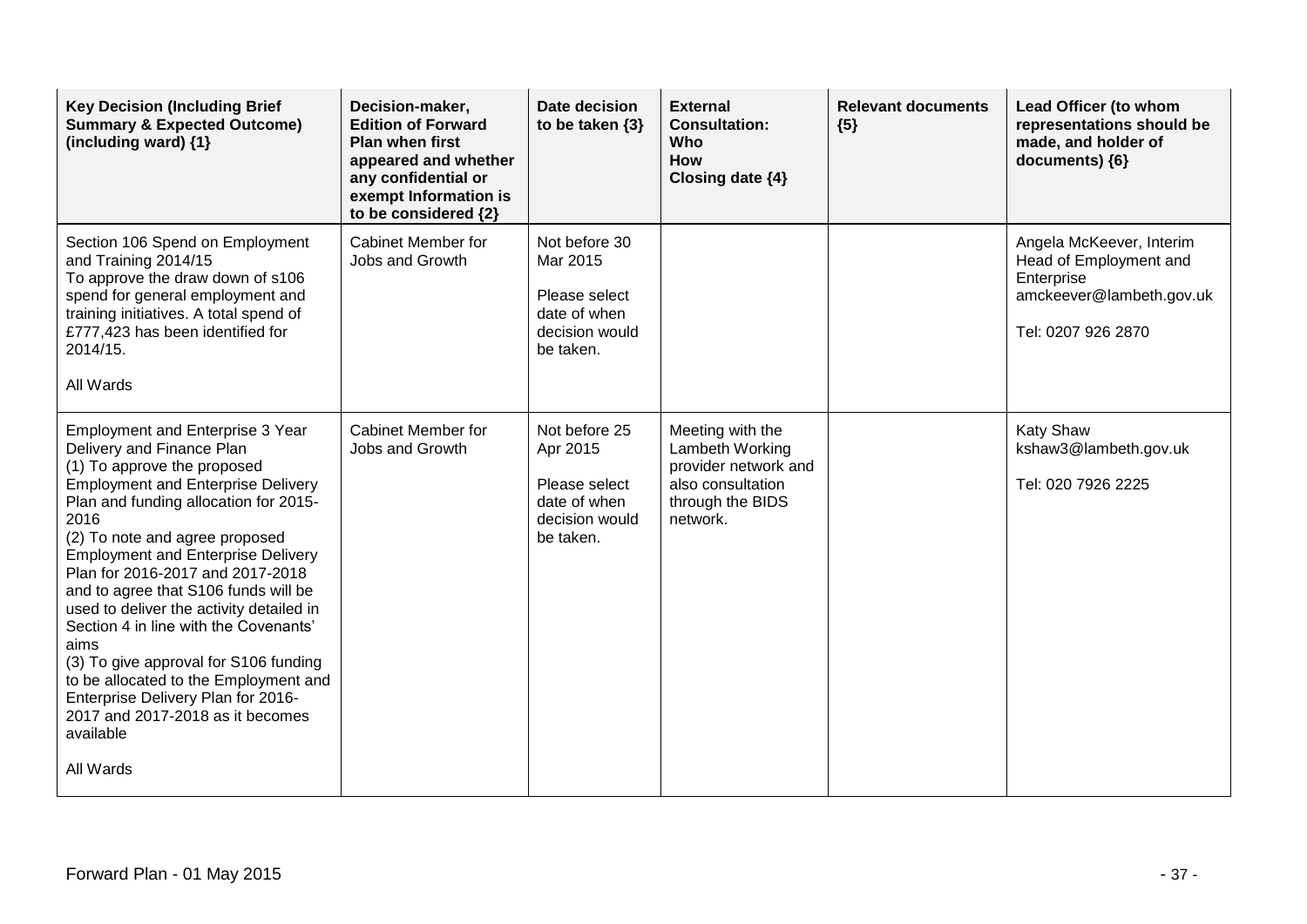| <b>Key Decision (Including Brief</b><br><b>Summary &amp; Expected Outcome)</b><br>(including ward) {1}                                                                                                                                                                                                                                                                               | Decision-maker,<br><b>Edition of Forward</b><br><b>Plan when first</b><br>appeared and whether<br>any confidential or<br>exempt Information is<br>to be considered {2} | Date decision<br>to be taken $\{3\}$                                                     | <b>External</b><br><b>Consultation:</b><br>Who<br>How<br>Closing date $\{4\}$ | <b>Relevant documents</b><br>${5}$ | Lead Officer (to whom<br>representations should be<br>made, and holder of<br>documents) ${6}$ |
|--------------------------------------------------------------------------------------------------------------------------------------------------------------------------------------------------------------------------------------------------------------------------------------------------------------------------------------------------------------------------------------|------------------------------------------------------------------------------------------------------------------------------------------------------------------------|------------------------------------------------------------------------------------------|-------------------------------------------------------------------------------|------------------------------------|-----------------------------------------------------------------------------------------------|
| Pathways to Employment Phase 2<br><b>Contract Award</b><br>This decision will enable the Council<br>to enter into contract with an<br>employment service provider. The<br>provider will work with unemployed<br>residents across Lambeth, Lewisham<br>and Southwark to help them overcome<br>their barriers to employment and<br>prevent them from becoming long<br>term unemployed. | Cabinet Member for<br>Jobs and Growth                                                                                                                                  | Not before 2<br>May 2015<br>Please select<br>date of when<br>decision would<br>be taken. |                                                                               |                                    | Adrian Smith, Commissioning<br>Director<br>ASmith2@lambeth.gov.uk<br>Tel: 020 7926 0182       |

## **Neighbourhoods**

| <b>Brockwell Park Changing Rooms</b><br>Not before 23<br>Cabinet Member for<br>To carry out the demolition of the<br>Mar 2015<br>Neighbourhoods<br>changing room block<br>5 September 2014 | Donna Wiggins<br>Consultation has<br>dwiggins@lambeth.gov.uk<br>been undertaken with<br><b>Brockwell Park</b><br><b>Community Partners</b><br>and key local<br>organisations. |  |
|--------------------------------------------------------------------------------------------------------------------------------------------------------------------------------------------|-------------------------------------------------------------------------------------------------------------------------------------------------------------------------------|--|
|--------------------------------------------------------------------------------------------------------------------------------------------------------------------------------------------|-------------------------------------------------------------------------------------------------------------------------------------------------------------------------------|--|